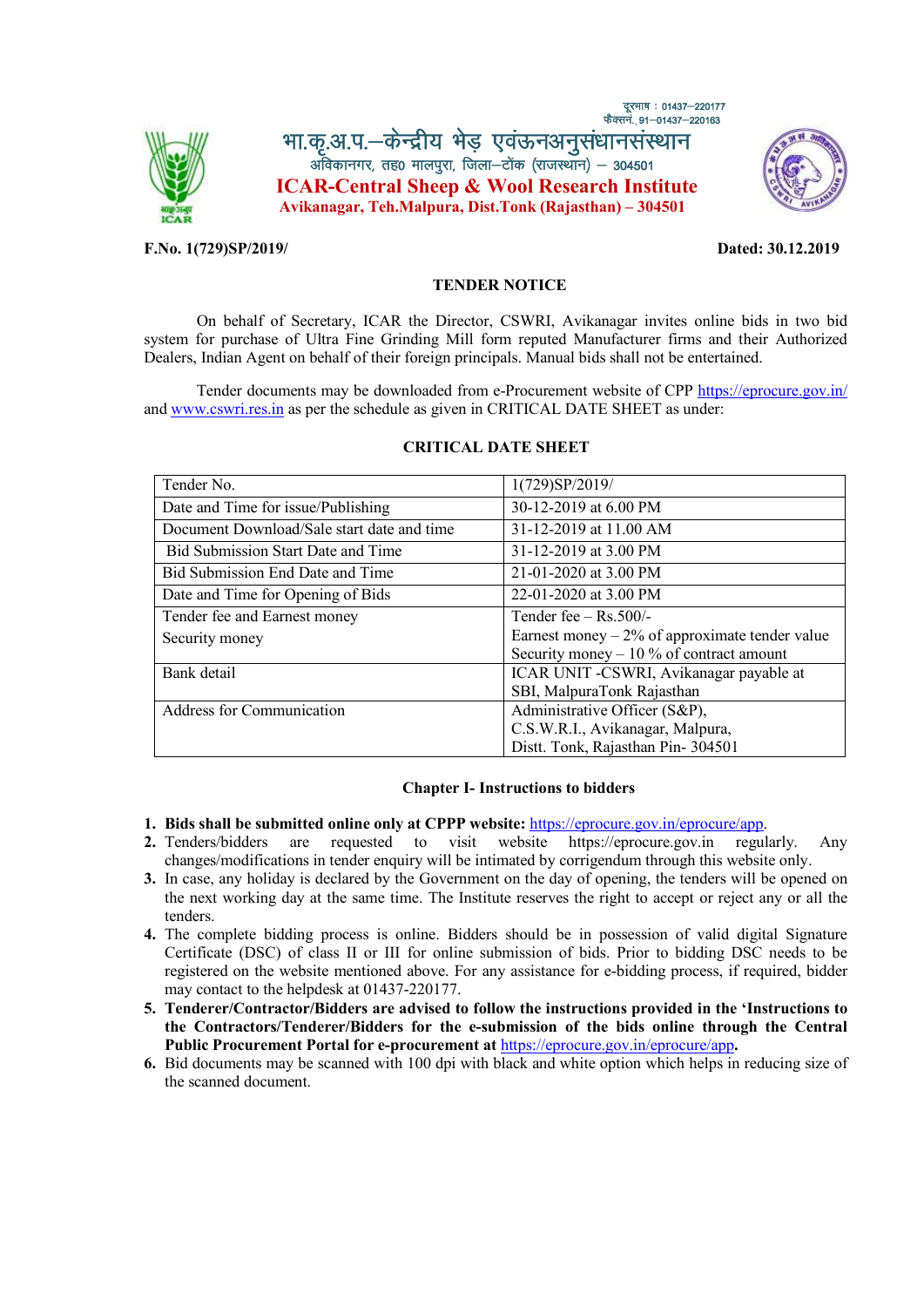**7. Tender Cost:** The interested Firms [except those who are registered with the Central Purchase Organization & National Small Industries Corporation (valid proof regarding exemption should be enclosed mandatorily)] are required to deposit (in original) **Tender Fee of Rs.500/-** (Non-refundable) in the shape of Demand Draft prepared in favour of **ICAR UNIT – CSWRI, Avikanagar payable at SBI, MALPURA may be addressed to the Administrative Officer, C.S.W.R.I., Avikanagar, Malpura, Distt. Tonk, Rajasthan Pin- 304501** on or before bid opening date and time as mentioned inthe Critical Date Sheet.

| S. No. | Name of Item             | Otv | Approx. cost  | Bid Security (EMD) |
|--------|--------------------------|-----|---------------|--------------------|
|        | Ultra fine grinding mill |     |               |                    |
|        |                          |     | $5,00,000/$ - | $10,000/-$         |

**Note:** 1. All the bidders are requested to submit the copies of all the supporting documents separately, if they are participating in more than one equipment.

**2.** During the technical evaluation if TC requires demonstration of the equipment, the firm is bound to demonstrate the equipment within the stipulated time period.

- **8. EMD Payment:** The bidder shall be required to submit the Earnest Money Deposit (EMD) for an amount of **2% of equipment cost** by way of demand drafts or Bank Guarantee only. The demand drafts or Bank Guarantee shall be drawn in favour of "**ICAR Unit, CSWRI, Avikanagar, payable at SBI, Malpura**". The EMD of the successful bidder will be converted to Security Money and for unsuccessful bidder(s) it would be returned after award of thecontract. **The demand drafts or Bank Guarantee for EMD must deliver to ICAR-CSWRI, Avikanagar on or before last date / time of Bid Submission.**
	- a) No request for transfer of any previous deposit of earnest money or security deposit on payment of any pending bill held by the institute in respect of any previous work will be entertained.
	- b) Tenderer shall not be permitted to withdraw his offer or modify the terms and conditions thereof. In case the tenderer fails to observe and comply with stipulation made herein or back out after quoting the rates, the aforesaid amount of earnest money will be forfeited.
	- c) The Tenders without Earnest Money will be summarily rejected.
	- d) The Firm who are registered with National Small Industries Corporation (NSIC) / OR Small Scale Industries (SSI) are exempted to submit the EMD (Copy of registration must be provide along with technical bid)
	- e) No Claim shall lie against the ICAR-CSWRI, Avikanagar in respect of erosion in the value or interest on the amount of EMD.
- **9. The Hard Copy of original document in respect of cost of tender document, earnest money deposit etc. must be delivered to the ICAR-CSWRI, Avikanagar on or before last date/time of Bid Submission as mentioned above. The bid without tender fee and EMD will be summarily rejected.**
- **10.Submission of Tender:** The tender shall be submitted online in two part, viz., technical bid and financial bid. All the pages of bid being submitted must be signed and sequentially numbered by the bidder irrespective of nature of content of the documents before uploading.

#### **The offers submitted by Telegram/Fax/Email shall not be considered. No correspondence will be entertained in this matter.**

- **11.** The successful firm shall have to supply the item (from the date of confirmed supply order) within 45 days or as mentioned in the supply order and if the materials are not supplied and installed in time then EMD shall be forfeited. The rates quoted shall be valid for 180 days from the date of opening of tender.
- **12.** The bidders or his representative may contact the undersigned at Tel No.01437-220177 for any further clarification on any working day between 9.30 AM to 5.00 PM. No variation in terms of quality of the items shall be entertained or else EMD/Security deposit shall be forfeited.
- **13.** Merely quoting of lowest rates does not mean that order shall be given to that firm. The competent authority will finally decide on the basis of quality & performance of past installations.
- **14.** The Institute is exempted from payment of excise duty/Custom duty. Hence, excise duty/custom will not be paid to the firm.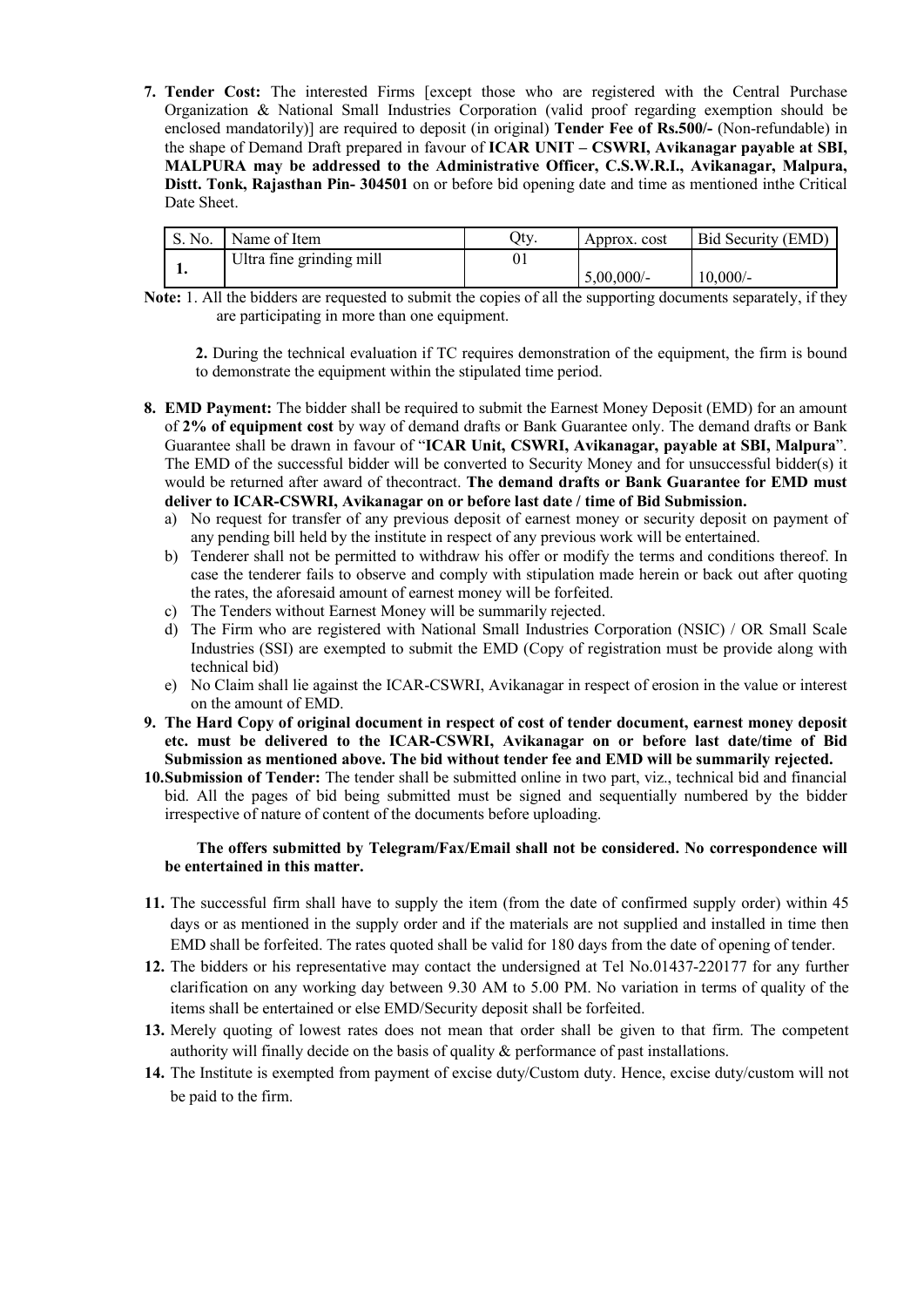- **15.** Bidders need not be come at the time of Technical as well as financial bid opening at ICAR-CSWRI, Avikanagar. They can view live bid opening after login on CPP e-Procurement Portal at their remote end, If bidder wants to join bid opening event at ICAR-CSWRI, Avikanagar, then they have to come with bid acknowledgement slip that generates after successfully submission of online bid.
- **16. Technical Bid :** The following scanned documents are to be furnished by the bidders along with Technical Bid as per the tender document:
	- 1. Scanned copy of valid relevant Firm Registration certificate<br>2. Scanned copy of Pan Card and GST No.
	- Scanned copy of Pan Card and GST No.
	- 3. Scanned copy of Questionnaire
	- 4. Scanned copy of ink signed with seal tender specific authorization from OEM or authorized supplier/dealer of foreign firm
	- 5. Scanned copy of latest ITR
	- 6. Scanned copy of User list/purchase order of its satisfactory installation 7. Scanned copy of Make and Model of all systems, sub systems and additional
	- Scanned copy of Make and Model of all systems, sub systems and additional items which are quoted should be mentioned in the technical details should be provided in the form of Brochures and write-ups with technical specification or compliance report.
	- 8. Scanned copy of D.D. of Tender Fee & E.M.D.
	- 9. Scanned copy of Tender acceptance letter (as per Annexure I)
	- 10. Technical Information (as per Annexure II)
	- 11. Scanned copy of Price justification (as per Annexure III)
	- 12. Scanned copy of No Deviation Certificate (as per Annexure IV)
	- 13. Scanned copy of non-blacklisting certificate (as per Annexure V)
- **17. Price Bid :** Price to be quoted for Destination CSWRI, Avikanagar including all taxes, levies, installation/training etc. in the attached BOQ in xls. format only. No other price schedule in any other format will be entertained.

All necessary documents in support of the details for S.No. 1 to 13 must accompany the technical bid. The bid is liable to be rejected in case documents are not uploaded in the technical bid on CPP Portal, documents are incomplete or in case any certification/registration has already expired but is yet to be renewed. Only essential and necessary valid documents are to be uploaded in the technical bid. Please avoid uploading extraneous and irrelevant documents which unnecessary cause confusion.

Administrative Officer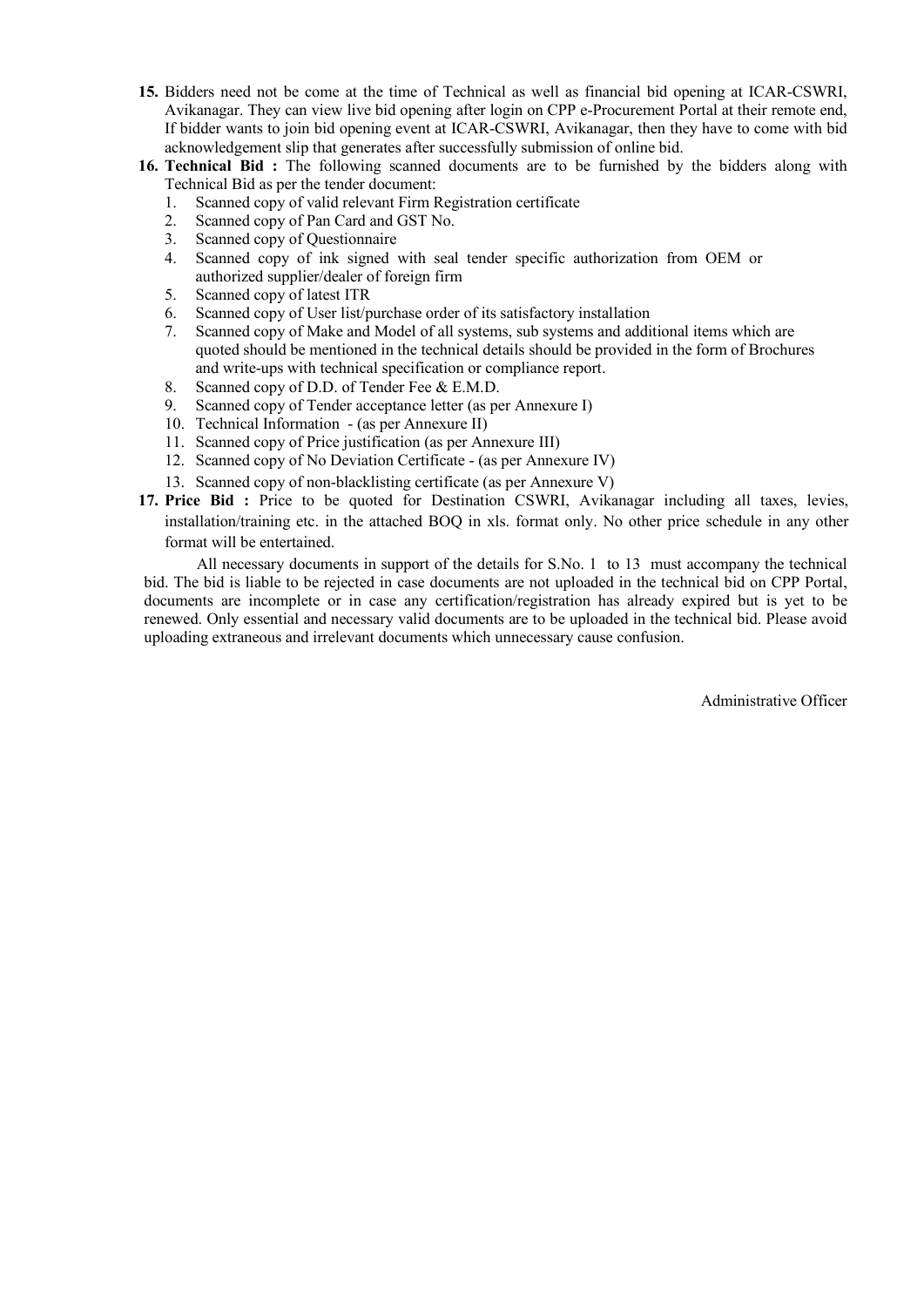| SDB No.- |  |  |  |  |
|----------|--|--|--|--|
|          |  |  |  |  |

### **ICAR-CENTRAL SHEEP & WOOL RESEARCH INSTITUTE AVIKANAGAR TEHSIL MALPURA 304501 (RAJASTHAN)**

F.No.- 1 (729) SP/2019/ Date : 30.12.2019

#### **STANDARD BIDDING DOCUMENT FOR ICAR FOR PURCHASE GOODS**

For High Value Purchase/ Contract

| 1. Address of Manufacturer/Suppliers                    | M/s                      |
|---------------------------------------------------------|--------------------------|
| 2. Name of goods for which issued                       | Ultra fine grinding mill |
| 3. Item No.                                             | 01                       |
| 4. Tender Fee                                           | Rs. 500/- for each item  |
| 5. Bid Security/ EMD                                    | $Rs.10,000/-$            |
| 6. Deadline for Submission of Bid is up to 3.00 p.m. on | 21.01.2020               |
| 7. Time and date of Bid Opening at 3:00 p.m. on         | 22.01.2020               |

**SIGNATURE**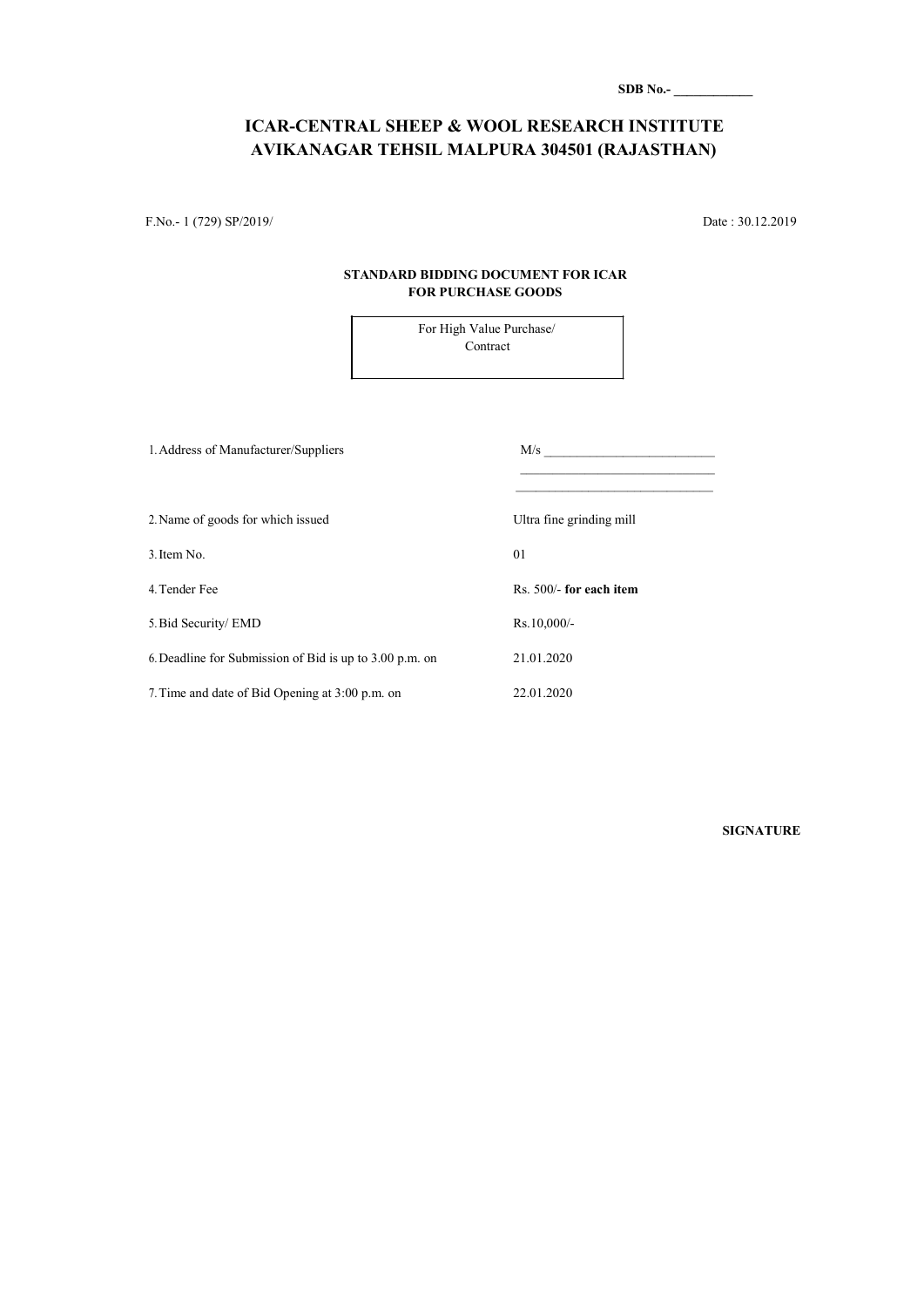### **ICAR-CENTRAL SHEEP & WOOL RESEARCH INSTITUTE**

### **Avikanagar Tehsil Malpura Distt. Tonk (Rajasthan) 304501**

### **BIDDING DOCUMENTS FOR PURCHASE OF GOODS**

### **CONTENTS**

| Section I         | Invitation for Bids                                      |
|-------------------|----------------------------------------------------------|
| Section II        | <b>Instructions to Bidders</b>                           |
| Section III       | General Conditions of Contract                           |
| Section IV        | Schedule of Requirements                                 |
| Section V         | Technical Specification and Quality Control Requirements |
| <b>Section VI</b> | Questionnaire                                            |
| Section VII/1     | Bid form and BOQ                                         |
| Section VII/2     | Bank Guarantee Form for Bid Security                     |
| Section VII/3     | Manufacturer's Authorization Form                        |
| Section VII/4     | Bank Guarantee Form for Performance Security             |
| Section VII/5     | Contract Form                                            |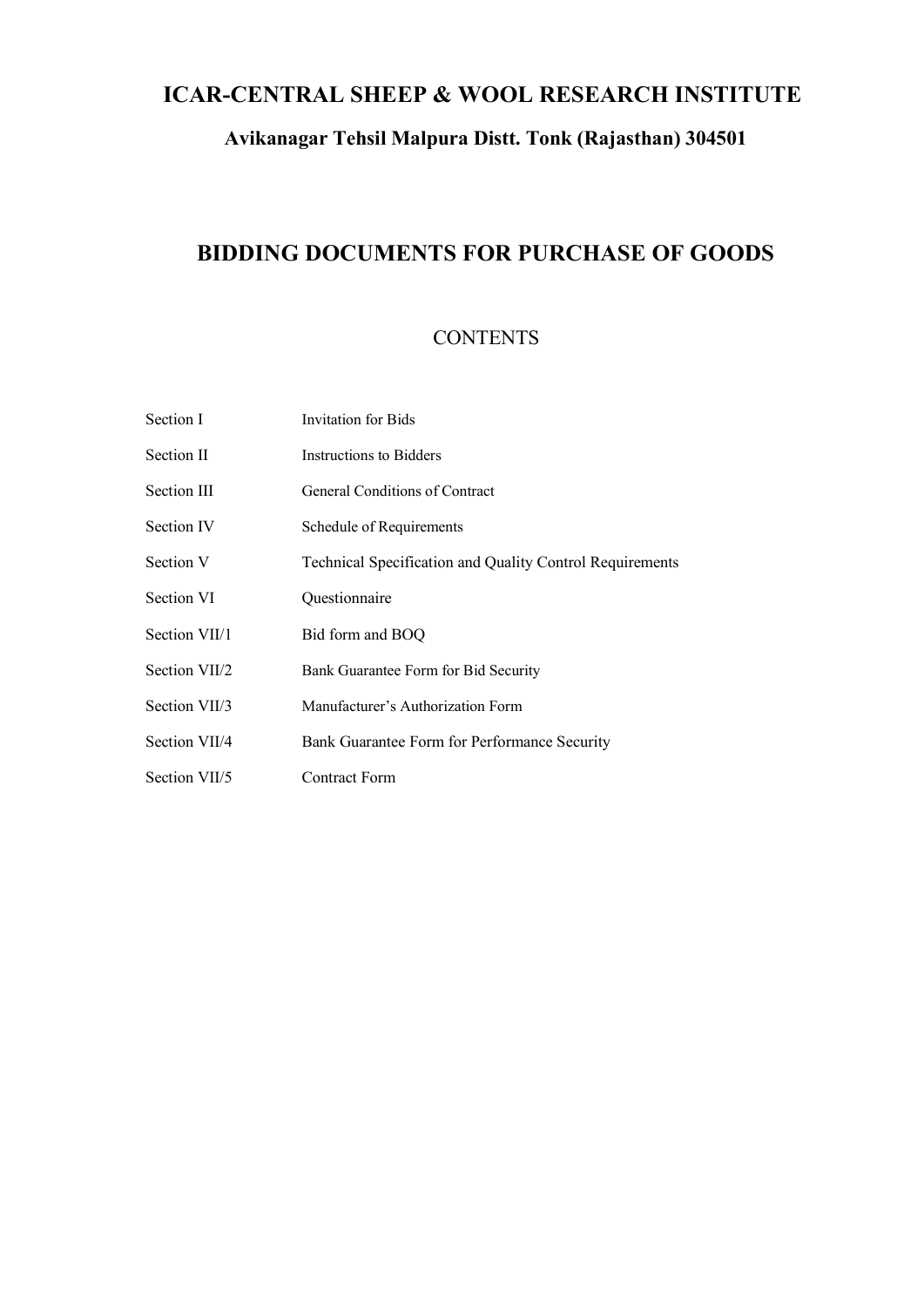### **ICAR-CENTRAL SHEEP & WOOL RESEARCH INSTITUTE**

### **Avikanagar Tehsil Malpura Distt. Tonk (Rajasthan) 304501**

**SECTION II- INSTRUCTION TO BIDDERS (ITB)**

**TABLE OF CLAUSES**

| $\mathbf{A}$ | <b>Introduction</b>                                                                          |
|--------------|----------------------------------------------------------------------------------------------|
| 1.           | Source of funds                                                                              |
| 2.           | Eligible goods and services                                                                  |
| 3.           | Cost of bidding                                                                              |
| B            | <b>Bidding Documents</b>                                                                     |
| 4.           | Content of bidding documents                                                                 |
| 5.           | Clarification of biding documents                                                            |
| 6.           | Amendment of bidding documents                                                               |
| $\mathbf C$  | <b>Preparation of Bids</b>                                                                   |
| 7.           | Language of bid                                                                              |
| 8.           | Documents constituting the bid                                                               |
| 9.           | Bid form                                                                                     |
| 10.          | Bid prices                                                                                   |
| 11.          | <b>Bid currencies</b>                                                                        |
| 12.          | Indian Agent                                                                                 |
| 13.          | Documents establishing bidders                                                               |
|              | Eligibility and qualifications                                                               |
| 14.          | Documents establishing good's eligibility                                                    |
|              | And conformity to bid documents                                                              |
| 15.          | Bid security                                                                                 |
| 16.          | Period of validity of bids                                                                   |
| 17.          | Format and signing of bid                                                                    |
| D.           | <b>Submission of Bids</b>                                                                    |
| 18.          | Sealing and marking of bids                                                                  |
| 19.          | Deadline for submission of bids                                                              |
| 20.          | Late bids                                                                                    |
| 21.          | Modification and withdrawal of bids                                                          |
| Е.           | <b>Bid opening and Evaluation</b>                                                            |
| 22.          | Opening of bids by purchaser                                                                 |
| 23.          | Clarification of bids                                                                        |
| 24.          | Preliminary examination of bids – unresponsive, substantially responsive and responsive bids |
| 25.          | Conversion to single currency                                                                |
| 26.          | Evaluation and comparison of bids                                                            |
| 27.          | Bidder's capability to perform the contract                                                  |
| 28.          | Purchaser's right to accept any bid and to reject any or all bids                            |
| 29.          | Contacting the purchaser                                                                     |
| T.           | $A = 1$                                                                                      |

- **F. Award of contract**  Award Criteria
- 31. Purchaser's right to vary quantities at the time of Award
- 32. Notification of Award<br>33. Signing of contract
- 33. Signing of contract<br>34 Performance Securi
- Performance Security.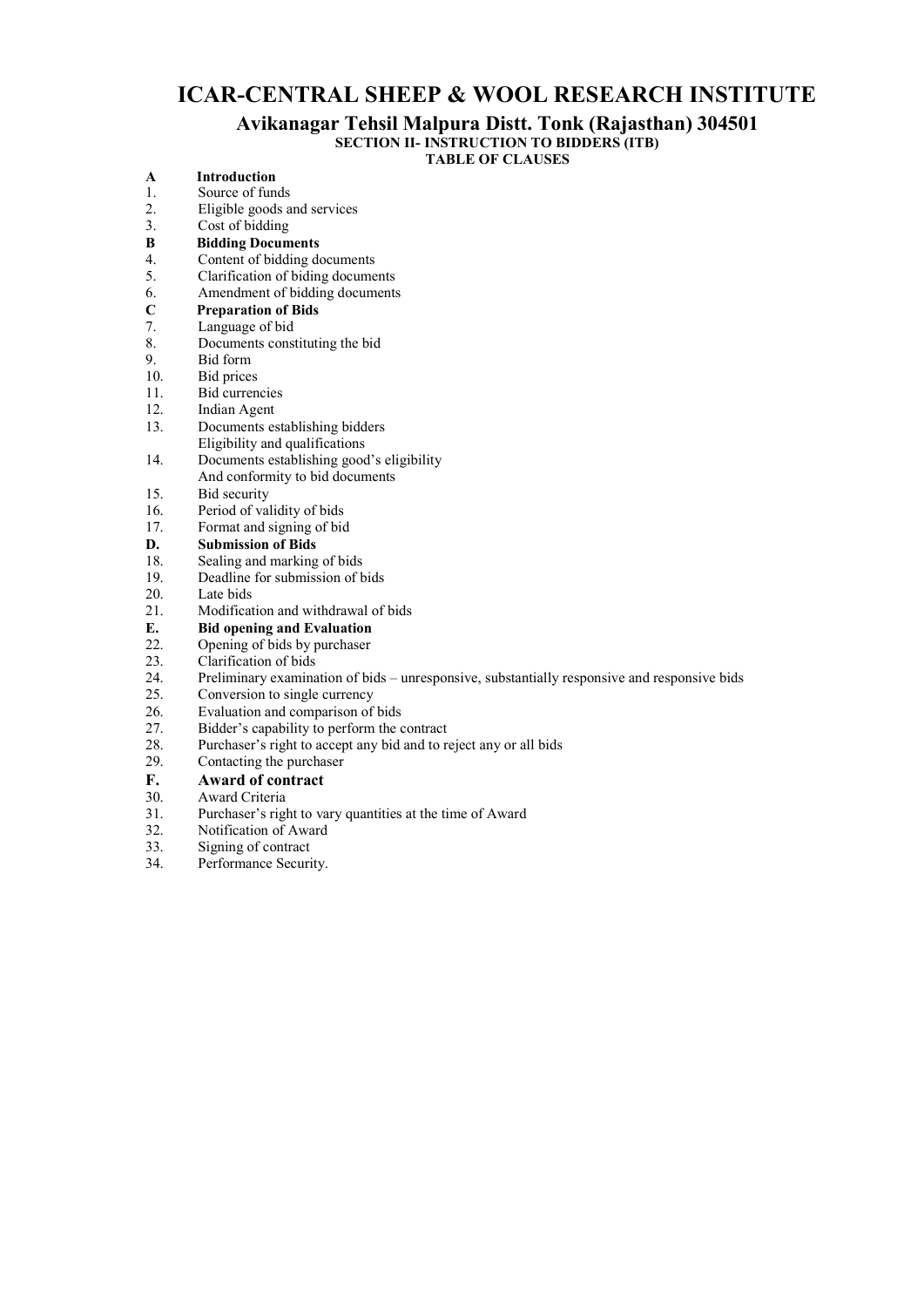### ICAR-CENTRAL SHEEP & WOOL RESEARCH INSTITUTE Avikanagar Tehsil Malpura Distt. Tonk (Rajasthan) 304501 **INSTRUCTION TO BIDDERS (ITB)**

## **A. INTRODUCTION**

# **1. Source of funds**

1.1 The expenditure to be incurred for this intended purchase will be met from the funds available with the purchaser named in the Schedule of requirements, hereinafter referred to as "the purchaser".

## **2. Eligible bidders**

This invitation for bids is open to all suppliers, who fulfil the eligibility criteria as well as the qualification criteria incorporated in this document.

# **3. Cost of bidding**

The bidder shall bear all costs associated with the preparation and submission of its bid including samples, drawings, literatures etc., if any. The purchaser will in no case be responsible or liable any such cost, regardless of the conduct or outcome of the bidding process.

#### **B. THE BIDDING DOCUMENTS**

# **4. Content of bidding documents**

- **4.1** The goods required, bidding, procedures and contract terms are prescribed in the bidding documents. In addition to the invitation for Bids, the bidding documents include.
	- a. Instruction to Bidders (ITB).<br>b. General Conditions of Contra
	- b. General Conditions of Contract (GCC)
	- c. Schedule of Requirements
	- d. Technical specification and Quality Control Requirements
	-
	- e. Questionnaire Bid Form and BOOs
	- g. Bank Guarantee Form for Bid Security.
	- h. Manufacturers Authorization Form
	- i. Bank Guarantee Form for Performance Security.
		- Contract Form
- 4.2 In case of any contradiction between the stipulations made in ITB & GCC and Schedule of Requirements, the stipulations incorporated in the Schedule of Requirements will prevail over the corresponding stipulation contained in the ITB and/or GCC.
- 4.3 The bidder is expected to examine all instructions, forms, terms and specifications in the bidding documents.<br>Failure to furnish all information required by the bidding documents or submission of a bid not Failure to furnish all information required by the bidding substantially responsive to the bidding documents in every respect will be at the bidders risk and may result in rejection of its bid.

# **5. Clarification of bidding documents**

5.1 A prospective bidder requiring any clarification in connection with the bidding documents may notify the purchaser in writing or by mail at the purchaser's mailing address indicated in the **Schedule of Requirements**. The purchaser will respond in writing to any request for clarification of bidding documents which it receives no later than 15 (fifteen) days prior to the deadline for submission of bids prescribed by the purchaser. The purchaser, at its discretion, may send the relevant text of this correspondence (without identifying the source of inquiry) to all the prospective bidders, which have received the bidding documents.

# **6. Amendment of bidding documents**

- **6.1** At any time prior to the deadline for submission of bids, the purchaser may, for reason, whether at its own initiative or in response to a clarification requested by a prospective bidder, modify the bidding documents by amendment.
- 6.2 The amendment will be through corrigendum uploaded on CPP Portal which will be notified to all prospective bidders. All such amendment or corrigendum will be binding on all the bidders.
- 6.3 In order to provide the prospective bidders with reasonable time in which to take the amendment into account in preparing their bids, the purchaser may, at its discretion, extend the deadline for the submission of bids and other allied time frame having linkage with that deadline.

#### **C. PREPARATION OF BIDS**

# **7. Language of bid**

- **7.1** The bid submitted by the bidder and all correspondence and documents relating to the bid exchanged by the bidder and the purchaser, shall be written in English Language, Supporting documents and printed literature furnished by the bidder may be written in other languages, provided they are accompanied by an English translation of their relevant passages in which case, for the purpose of interpretation of the bid, the English translation shall govern.
- 7.2 The bid submitted by the bidder and all correspondence and documents relating to the bid exchanged by the bidder and the purchaser, may also be written in Hindi language, provided that the same is accompanied by an English translation, in which case, for the purpose of interpretation of the bid, the English translation shall govern.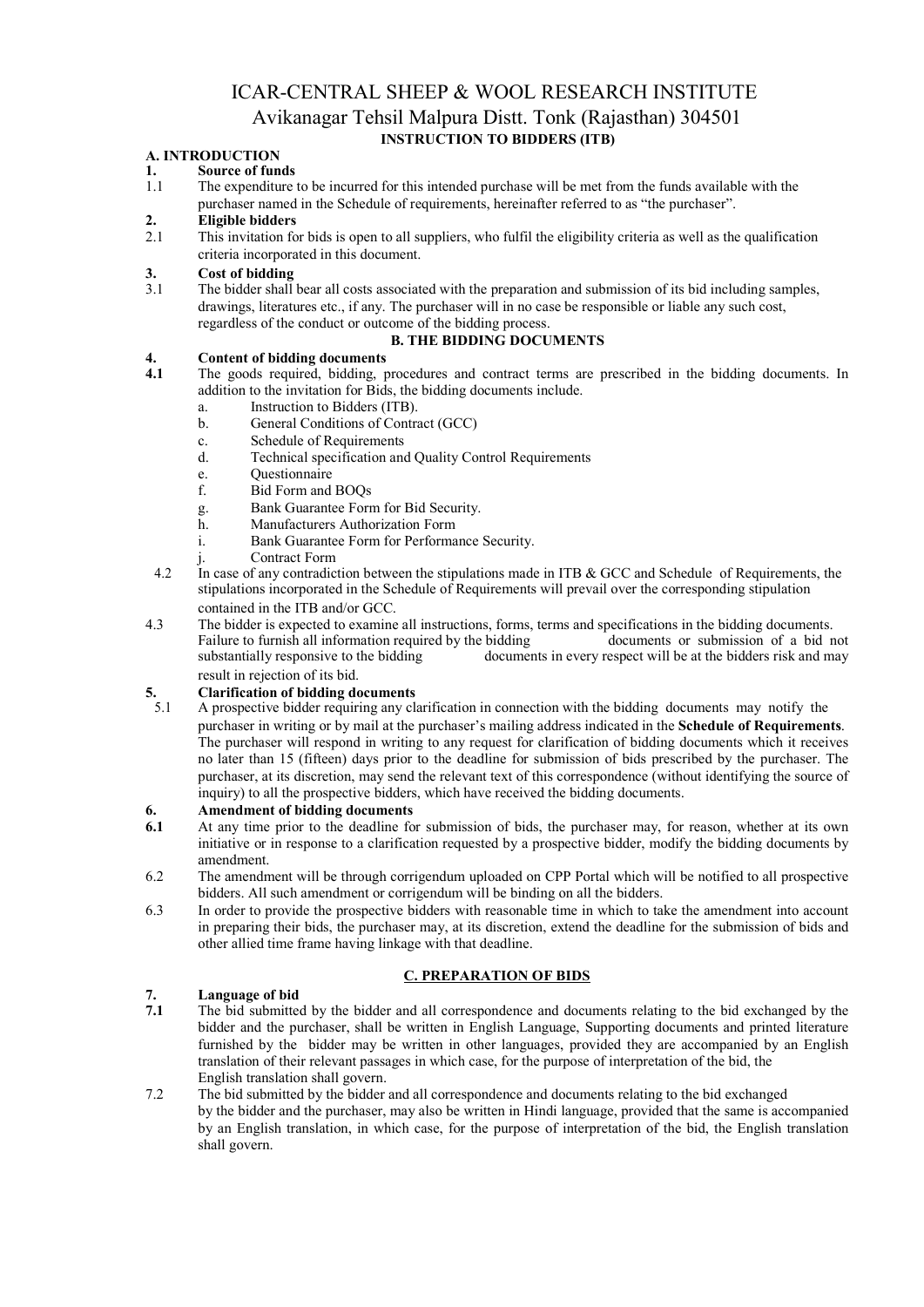#### **8. Document constituting the bid**

- **8.1** The bid submitted by the bidder shall comprise of the following documents.
	- (a) a bid form and a BOQ in accordance with ITB clauses 9,10 and 11.
		- (b) Documentary evidence established in accordance with ITB clause 13 that the bidder is eligible to bid and is qualified to perform the contract if its bid is accepted.
		- (c) Documentary evidence established in accordance with ITB clause 14 that the goods and
		- ancillary services to **be supplied by the bidder conform to the bidding documents**
		- (d) Bid security furnished in accordance with ITB clause 15.
		- (e) The questionnaires (attached with the bidding documents) duly filled in.

NOTE: A bid which does not fulfill any of the above requirements and/or gives evasive information/reply against any such requirement shall be liable to be declared unresponsive and summarily rejected.

#### **9. Bid Form**

9.1 The bidder shall complete the bid form and the appropriate BOQ furnished in the bidding documents in section VII/1, indicating, inter alia, for the goods to be supplied, a brief description of the goods, their country of origin, quantity and prices.

#### **10. Bid prices (Rate should be quoted for F.O.R. CSWRI Avikanagar in INR in BOQ in xls. format only)**

- a. **The ICAR Research Institutes are exempt from Excise and Customs Duties on Research Consumables, vide Notification No. 10/97-CE dated 01.03.1987 (as amended by 16/07-CE) and Notification No. 51/96- Customs respectively.** However, for the ICAR Institutes to avail the aforesaid Duty Exemption benefits, the Prices are required to be quoted by Manufacturers preferably on FOR basis, without including any Excise/Customs Duty component.
- b. Alternatively, however, the Authorized Dealers/Retailers may quote their most competitive FOR prices, with maximum possible Dealer's Special Discount.
- c. The rates and prices quoted shall be in Indian Rupees only.
- d. **All duties, taxes and levies payable by the supplier under the contract shall be included in the quoted price. The purchaser will not pay any such duties, taxes and levies separately. However, ICAR-CSWRI, Avikanagar is registered with DSIR, therefore, eligible for GST on concessional rate as per GOI GST Notification/s 47/2017-Integrated Tax (Rate) and 45/2017-Central Tax (Rate) dated 14.11.2017.** GST as legally and contractually liveable will be quoted separately by indicating the nature and the current rate of GST, as applicable at the time of quoting. The GST will be paid extra at actual at the time of supply, provided the transaction of sale is legally liable to the amount of the GST is contractually payable. If the supplier in its quotation does not ask for GST extra, the same shall not be paid even if it asks for the same at a later date.
- e. The rates and prices quoted by the supplier shall remain firm and fixed during the currency of the contract and shall not be subject to variation on any account, whatsoever, including statutory variations, if any. "However, GST will be paid extra as per provision under Clause 10 (d) above"
- 10.1 The Bidder shall indicate on the BOQ the unit price and total bid prices of the goods it proposes to supply under the Contract. To this end, the Bidders are allowed the option to submit the bids for any one or more schedule specified in the 'Schedule **of Requirement' and to offer discounts for combined schedules. However, Bidders shall quote for the complete requirement of goods and services specified under each schedule on a single responsibility basis, failing which such bids (for the schedule in question) will not be taken into account for evaluation and will not be considered for award.**
- 10.2 Prices indicated on the BOQ shall be entered separately in the following manner. (If applicable)
- **I. for goods offered from within India** 
	- a) the price of the goods, quoted FOR destination i.e. CSWRI, Avikanagar only. ex-factory, ex-showroom, ex--the-

taxes already paid or payable on the components and raw materials used in the manufacture or assembly of the

- - -

#### warehouse or off-the-shelf.

- b) Any sales or other taxes/duties including excise duty, which will be payable on the goods in India if the contract is awarded. to delivery of goods to their final destination. The final destination is specified in the **schedule of requirements** and the price of incidental services as and if listed in **Schedule of Requirements**.
- c) Any element of cost, taxes, duties levies etc. not specifically indicated in the bid, shall not be paid by the purchaser.

**II**   $a$ ) the

if specified in the **Schedule of Requirements**. In quoting the prices, the bidder shall use ocean transportation

India is a member country. Similarly, the bidder may obtain insurance services from any nationalized

- b) The price of goods shall be quoted FOB port of shipment, as and if specified in the S**chedule of**
- c) Charges for inland transportation, insurance and other local costs incidental to delivery of the goods from the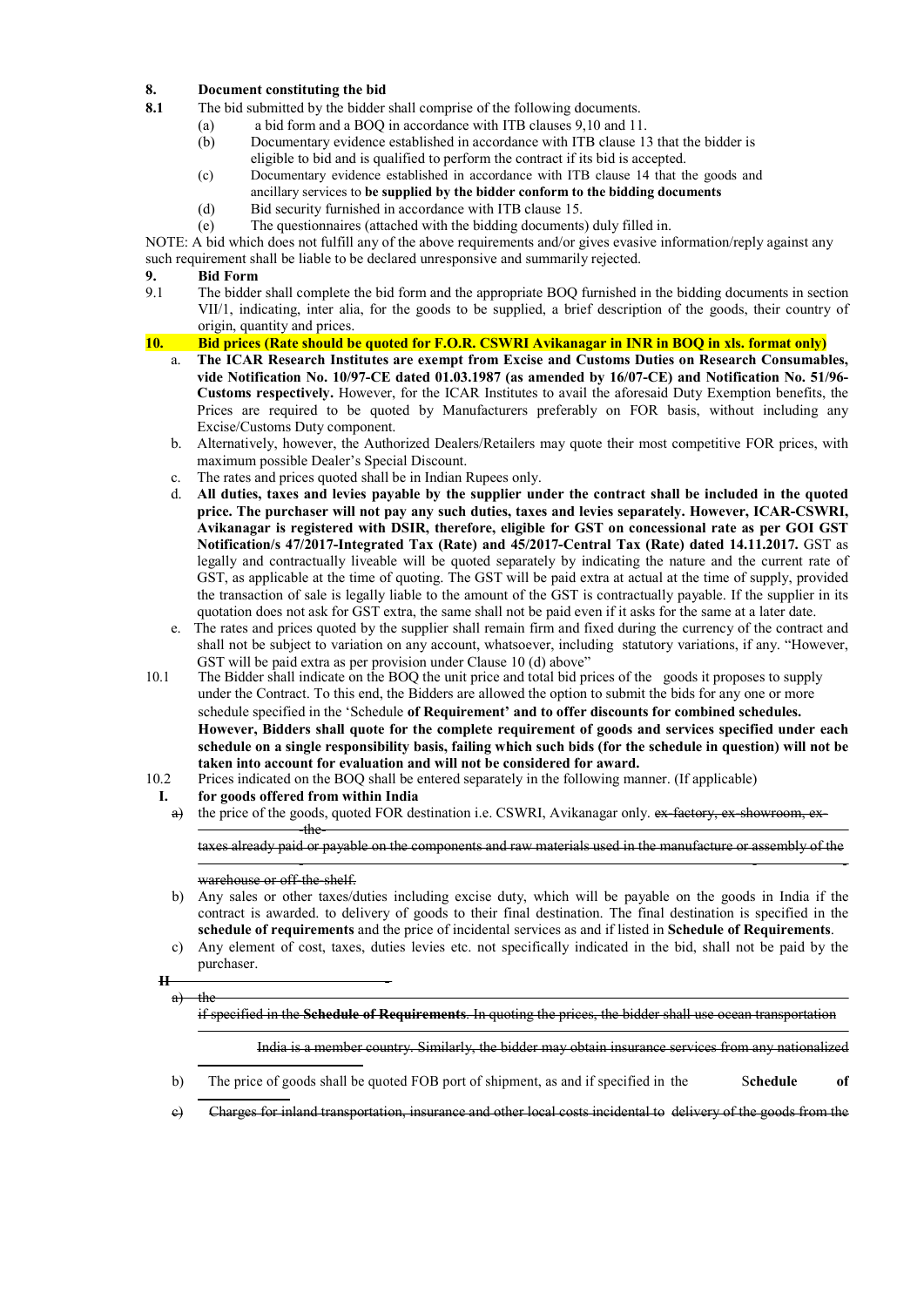|                    | and                                                                                                                                                                                                                                                                                                                                |
|--------------------|------------------------------------------------------------------------------------------------------------------------------------------------------------------------------------------------------------------------------------------------------------------------------------------------------------------------------------|
| $\downarrow$<br>e) | Any element of cost, taxes, duties, levies etc. not specifically indicated in the bid, shall not be paid by the                                                                                                                                                                                                                    |
| 10:3               | The terms FOB, CIF, CIP etc. shall be governed by the rules & regulations prescribed in the current edition of                                                                                                                                                                                                                     |
| <del>10:4</del>    | The bidder's separation of the price components in accordance with ITB clause 10.2 above will be solely for                                                                                                                                                                                                                        |
|                    | right to contract on any of the terms offered.                                                                                                                                                                                                                                                                                     |
| $+0.5$             | subject to variation on any account, unless otherwise specified in the Schedule of Requirements. If the                                                                                                                                                                                                                            |
|                    | responsive and rejected, pursuant to ITB clause 23.                                                                                                                                                                                                                                                                                |
| 11                 | <b>Bid currencies (The prices to be quoted in INR only)</b>                                                                                                                                                                                                                                                                        |
| 11.1               | For domestic goods prices shall be quoted in Indian rupees only. Commission for Indian Agent, if<br>payable, shall also be quoted in Indian Rupees only in a manner as specified in ITB Clause No.12.2. For                                                                                                                        |
|                    | imported goods prices shall be quoted in Indian currency.                                                                                                                                                                                                                                                                          |
| 12.                | Indian Agent (If applicable)                                                                                                                                                                                                                                                                                                       |
|                    | If a foreign bidder has engaged an agent in India in connection with its bid it will be required to give the<br>following information in the bid:                                                                                                                                                                                  |
|                    | i) the name and address of the Indian agent with their permanent income tax number.                                                                                                                                                                                                                                                |
|                    | ii) The details of the services the agent will render.                                                                                                                                                                                                                                                                             |
|                    | iii) the amount of remuneration for the agent, included in the FOR component of the bid price.                                                                                                                                                                                                                                     |
| 12.1               | The agency commission shall be indicated in the space provided for in the price schedule and will be                                                                                                                                                                                                                               |
|                    | paid to the bidder's agent in Indian rupees using the telegraphic transfer buying rate of exchange ruling on the<br>date of award of contract and shall not be subject to any further exchange variation.                                                                                                                          |
| 13.                | Documents establishing bidder's eligibility and qualifications                                                                                                                                                                                                                                                                     |
| 13.1               | Pursuant to ITB clause $\overline{8}$ , the bidder shall furnish, as part of its bid, documents establishing<br>bidder's<br>the                                                                                                                                                                                                    |
|                    | eligibility to bid and its qualifications to perform the contract if its bid is accepted.                                                                                                                                                                                                                                          |
| 13.2               | The documentary evidence of the bidder's qualifications to perform the contract if its bid is accepted, shall                                                                                                                                                                                                                      |
|                    | establish to the purchaser's satisfaction:<br>a) that, in the case of bidder offering to supply goods under the contract which the bidder<br>did<br>not                                                                                                                                                                            |
|                    |                                                                                                                                                                                                                                                                                                                                    |
|                    | manufacture or otherwise produce, the bidder has been duly authorized (as per<br>authorization form in                                                                                                                                                                                                                             |
|                    | section VII/3) by the good's manufacturer or producer to supply the goods in India. The Authorization                                                                                                                                                                                                                              |
|                    | Certificate should be from the "Manufacturer" only and certificate from any other firm/person                                                                                                                                                                                                                                      |
|                    | including OEM arrangements would be not be accepted.                                                                                                                                                                                                                                                                               |
|                    | That the bidder has financial, technical and production capability necessary to perform the contract and,<br>b)<br>also, it meets the criteria indicated in the Schedule of Requirements.                                                                                                                                          |
|                    | that, in the case of bidder not doing business in India, the bidder is or will be (if<br>successful)<br>c)<br>represented by an agent in India equipped and able to carry out the supplier's maintenance, repair and<br>spare parts stocking obligations prescribed by the conditions of contract and/or technical specifications. |
|                    | that such an agent (w.r.to sub-para c above) is enlisted with Directorate General<br>d)<br><b>Supplies</b><br>&<br>of                                                                                                                                                                                                              |
|                    | Disposals, Jeevan Tara Building, Sansad Marg, New Delhi-110 001, under the scheme of Ministry of<br>Finance, Govt. of India for compulsory enlistment of Indian Agents.                                                                                                                                                            |
|                    | If an agent in its bid submits quotations on behalf of more than one manufacturer, it is necessary that each<br>e)                                                                                                                                                                                                                 |
|                    | such bid is accompanied by a separate bid form and bid security for each such quotation and authorization                                                                                                                                                                                                                          |
|                    | from the respective manufacturer (as per authorization form in section VII/3). Otherwise all such<br>quotations will be rejected as non-responsive.                                                                                                                                                                                |
| 14.                | Documents establishing good's eligibility and conformity to bidding document.                                                                                                                                                                                                                                                      |
| 14.1               | Pursuant to clause 8, the bidder shall furnish, as part of its bid, documents establishing the eligibility                                                                                                                                                                                                                         |
|                    | and conformity to the bidding documents of all goods and services which the bidder proposes to                                                                                                                                                                                                                                     |
|                    | supply under the contract.                                                                                                                                                                                                                                                                                                         |
| 14.2               | The documentary evidence for eligibility of the goods and services shall consist of a statement in the BOQ,                                                                                                                                                                                                                        |
|                    | about the country of origin of the goods and services offered which shall be confirmed by a certificate of origin                                                                                                                                                                                                                  |
|                    | issued at the time of shipment.                                                                                                                                                                                                                                                                                                    |
| 14.3               | The documentary evidence of conformity of the goods and services to the bidding documents may be in the                                                                                                                                                                                                                            |
|                    | form of literature, drawings, data etc. and shall consists of:                                                                                                                                                                                                                                                                     |
|                    | A detailed description of the goods, essential technical and performance characteristics.<br>a)                                                                                                                                                                                                                                    |
|                    | A list giving full particulars, including available sources and current prices, of all spare parts, special<br>b)                                                                                                                                                                                                                  |
|                    | tools, etc., necessary for the proper and continuing functioning of the goods for a period of two years                                                                                                                                                                                                                            |
|                    |                                                                                                                                                                                                                                                                                                                                    |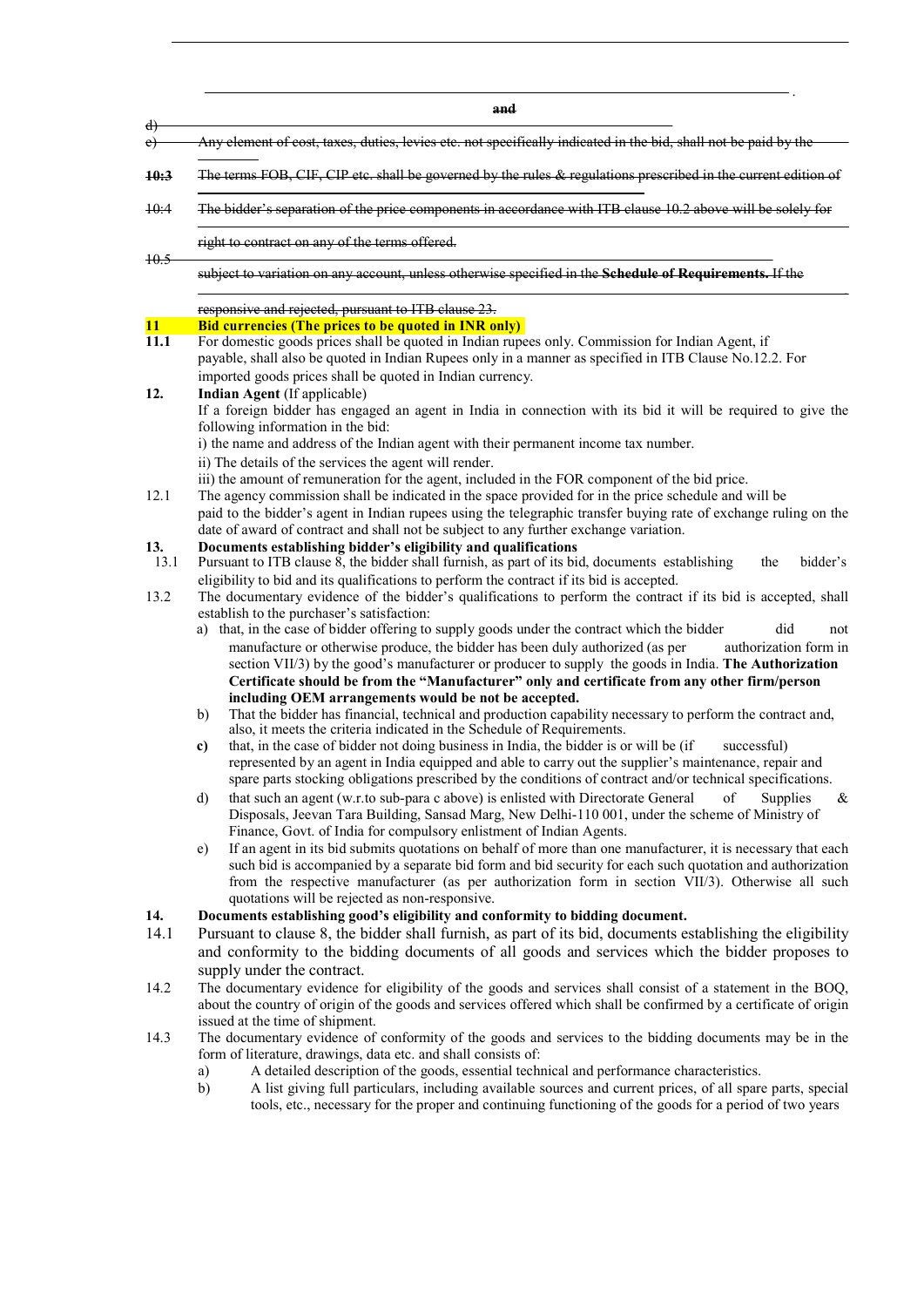(or more, if specified in the schedule) following commencement of the use of the goods by the purchaser; and

- c) A clause by- clause commentary on the purchaser's "Technical Specifications" demonstrating substantial responsiveness of the goods and services to those specifications or a statement of deviations and exceptions to the provisions of the 'Technical specifications'.
- 14.4 For purposes of the commentary to be furnished to ITB clause 14.3 c above, the bidder shall note that the standards of workmanship, material and equipment and reference to brand names or catalogue numbers, if any designated by the purchaser in its 'Technical Specifications' are intended to be descriptive only and not restrictive. The bidder may substitute alternative standards, brand names and/or catalogue numbers in its bid, provided that it demonstrates to the purchaser's satisfaction that the substitutions are substantially equivalent or superior to those mentioned in the 'Technical Specifications'.
- **15. Bid Security**
- 15.1 Pursuant to clause 8, the **bidder shall furnish as part of its bid, a bid security of an amount specified in the Schedule of Requirements.**
- **15.2** The bid security is required to protect the purchaser against risk of bidder's conduct, which would warrant the security's forfeiture, pursuant to ITB clause 15.8.
- **15.3 Exemption and benefits will be provided to MSMEs as per MSME Act 2006 and subsequent GOI instructions**
- 15.4 The bid security shall be denominated in Indian Rupees and shall be in one of the following forms:
	- a) Demand draft on a scheduled commercial bank in India, drawn in favour of the designated officer of the purchase organization and payable at a place as indicated by the purchaser in the **Schedule of Requirements.**
	- b) A bank guarantee, issued by a scheduled commercial bank in India or a bank abroad, duly confirmed by a scheduled commercial bank in India in the form provided in the bidding documents under section VII/2 and valid for 45 days beyond the validity of the bid.
	- c) FDR on a scheduled commercial bank in India, drawn in favour of the designated officer of the purchase organization and payable at a place as indicated by the purchaser in the **Schedule of Requirements.**
- 15.4 Any bid from a bidder, not secured in accordance with ITB clauses 15.1 and 15.4 will be summarily rejected by the purchaser, as non-responsive, pursuant to ITB clause 24.
- 15.6 Unsuccessful bidders' bid security will be discharged/returned as promptly as possible after the expiration of the period of bid validity prescribed by the purchaser, pursuant to ITB clause 16, but, barring any unforeseen circumstances, not later than 45 days of the award of contract.
- 15.7 The successful bidder's bid security will be discharged/returned upon the bidder, signing and accepting the contract pursuant to ITB clause 33 and furnished the performance security, pursuant to ITB clause 34.
- 15.8 The bid security may be
	- forfeited. **a. If a bidder:** 
		- i. Withdraws its bid or impairs or derogates from the bid in any respect during the period of bid validity specified by the bidder on the bid form;

#### Or

- ii. does not accept the correction of errors pursuant to ITB clause 24.2
- **b. in the case of successful bidder, if the bidder fails:**
- i to accept and sign the contract in accordance with ITB clause 33.
- ii to furnish performance security in accordance with ITB clause 34.

#### **16. Period of validity of bids**

Bids shall remain valid for acceptance for 180 (one hundred eighty) days after the date of bid submission prescribed by the purchase, pursuant to ITB clause 19.

- 16.1 In exceptional circumstances, the purchaser may solicit the bidder's consent to an extension of the period of bid validity up to a specified period. The request and the response thereto shall be made in writing (or by e-mail, which will be followed by a signed confirmatory copy simultaneously).The bid security provided under ITB clause 15 shall also be suitably, extended. A bidder may refuse the request without forfeiting its bid security. However, a bidder agreeing to the request will not be required nor permitted to modify its bid.
- 16.2 If the date up to which the bid is to remain valid happens to be a closed holiday for the purchaser, the bid Shall automatically remain valid up to the next working day of that organization.
- **17. Signing of bid (Bid shall be signed electronically using digital signature)**
- **17.1**

Bid" respectively. In the event of any discrepancy between them, the original shall govern.

### **D. Instructions for Online Bid Submission**

18. The bidders are required to submit soft copies of their bids electronically on the CPP Portal, using valid Digital Signature Certificates. The instructions given below are meant to assist the bidders in registering on the CPP Portal, prepare their bids in accordance with the requirements and submitting their bids online on the CPP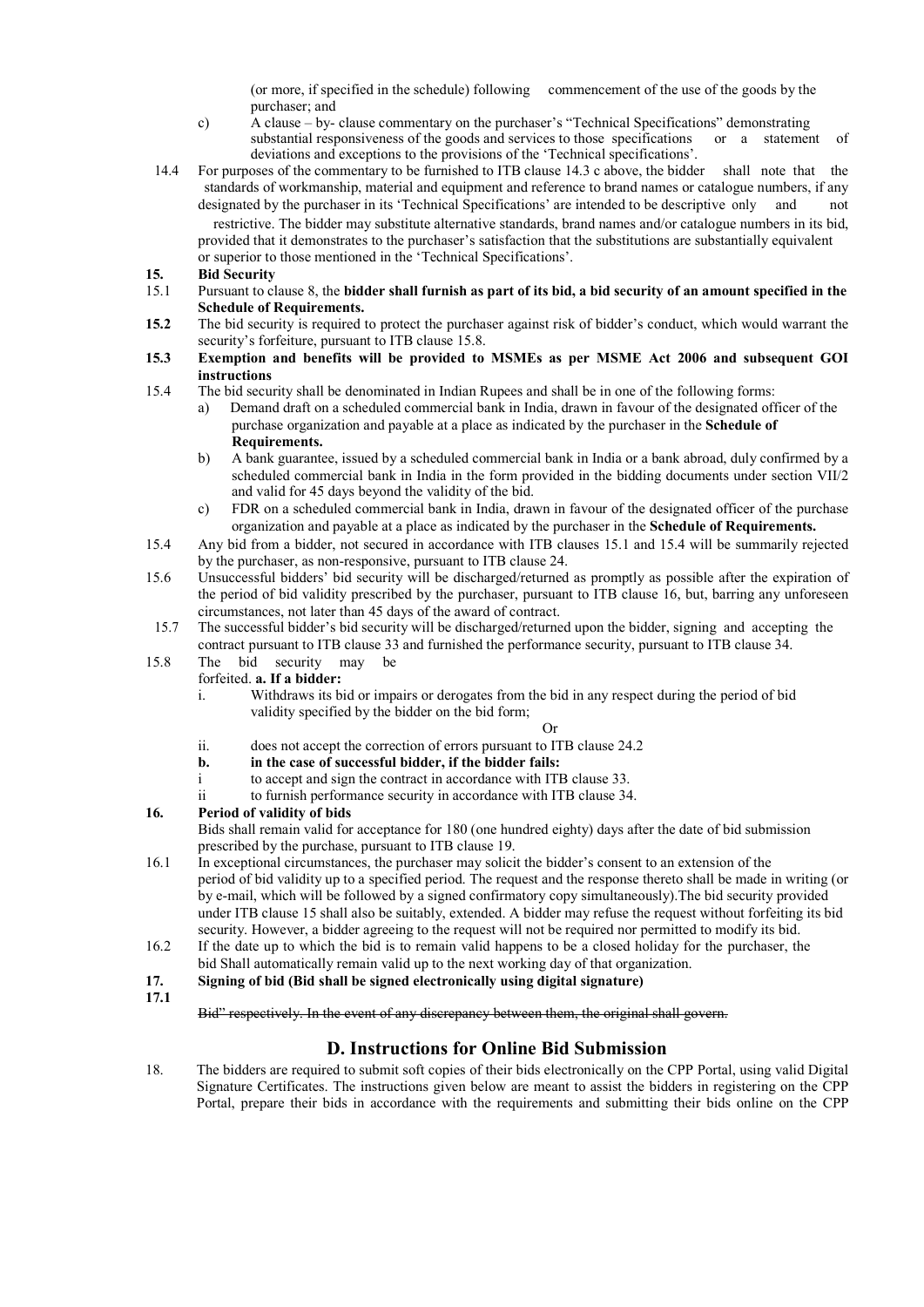Portal. More information useful for submitting online bids on the CPP Portal may be obtained at: https://eprocure.gov.in/eprocure/app.

#### **19. REGISTRATION**

- a) Bidders are required to enroll on the e-Procurement module of the Central Public Procurement Portal (URL: https://eprocure.gov.in/eprocure/app) by clicking on the link "Online bidder Enrollment" on the CPP Portal which is free of charge.
- b) As part of the enrolment process, the bidders will be required to choose a unique username and assign a password for their accounts.
- c) Bidders are advised to register their valid email address and mobile numbers as part of the registration process. These would be used for any communication from the CPP Portal.
- d) Upon enrolment, the bidders will be required to register their valid Digital Signature Certificate (Class II or Class III Certificates with signing key usage) issued by any Certifying Authority recognized by CCA India (e.g. Sify / nCode / eMudhra etc.), with their profile.
- e) Only one valid DSC should be registered by a bidder. Please note that the bidders are responsible to ensure that they do not lend their  $DSC\square s$  to others which may lead to misuse.
- f) Bidder then logs in to the site through the secured log-in by entering their user ID / password and the password of the DSC / e-Token.

#### **19.1 SEARCHING FOR TENDER DOCUMENTS**

- a) There are various search options built in the CPP Portal, to facilitate bidders to search active tenders by several parameters. These parameters could include Tender ID, Organization Name, Location, Date, Value, etc. There is also an option of advanced search for tenders, wherein the bidders may combine a number of search parameters such as Organization Name, Form of Contract, Location, Date, Other keywords etc. to search for a tender published on the CPP Portal.
- b) Once the bidders have selected the tenders they are interested in, they may download the required documents / tender schedules. These tenders can be moved to the respective  $M_y$  Tenders  $\Box$  folder. This would enable the CPP Portal to intimate the bidders through SMS / e-mail in case there is any corrigendum issued to the tender document.
- c) The bidder should make a note of the unique Tender ID assigned to each tender, in case they want to obtain any clarification / help from the Helpdesk.

#### **19.2 PREPARATION OF BIDS**

- a) Bidder should take into account any corrigendum published on the tender document before submitting their bids.
- b) Please go through the tender advertisement and the tender document carefully to understand the documents required to be submitted as part of the bid. Please note the number of covers in which the bid documents have to be submitted, the number of documents - including the names and content of each of the document that need to be submitted. Any deviations from these may lead to rejection of the bid.
- c) Bidder, in advance, should get ready the bid documents to be submitted as indicated in the tender document / schedule and generally, they can be in PDF / XLS / RAR / DWF/JPG formats. Bid documents may be scanned with 100 dpi with black and white option which helps in reducing size of the scanned document.
- d) To avoid the time and effort required in uploading the same set of standard documents which are required to be submitted as a part of every bid, a provision of uploading such standard documents (e.g. PAN card copy, annual reports, auditor certificates etc.) has been provided to the bidders. Bidders can use "My Space" or ,  $\Box$  Other Important Documents  $\Box$  area available to them to upload such documents. These documents may be directly submitted from the "My Space" area while submitting a bid, and need not be uploaded again and again. This will lead to a reduction in the time required for bid submission process.

#### **20. SUBMISSION OF BIDS**

- a) Bidder should log into the site well in advance for bid submission so that they can upload the bid in time i.e. on or before the bid submission time. Bidder will be responsible for any delay due to other issues.
- b) The bidder has to digitally sign and upload the required bid documents one by one as indicated in the tender document.
- c) Bidder has to select the payment option as "offline" to pay the tender fee / EMD as applicable and enter details of the instrument.
- d) Bidder should prepare the EMD as per the instructions specified in the tender document. The original should be posted/couriered/given in person to the concerned official, latest by the last date of bid submission or as specified in the tender documents. The details of the DD/any other accepted instrument, physically sent, should tally with the details available in the scanned copy and the data entered during bid submission time. Otherwise the uploaded bid will be rejected.
- e) Bidders are requested to note that they should necessarily submit their financial bids in the format provided and no other format is acceptable. If the price bid has been given as a standard BoQ format with the tender document, then the same is to be downloaded and to be filled by all the bidders. Bidders are required to download the BoQ file, open it and complete the white coloured (unprotected) cells with their respective financial quotes and other details (such as name of the bidder). No other cells should be changed. Once the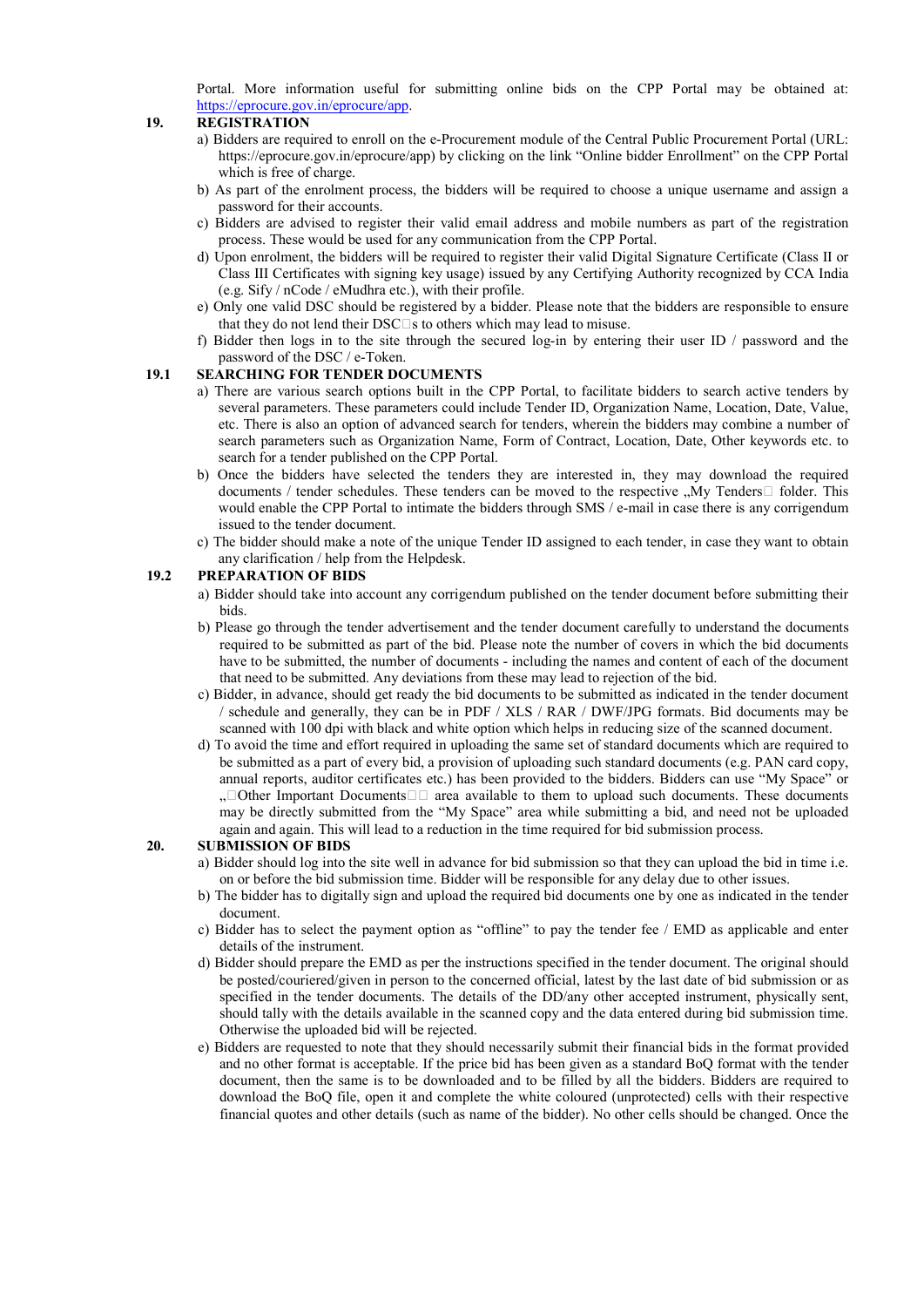details have been completed, the bidder should save it and submit it online, without changing the filename. If the BoQ file is found to be modified by the bidder, the bid will be rejected.

- f) The server time (which is displayed on the bidders  $\Box$  dashboard) will be considered as the standard time for referencing the deadlines for submission of the bids by the bidders, opening of bids etc. The bidders should follow this time during bid submission.
- g) All the documents being submitted by the bidders would be encrypted using PKI encryption techniques to ensure the secrecy of the data. The data entered cannot be viewed by unauthorized persons until the time of bid opening. The confidentiality of the bids is maintained using the secured Socket Layer 128 bit encryption technology. Data storage encryption of sensitive fields is done. Any bid document that is uploaded to the server is subjected to symmetric encryption using a system generated symmetric key. Further this key is subjected to asymmetric encryption using buyers/bid openers public keys. Overall, the uploaded tender documents become readable only after the tender opening by the authorized bid openers.
- h) The uploaded tender documents become readable only after the tender opening by the authorized bid openers.
- i) Upon the successful and timely submission of bids (i.e. after Clicking "Freeze Bid Submission" in the portal), the portal will give a successful bid submission message  $\&$  a bid summary will be displayed with the bid no. and the date & time of submission of the bid with all other relevant details.
- j) The bid summary has to be printed and kept as an acknowledgement of the submission of the bid. This acknowledgement may be used as an entry pass for any bid opening meetings.

#### **21 ASSISTANCE TO BIDDERS**

- a) Any queries relating to the tender document and the terms and conditions contained therein should be addressed to the Tender Inviting Authority for a tender or the relevant contact person indicated in the tender.
- b) Any queries relating to the process of online bid submission or queries relating to CPP Portal in general may be directed to the 24x7 CPP Portal Helpdesk.

#### **E. BID OPENING AND BID EVALUATION**

- 22. Bidders need not come at the time of Technical as well as financial bid opening at ICAR-CSWRI, Avikanagar. They can view live bid opening after login on e-Procurement Portal at their remote end, If bidder wants to join bid opening event at ICAR-CSWRI, Avikanagar then they have to come with bid acknowledge slip that generates after successful submission of online bid.
- 22.1 The interested Firms are required to deposit (in original) **Tender Fee of Rs.500/-** (Non-refundable) in the shape of Demand Draft prepared in favour of **ICAR UNIT -CSWRI ,Avikanagar payable at SBI, MALPURA may be addressed to the Administrative Officer, C.S.W.R.I., Avikanagar, Malpura, Distt. Tonk, Rajasthan Pin- 304501** on or before bid opening date and time as mentioned in the Critical Date Sheet.
- 22.2 The interested Firms are required to deposit (in original) and Earnest Money Deposit (EMD) of the amount mentioned against item in the form of Demand Draft/FDR from any of the Nationalised Bank **in favour of ICAR UNIT -CSWRI, Avikanagar payable at SBI, MALPURA** may be addressed to the AdministrativeOfficer, C.S.W.R.I., Avikanagar,Malpura, Distt. Tonk, Rajasthan Pin- 304501 on or before bid opening date and time as mentioned in the Critical Date Sheet.
- **22.3** The firm should send the Original brochures of the product and may be addressed to the **Administrative Officer (Store & Purchase), CSWRI, Avikanagar, Malpura, Distt. Tonk, Rajasthan Pin- 304501 on or before bid opening date and time as mentioned in the Critical Date Sheet.**
- **23. Preliminary examination of bids-unresponsive, substantially responsive & responsive bids will be done.**<br>24 All such bids received without hard copies of EMD. Tender Fee and required document/samples/brouchers etc.
- 24. All such bids received without hard copies of EMD, Tender Fee and required document/samples/brouchers etc. before the date of tender opening will be considered non-responsive.
- 24.1 The purchaser will examine the bids to determine whether they are complete, whether the required bid validity is available, whether any computational error have been made, whether required bid Security has been furnished, whether the documents have been properly signed, and whether the bids are generally in order. While examining the bids, the purchaser will also keep in view the requirements as per ITB Clause 8.
- 24.2 Prior to the detailed evaluation pursuant to ITB clause 26, the purchaser will determine the substantial Responsiveness of each bid to the bidding documents. A substantially responsive bid is one which conforms to all the requirements and terms  $\&$  conditions of the bidding documents, including the specification and technical parameters of the goods as projected in the bidding document, without material deviations.

Deviations from or objections or reservations to the bidding documents critical provisions, such as those concerning bid validity, technical specification, performance security, warranty obligations, Force Majeure, taxes & duties and applicable law (governing the contract) will be deemed to be material deviations. Bids from an agent without proper authorization from the manufacturer as per ITB clause 13.2(a), shall be treated as nonresponsive.

The purchaser's determination of a bid's responsiveness is to be based on the contents of the bid itself without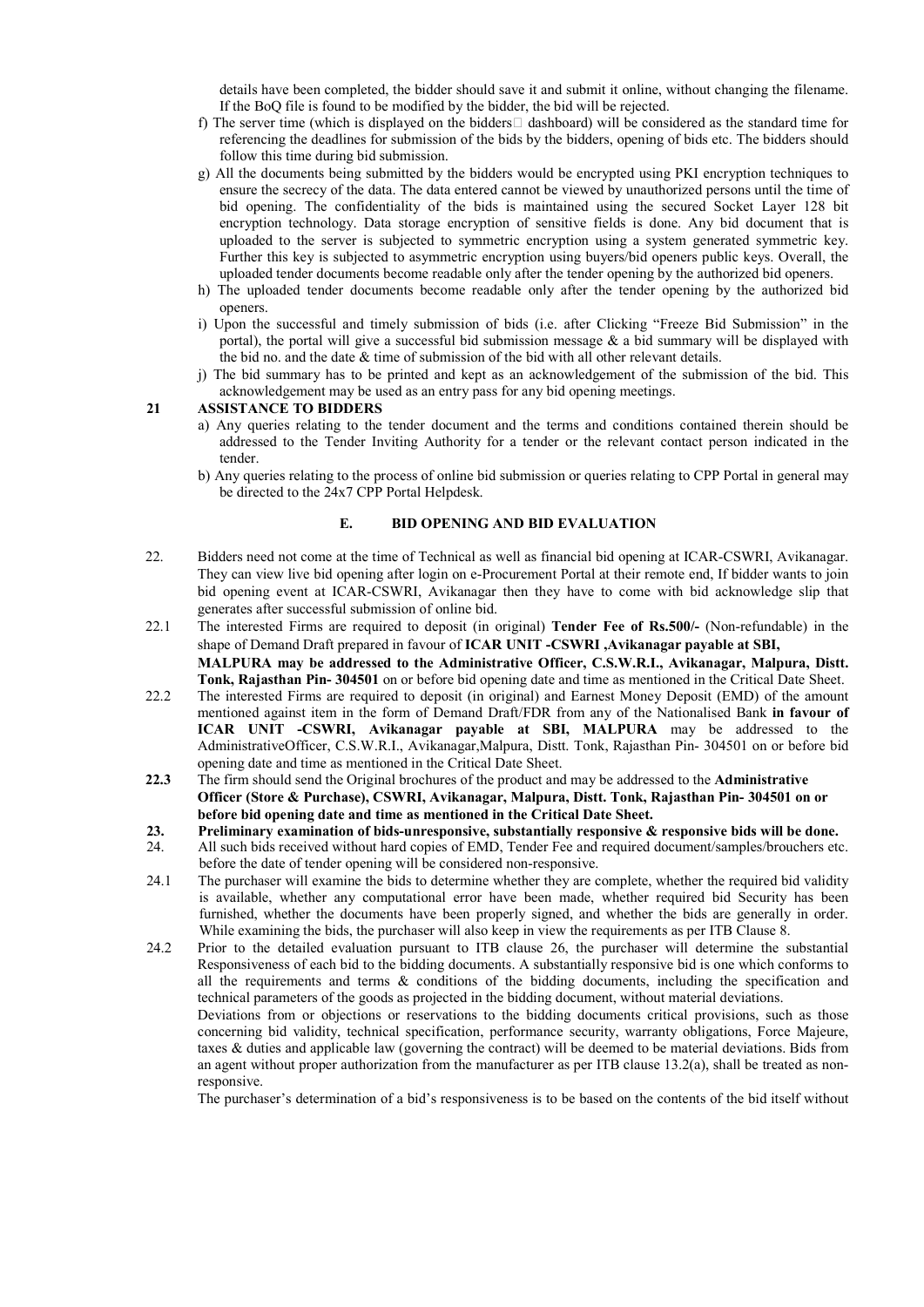recourse to extrinsic evidence.

- 24.3 The purchaser may waive any minor infirmity, non-conformity or irregularity in a bid, which does not constitute a material deviation, provided such waiver does not prejudice or affect the relative ranking of any bidder.
- 24.4 The conclusion drawn by the purchaser as to the substantial responsiveness or otherwise of a bid or consideration of a minor infirmity or non-conformity or irregularity in a bid is final.
- 24.5 If a bid is determined as not substantially responsive, it will be rejected by the purchaser and may not subsequently be made responsive by the bidder by correction of the non-conformity.
- **25.**
- 25.1 To facilitate evaluation and comparison of bids, the purchaser will comparison of bids, the purchaser will Indian

rupees at the BC selling market rate of exchange established by the State Bank Of India for similar

#### **26. Evaluation and comparison of bids**

26.1 The purchaser will evaluate and compare the bids, which have been determined to be substantially responsive, pursuant to ITB clause 24 for each **schedule separately**. The bid for a schedule will not be considered if the complete requirements covered in the schedule is not included in the bid. However, as stated in ITB clause 10, bidders are allowed the option to bid for any one or more schedule and to offer discounts for combined schedules. These discounts will be taken into account in the evaluation of the bids so as to determine the bid or combination of bids offering the lowest evaluated cost for the purchaser in deciding award(s) for each schedule.

#### $-26.2$  The comparison shall be on CIP destination basis, duly delivered and commissioned (as the case may be) at

- 26.3 The purchaser's evaluation of a bid will include and take into account, in addition to bid price and price of the incidental services:
	- **a)** In the case of goods manufactured in India or goods of foreign origin already located in India, sales tax & other similar taxes and excise duty  $\&$  other similar duties, which will be payable on the goods if a contract is awarded to the bidder.
	- b) In case of goods of foreign origin offered from abroad, customs duties and other similar import duties/taxes, which will be payable on the goods if the contract is awarded to the bidder.
- 26.4 The purchaser's evaluation of bid will also take in to account the following factors in the manner and to the extend specified in the **Schedule of Requirements** and amplified in ITB clause 26.5:
	- a. Cost of inland transportation, insurance and other costs within India incidental to delivery of the goods to their final destination as stipulated in the Schedule of Requirements.
	- b. Delivery schedule offered in the bid,
	- c. the cost of components, spare parts and service,
	- d. the availability of spare parts and after-sale service in India for the goods offered in the bid.
	- e. The projected operating and maintenance cost during the life of the equipment.
	- f. Specific additional criteria.
- 26.5 Pursuant to clause 26.4, following evaluation methods will be followed:

#### **a) Inland transportation, insurance and incidentals:**

#### required destination as already indicated in the Schedule of Requirements .These Costs, incurred in India, shall

#### **b) Delivery Schedule:**

The purchaser requires that the goods mentioned in the 'Schedule of Requirements' shall be delivered at the destination within the time schedule specified therein. As and if necessary, the estimated time of arrival of goods from ex-works/port of entry to the destination will be calculated by the purchaser for each bid after allowing for reasonable transportation time based on the published tariff of Railways, appropriate Road Transport Agencies etc. Bids offering deliveries (as worked out on above lines), which are later than the specified delivery but within the allowable range (as specified in the Schedule of Requirements) will be adjusted during the evaluation by adding a factor equal to the percentage specified in the Schedule of Requirements, to the EXW/CIF/CIP price per week of variation from the specified delivery schedule.

#### c) **Cost of components and spare parts:**

i) the list of items and quantities of major assemblies, components and selected spare parts, likely to be required during the initial period off operation as specified in the Schedule of Requirements, is annexed to the Technical specification. The total cost of these items, at the unit prices quoted in each bid, will be added to the bid price.

ii) The purchaser will draw up a list of high usage and high value items of components and spare parts, along with the estimated quantities of usage in the initial period of operation as indicated in the Schedule of Requirements. The total cost of these items and quantities will be computed from the corresponding unit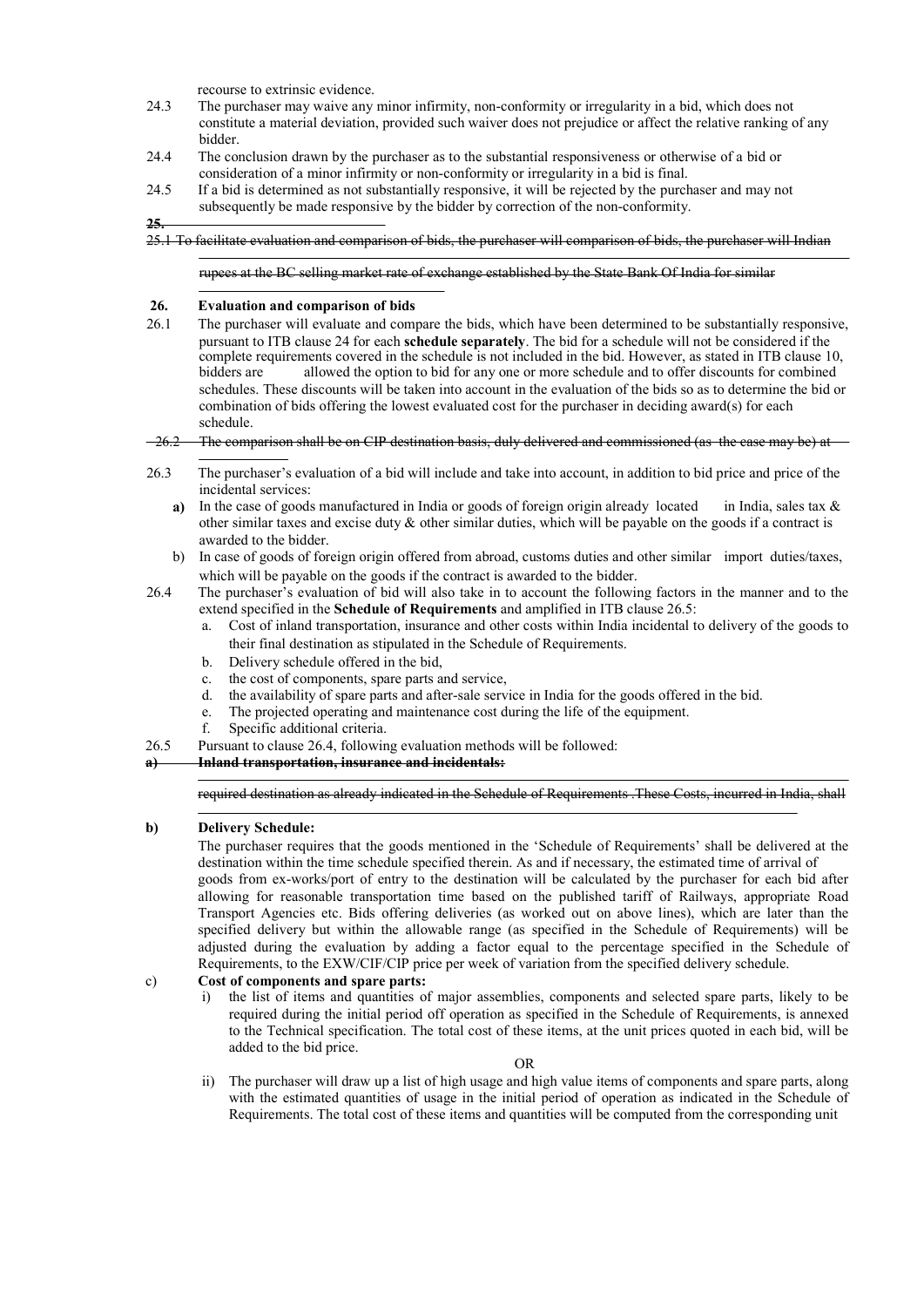prices quoted by the bidder and added to the bid price.

- OR
- iii) the purchaser will estimate that cost of spare parts usage in the initial period of operation specified in the Schedule of Requirements, based on the information furnished by each bidder, as well as on the past experience of the purchaser or other purchaser in similar situations. Such costs shall be added in the bid price for evaluation.

#### **d. Availability of spare parts and after sales service facilities in India:**

The cost to the purchaser of establishing the required service facilities and parts inventories, as outlined in the Schedule of Requirements of elsewhere in the bidding documents, if quoted separately, shall be added to the bid price.

#### **e. The projected operating and maintenance cost during the life of the equipment:**

These costs, which form a major portion of the life cycle cost of the equipment, will be evaluated in accordance with the criteria specified in the **Schedule of Requirements** and/or in the Technical Specifications.

#### **f. Specific additional criteria:**

Other specific additional criteria to be considered in the bid evaluation and the corresponding evaluation method shall be incorporated in the **Schedule of Requirements** and/or in the Technical Specifications.

# **27. Bidder's capability to perform the contract**

- 27.1 The purchaser will determine to its satisfaction whether the bidder, which is selected as having submitted the lowest evaluated responsive bid, is qualified and prima facie capable to perform the contract satisfactorily.
- 27.2 The determination will take into account the bidder's financial, technical and production capabilities for fulfilling all the requirements of the purchaser as specified in the bidding documents. This exercise will be based upon the examination of the documentary evidence of the bidder's qualifications submitted by the bidder, pursuant to ITB clause 2 and 13, as well as such other allied information as the purchaser deems necessary and appropriate.
- 27.3 An affirmative determination will be a prerequisite for award of the contract to the bidder. A negative determination will result in rejection of the bidder's bid, in which event the purchaser will proceed to the next lowest evaluated bid to make a similar determination of the bidder's capabilities to perform satisfactorily.

#### 28. **Purchaser's right to vary quantities at the time of award.**

**28.1** The purchaser reserves the right at the time of awarding the contract to increase or decrease by up to 25%, the quantity of goods and services specified in the schedule of requirements without any change in the unit price or other terms and conditions.

# **29. Contacting the purchaser**<br>29.1 From the time of the bid on

- 29.1 From the time of the bid opening to the time of awarding the contract, if a bidder wishes to contact the purchaser on any matter related to the bid, it should do so in writing.
- 29.2 Any effort by a bidder to influence the purchaser in the purchaser's decision on bid evaluation, bid comparison or contract award shall result in the rejection of the bidder's bid, besides other suitable administrative actions against the bidder, as deemed fit by the purchaser.

#### **F. AWARD OF CONTRACT**

# **30 Award Criteria**

Subject to ITB clause 28, the purchaser will award the contract to the successful bidder whose bid has been determined as the lowest evaluated bid, provided further that the bidder is determined to be qualified and prima facie capable to perform the contract satisfactorily.

# **31. Purchaser's right to accept any bid and to reject any or all bids**

The purchaser reserves the right to accept or reject any bid and to annul the bidding process and reject all bids at any time prior to the award of contract, without thereby incurring any liability, whatsoever, to the affected bidder or bidders.

# **32. Notification of award**

- 32.1 Before the expiry of the period of bid validity, the purchaser will notify the successful bidder in writing, by registered letter or by e-mail/fax, to be confirmed in writing by registered letter that its bid has been accepted. The schedule(s) of requirement and the corresponding quantity of the item(s) ordered, which has been accepted, will, inter-alia, be mentioned in the notification.
- 32.2 The notification of award will constitute the formation of the contract.
- 32.3 Upon the successful bidder's furnishing the performance security, pursuant to ITB clause 34, the purchaser will promptly notify each unsuccessful bidder and will discharge its bid security, pursuant to ITB clause 15.

# **33. Signing of contract**<br>33.1 At the same time as **1**

- 33.1 At the same time as purchaser notifies the successful bidder that its bid has been accepted, the purchaser will send to the bidder by registered post or speed post, the contract form provided in the bidding documents, incorporating all agreements between the parties.
- 33.2 Within twenty –one (21) days of issue of the contract form by the purchaser, the successful bidder shall sign and date the contract and return it to the purchaser by registered post or speed post.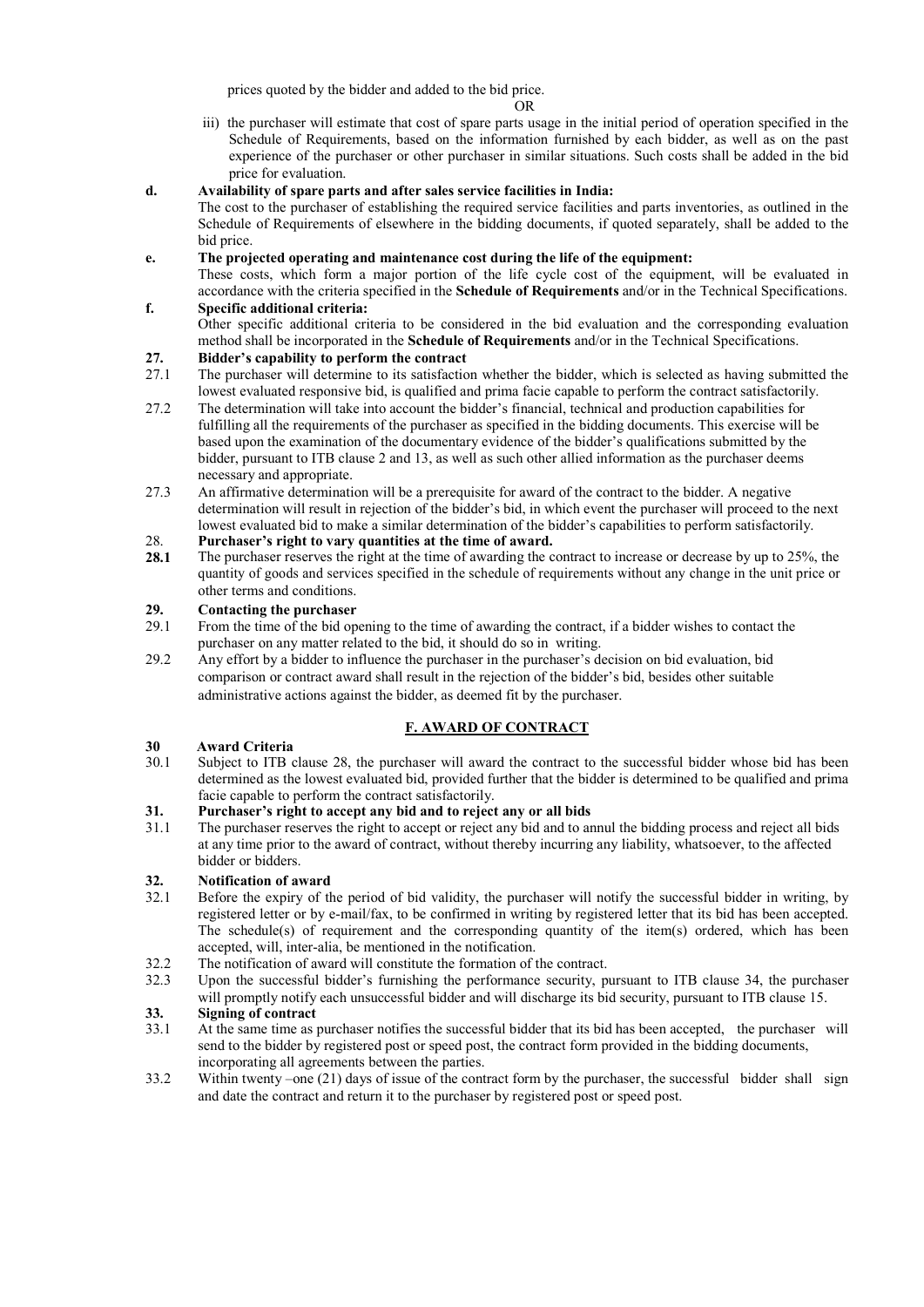# **34. Performance security**<br>34.1 Within twenty-one (21)

- Within twenty-one (21) days of the issue of notification of award by the purchaser, the successful bidder shall furnish the performance security in accordance with and as per the instructions incorporated in the general conditions of contract with regard to performance security.
- 34.2 Failure of the successful bidder to comply with the requirement of clause 33 or clause 34 shall constitute sufficient grounds for annulment of the award and forfeiture of the bid security, in which event the purchaser may make the award to the next lowest evaluated bidder or call for new bids.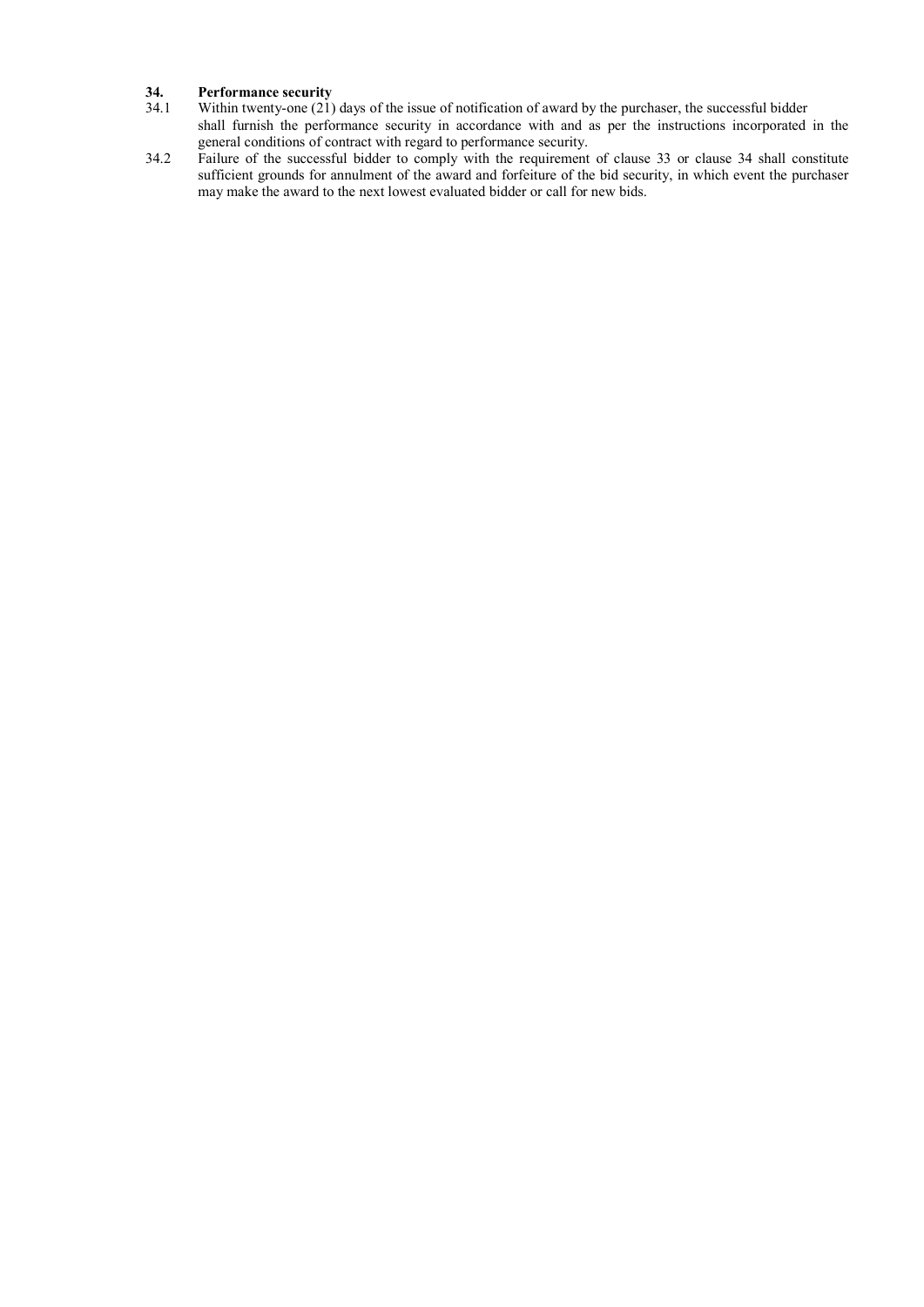### **ICAR-CENTRAL SHEEP & WOOL RESEARCH INSTITUTE**

### **Avikanagar Tehsil Malpura Distt. Tonk (Rajasthan) 304501**

#### **SECTION –III**

### **GENERAL CONDITIONS OF CONTRACT (GCC)**

#### **Table of Clauses**

| 1.               | Definitions                               |
|------------------|-------------------------------------------|
| $\overline{2}$ . | Application                               |
| 3.               | Country of origin                         |
| $\overline{4}$ . | <b>Standards</b>                          |
| 5.               | Use of contract documents and information |
| 6.               | Patent rights                             |
| 7.               | Performance security                      |
| 8.               | Inspection and tests                      |
| 9.               | Packing                                   |
| 10.              | Delivery of goods                         |
| 11.              | Transportation                            |
| 12.              | Insurance                                 |
| 13.              | Distribution of dispatch documents        |
| 14               | Incidental services                       |
| 15.              | Spare parts                               |
| 16.              | Warranty                                  |
| 17.              | Payment                                   |
| 18.              | Prices                                    |
| 19.              | Modification of contract                  |
| 20.              | Assignment                                |
| 21.              | Sub contracts                             |
| 22.              | Delays in supplier's performance          |
| 23.              | Liquidated damages                        |
| 24.              | Termination for default                   |
| 25.              | Force Majeure                             |
| 26.              | Termination for insolvency                |
| 27.              | Termination for convenience               |
| 28.              | Resolution of disputes                    |
| 29.              | Governing language                        |
| 30.              | Applicable law                            |
| 31.              | <b>Notices</b>                            |
| 32.              | Taxes and duties                          |
|                  |                                           |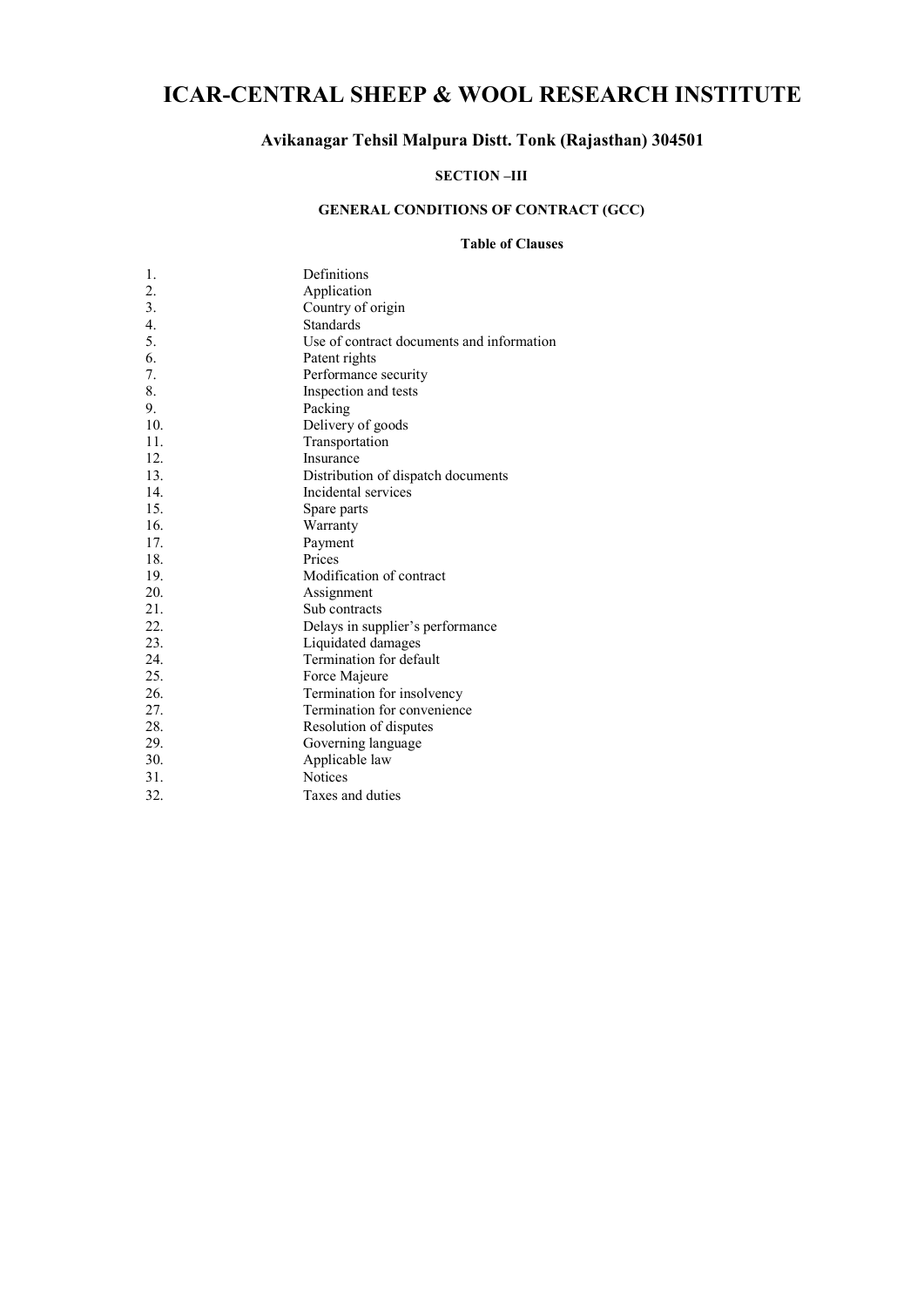### **ICAR-CENTRAL SHEEP & WOOL RESEARCH INSTITUTE**

### **Avikanagar Tehsil Malpura Distt. Tonk (Rajasthan) 304501**

#### **GENERAL CONDITIONS OF CONTRACT (G.C.C)**

#### **1. Definitions**

- **1.1** In this contract the following terms shall be interpreted as indicated. "IFB" means invitation for bids
- a) "ITB" means Instruction of Bidders.
- b) "GCC" means General Conditions of Contract
- c) 'RC' means rate Contract
- d) "Contract" means a legal agreement entered into between the purchaser and the supplier, as recorded in the agreement signed by the parties, including all attachments and appendices thereto and all documents incorporated by reference therein.
- e) "Contract Price" means the price payable to the supplier under a contract for the full and proper performance of its contractual obligations.
- f) "Goods" means all the items, materials, equipment and/or machinery, which the supplier is required to supply to the purchaser in terms of a contract.
- g) "Services" means the services ancillary to the supply of the goods, such as transportation and insurance and any other incidental services, such as installation, commissioning, provision of technical assistance, training and other such obligations of the supplier covered under a contract.
- h) "Purchaser" means the buyer named in a bidding document and in the corresponding contract, purchasing the goods ordered and includes its successor and/or assignees.
- i) "Consignee" means the individual or body to whom the contracted goods are required to be delivered as per the terms and the conditions incorporated in a contract.
- j) "Supplier" means the individual or firm supplying the goods under a contract and includes its successor and/assignees.
- k) "Day" means calendar day of the Gregorian calendar.
- l) "Month" means calendar month of the Gregorian calendar.

#### **2. Application**

2.1 These general conditions of contract (as contained in this section) shall apply to the extent they are not superseded by provisions in other parts of the contract.

#### **3. Country of origin**

- 3.1 All goods and services supplied under the contract shall have their origin in India or in the countries, with which the Government of India has trade relations.
- 3.2 For purposes of this clause, "Origin" means the place where the goods are mined, grown or produced or from which the services are supplied. Goods are produced when through manufacturing, processing and substantial or major assembling of components, a commercially recognized new product results that is substantially different in basic characteristics or in purpose or utility from its components.
- 3.3 The origin of goods and services is distinct from the nationality of the supplier.

#### **4. Standards**

4.1 The goods supplied under this contract shall conform to the standards mentioned in the "Technical Specifications" and when no applicable standard is mentioned, to the latest authoritative standards as applicable to the goods country of origin.

#### **5. Use of contract documents and information**

- 5.1 The supplier shall not, without the purchaser's prior written consent disclose the contract or any provision thereof or any specification, plan, drawing, pattern, sample or information furnished by or on behalf of the purchaser in connection therewith to any person other than a person employed by the supplier in the performance of the contract. Also, disclosure to any such employed person shall be made in confidence and shall extend only so far as may be necessary for the purposes of such performance.
- 5.2 The supplier shall not without the purchaser's prior written consent, make use of any document or information enumerated in GCC sub clause 5.1 except for the purpose of performing the contract.
- 5.3 Every document other than the contract itself, mentioned in GCC sub-clause 5.1, shall remain the property of the purchaser and shall be returned (in all copies) to the purchaser on completion of the supplier's performance under the contract, if so required by the purchaser.

#### 6. **Patent rights**

6.1 The supplier shall at all times indemnify the purchaser, free of cost, against all third- party claims of infringement of patent, trade mark or industrial design rights arising from use of the goods or any part thereof in India.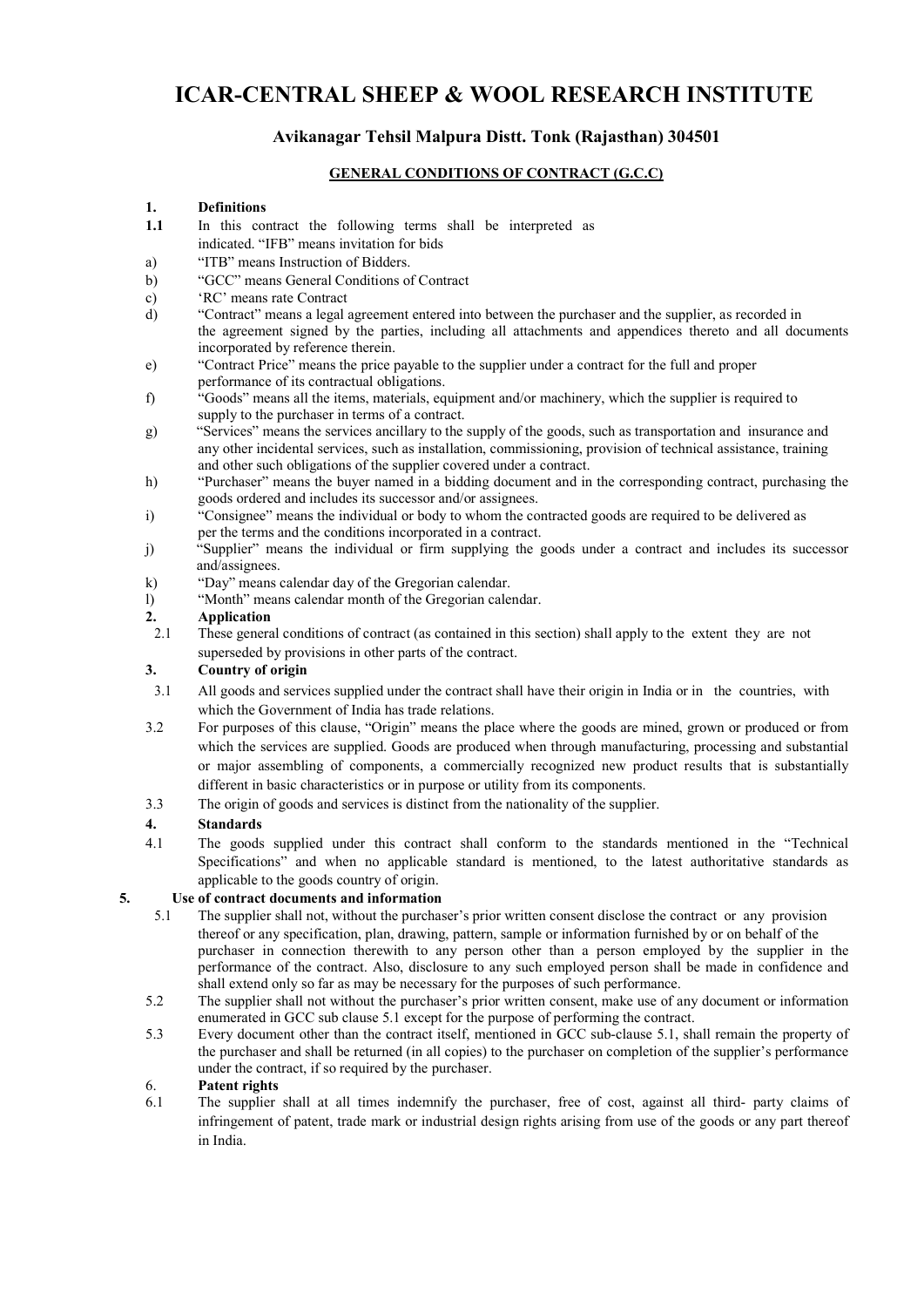# **7. Performance Security**

- Within 21(twenty one) days after the issue of notification of award by the purchaser the supplier, shall furnish performance security to the purchaser for an amount off 10% (ten per cent) of the contract value, valid up to 60 (sixty) days after the date of completion of all contractual obligations by the supplier, including the warranty obligations.
- 7.2 In the event of any correction of defects or a replacement of defective material during the warranty period, the warranty for the corrected/replaced material shall be extended to a further period of twelve months from the date of the correction/replacement and the Performance Security for the proportionate value (which will be determined by the purchaser in consultation with the supplier) shall be extended by 60 (sixty) days over and above the extended warranty period**.**
- 7.3 In the event of any contract amendment, the supplier shall, within 21 (twenty one) days of issue of such amendment, furnish the necessary amendment to the performance Security, rendering the same valid in all respects in terms of the contract, as amended.
- 7.4 The proceeds of the Performance Security shall be payable to the purchaser as compensation for any loss resulting from the supplier's failure to complete its obligations under the contract.
- 7.5 The performance security shall be denominated in Indian Rupees or in the currency of the contract and shall be in one of the following forms:
- Demand Draft on any scheduled commercial bank in India, to be drawn in favour of the purchaser as indicated in the Schedule of Requirements.
- Bank Guarantee issues by a scheduled commercial bank in India, in the prescribed form as provided in section VII/4 of this bidding document.
- FDR on any scheduled commercial bank in India, to be drawn in favour of the purchaser as indicated in the Schedule of Requirements
- 7.6 Subject to GCC sub-clause 7.4 above, the performance security will be discharged by the purchaser and returned to the supplier on completion of the supplier's contractual obligations including the warranty obligations under the contract.

#### **8. Inspection and tests**

- 8.1 The purchaser and/or its nominated representative(s) shall have the right to inspect and/or to test the goods to confirm their conformity to the contract specification and other technical details incorporated in the contract at no extra cost to the purchaser. The **Schedule of Requirements** and the Technical Specification incorporated in the bidding document shall specify what inspections and tests, the purchaser requires and where and how they are to be conducted. The purchaser shall notify, in advance, the supplier in writing, of the identity of any representative(s) for this purpose.
- 8.2 The inspections and tests may be conducted on the premises of the supplier or its subcontractor(s) at the point of delivery and/or at the goods final destination. If conducted on the premises of the supplier or its subcontractor(s), all reasonable facilities and assistance including access to relevant drawings, design details and production data, shall be furnished by the supplier to the inspectors at no charge to the purchaser.
- 8.3 Should any inspected or tested goods fail to conform to the required specifications and standards, the purchaser may reject them and the supplier shall either replace the rejected goods or make all alteration necessary to meet the specifications and standards, as required, free of cost to the purchaser and resubmit the same to the purchaser for conducting the inspections and tests again within the stipulated time.
- 8.4 Where the contract stipulates pre-dispatch inspection by the purchaser's nominated inspecting agency, the supplier shall put up the goods for inspection to the inspecting agency well ahead of time so that the inspecting agency is able to complete the inspection within the stipulated delivery period. If the goods are tendered for inspection at the last moment without providing reasonable time to the inspection agency for completing the inspection, the inspecting agency may carry out the inspection and complete the formality beyond the contractual delivery period at the risk and expense of the supplier. The fact that the items have been inspected after the contractual delivery period will not have the effect of keeping the contract alive and this will be without any prejudice to the legal rights and remedies available to the purchaser under the terms & conditions of the contract.
- 8.5 The purchaser's right to inspect, test and where necessary reject the goods after the goods arrival at the final destination shall in no way be limited or waived by reason of the goods having previously been inspected, tested and passed by purchaser or its representatives prior to the dispatch of the goods from the country of origin or from the supplier premises.
- 8.6 Nothing in GCC clause 8 shall in any way, release the supplier from any warranty or other obligations under the contract.

# **9. Packing**

The supplier shall provide such packing of the goods as is required to prevent their damage or deterioration during their transit to their final destination as indicated in the contract. The packing shall be sufficient to withstand without limitation rough handling and exposure to extreme temperatures, humid weather and precipitation during transit and open storage. The sizes and weights of the packing cases shall also be taken into consideration, where applicable, the available inland mode(s) of transport in India, the remoteness of the goods final destination and the absence of heavy handling facilities at all points in transit Further limitations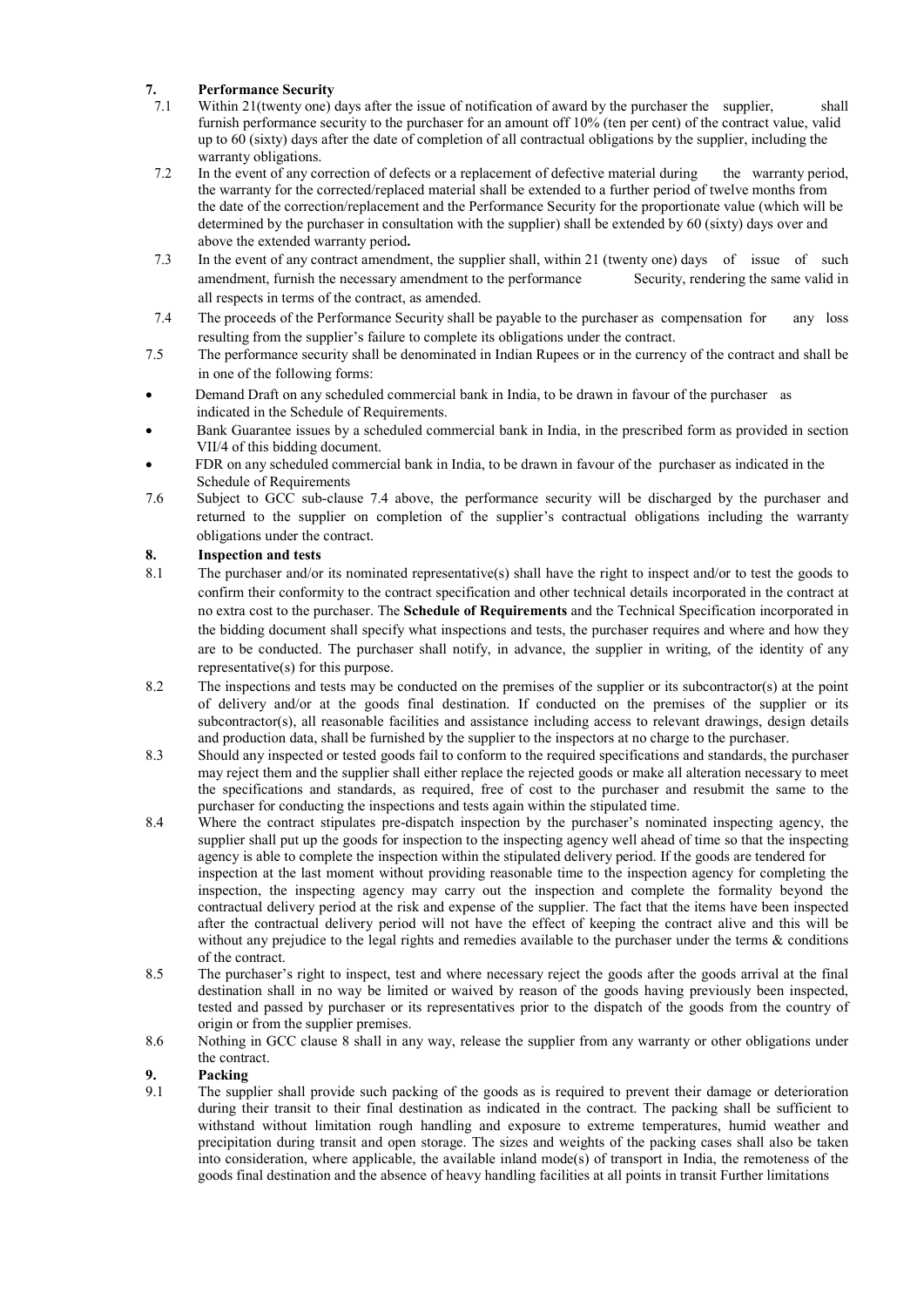and / or mandatory instructions, if any, in the weights, volumes and sizes of the packages shall also be taken care of by the supplier.

- 9.2 The packing, marking and documentation within and outside the packages shall comply strictly with such special requirements if any, as shall be expressly provided for in the contract, including additional requirements, if any, specified in the **Schedule of Requirements** and any subsequent instructions given by the purchaser.
- 9.3 Packing instructions:

The supplier will be required to make separate packages for each consignee named in the contract. Each package will be marked by the supplier at its own expense, on three sides with indelible ink/paint, with following details:

- 
- a) Contract no. and date<br>b) Name and address of b) Name and address of the consignee
- c) Name and address of the supplier
- d) Brief description of goods
- e) Gross weight and outer dimension of the package
- f) Country of origin of goods
- g) Packing list reference no. and
- h) Any other requirement, relevant to the contract.
- **10. Delivery of goods (FOR destination i.e. CSWRI, Avikanagar)**
- 10.1 Delivery of the goods shall be made by the supplier in accordance with the terms specified by the purchaser in the notification of award and in the contract.
- 10.2 For the purposes of the contract, "FOB", "CIF", "CIP" and other trade terms used to describe the obligations of the parties shall have the meaning assigned to them in the current edition of "Incoterms" which

| $\textcolor{red}{\textbf{H}}\textcolor{blue}{\textbf{H}}\textcolor{blue}{\textbf{H}}$ | Transportation<br>Where the supplier is required under the contract to deliver the goods F.O.B. transportation of the goods,<br>uρ                                                                                                   |
|---------------------------------------------------------------------------------------|--------------------------------------------------------------------------------------------------------------------------------------------------------------------------------------------------------------------------------------|
| $+2$                                                                                  | arranged and paid for by the supplier and the cost thereof shall be included in the contract price.<br>Where the supplier is required under the contract to deliver the goods CIF or C.I.P. transportation of the                    |
|                                                                                       | the contract, shall be arranged and paid for by the supplier and the cost thereof shall be included in the contract<br>price.                                                                                                        |
| H.3                                                                                   | supplier shall arrange the shipment by Indian flag vessels or vessels of Conference lines in which India is a<br>member. Where the supplier is required under the contract to deliver the goods F.O.B and also to arrange on         |
|                                                                                       | vessels are not available to transport the goods within the time frame specified in the contract. However, before<br>arranging such alternative transportation, the supplier shall obtain prior concurrence of the purchaser for the |
| $+1.4.$                                                                               | The supplier shall not arrange part-shipments and/or trans-shipment without the prior written consent of<br>the purchaser.                                                                                                           |
| $+1.5$                                                                                | consequences (including financial loss) that the purchaser may face                                                                                                                                                                  |
| 121                                                                                   |                                                                                                                                                                                                                                      |
|                                                                                       | or damage incidental to manufacture or acquisition, transportation, storage and delivery as indicated                                                                                                                                |
| 12.2                                                                                  | Where delivery of the goods is required by the purchaser on CIF or CIP basis, the supplier shall arrange                                                                                                                             |
| $+2.3$                                                                                | insurance shall be the responsibility of the purchaser.<br><del>(one</del>                                                                                                                                                           |
|                                                                                       | of the goods<br>CIP value<br>(final<br>from "warehouse"<br>to "warehouse"<br>hundred and ten per cent)                                                                                                                               |
|                                                                                       | $\mathbf{r}$ $\mathbf{r}$ $\mathbf{r}$ $\mathbf{r}$ $\mathbf{r}$ $\mathbf{r}$<br>$\sqrt{10}$                                                                                                                                         |

#### **13. Distribution of dispatch documents (If applicable)**

13.1 The shipping and other documents as well as dispatch details to be furnished by the supplier to the purchaser and/or to the purchaser's nominated authorities to enable the purchaser and/or its nominated authorities to clear and/or accept the goods will depend on the mode of dispatch of the goods and the terms of delivery, as specified in the Schedule of Requirements and in the contract and, subject to the same, the instructions in this regard will be as indicated below:

#### a) **For goods supplied from abroad:**

Within 24 hours of shipment, the supplier shall notify the purchaser and its nominated authorities (as specified in the contract) and the insurance company by cable or telex or fax, the full details of the shipment including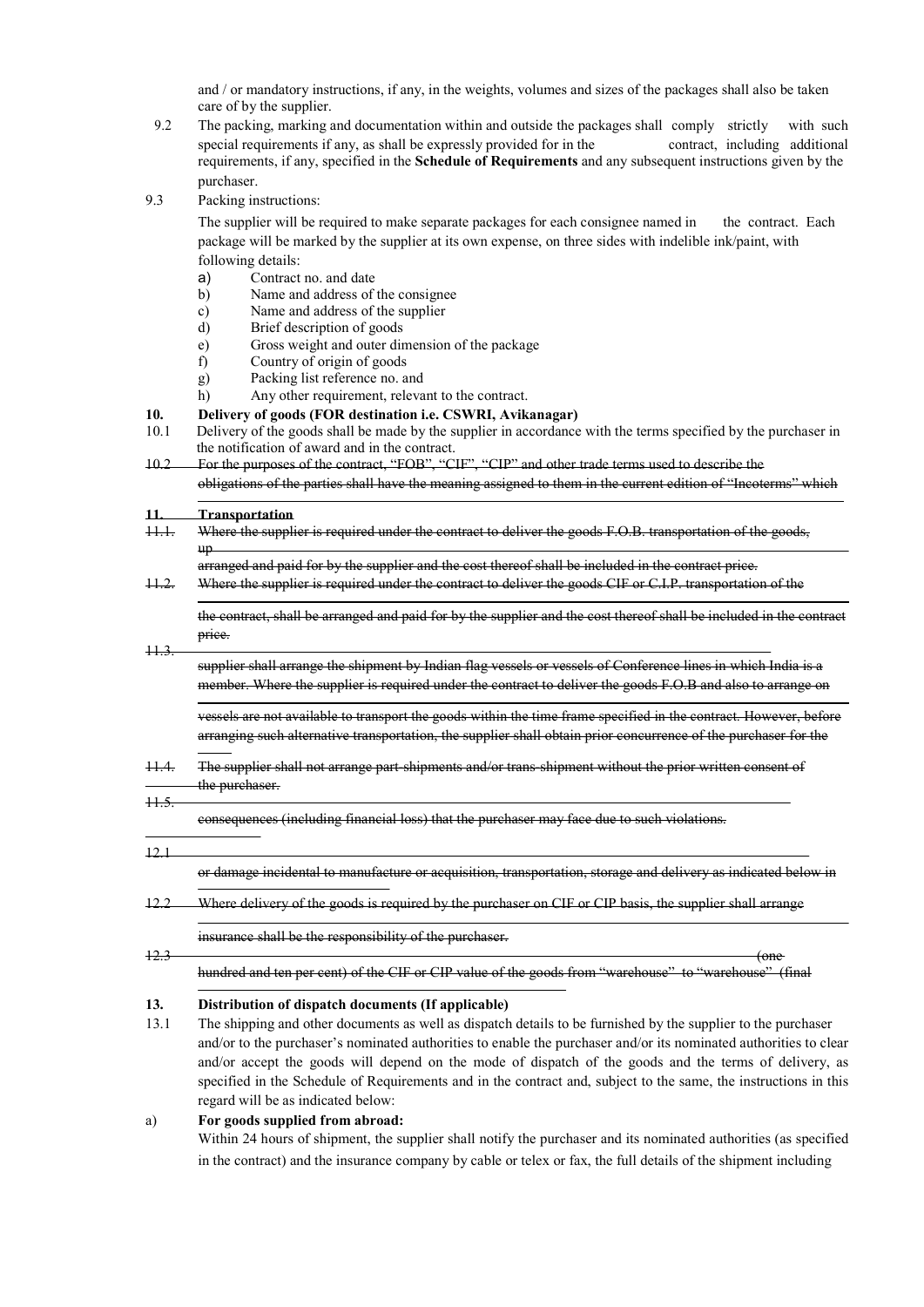contract number, description of goods, quantity, the vessel, the bill of lading number and date/airway bill number and date, port of loading, date of shipment, port of discharge, expected date of arrival at the port of entry etc. Further, the supplier shall also immediately dispatch by registered air-mail the specified number of copies of the following documents to the above authorities:

- i) Supplier's invoice showing contract number, description of goods, quantity, unit price and total amount:
- ii) Original and copies of the negotiable, clean, on-board bill of lading marked freight to pay and copies of nonnegotiable bill of lading;
- iii) Copies of packing list identifying the contents of each package;
- iv) Insurance certificate;
- v) Manufacturer's/supplier's warranty certificate;
- vi) Pre-dispatch inspection certificate issued by the purchaser's nominated inspection agency (if so specified) and the supplier's factory inspection report; and
- vii) Certificate of origin. The above documents shall be received by the purchaser and other authorities mentioned above at least one week before the arrival of goods at the port or place of arrival and, if not received, the supplier will be responsible for any consequent expenses.

#### **b) For goods supplied from within India:**

Within 24 hours of dispatch of the goods, the supplier shall notify the complete dispatch details to the purchaser and/or the purchaser's nominated authorities (as specified in the contract) and the insurance company. The supplier shall also mail the specified number of copies of the following documents to them:

- i) The supplier's invoice showing contract number, description of goods, quantity, unit price and the total amount;
- ii) Railway receipt or Delivery note;
- iii) Packing list identifying contents of each package;
- iv) Insurance certificate;
- v) Manufacturer's/Supplier's warranty certificate;<br>vi) Pre-dispatch inspection certificate issued by the
- vi) Pre-dispatch inspection certificate issued by the purchaser's nominated inspection agency (is so specified) and the supplier's factory inspection report; and

#### vii) Certificate of origin.

The purchaser shall receive the documents at least one week before the arrival of the goods (except where it is handed over to the consignee with all the documents) and if not received, the supplier will be responsible for any consequent expenses.

The documents to be provided by the supplier for claiming payment are specified in GCC clause 17 ("Payment").

#### **14. Incidental Services**

- 14.1 The purchaser may include in the contract any or all following services and/or some additional services, if specified in the **Schedule of Requirements** and the supplier is required to provide the same:
- a) Performance or supervision of onsite assembly and/or start-up of the supplied goods,
- b) Furnishing of tools required for assembly and/or maintenance of the supplied goods,
- c) Furnishing of a detailed operations and maintenance manual for each appropriate unit of the supplied goods,
- d) Performance or supervision or maintenance and/or repair of the supplied goods, for a period of time agreed to by the parties, provided that this service shall not relieve the supplier of any warranty obligations under the contract, and
- e) Training the purchaser's personnel, at the supplier's plant and/or on site, in assembly, start-up, operation, maintenance and/or repair of the supplied goods.

#### **15. Spare parts**

- 15.1 As specified in the Schedule of Requirements, the supplier may be required to provide any or all of the following materials, notifications and information pertaining to spare parts manufactured and/or distributed by the supplier**.**
- a) such spare parts as the purchaser may elect to purchase from the supplier, provided that this will not relieve the supplier of any warranty obligations under the contract; and
- b) in the event of termination of production of the spare parts:
	- i) advance notice to the purchaser of the pending termination, in sufficient time to permit the purchaser to procure needed requirements and
	- ii) Immediately following such termination, furnishing at no cost to the purchaser, the blueprints, drawings and specifications of the spare parts, if requested.
- 15.2 Supplier shall carry sufficient inventories to assure ex-stock supply of consumable spares for the goods. Other spare parts and components shall be supplied as promptly as possible but in any case within three months of placement of order and opening the letter of credit.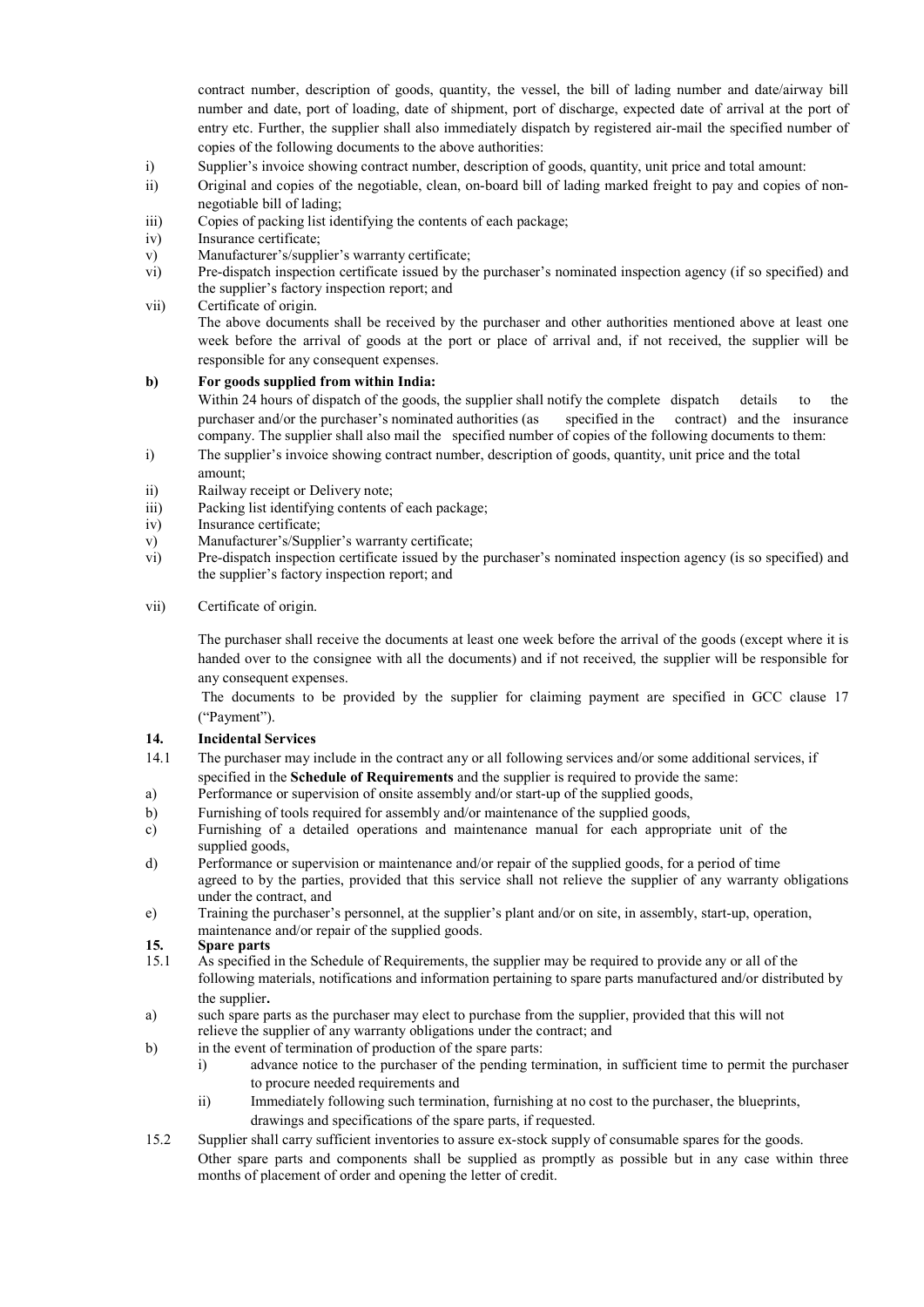#### **16. Warranty**

- 16.1 The supplier warrants that the goods supplied under the contract is new unused of the most recent current models and incorporate all recent improvements in design and materials unless provided otherwise in the contract. The supplier further warrants that the goods supplied under the contract shall have no defect arising from design, materials (except when the design adopted and/or the material used are as per the purchaser's specifications) or workmanship or from any act or omission of the supplier, that may develop under normal use of the supplied goods under the conditions prevailing in India.
- 16.2 This warranty shall remain valid for 12 (twelve) months or indicated in technical specification of the equipment after the goods or any portion thereof as the case may be, have been delivered to the final destination and installed and commissioned at the final destination and accepted by the purchaser in terms of the contract or for 18 (eighteen) months from the date of dispatch from the supplier's works for domestic goods or for 21 (twenty-one) months after the date of shipment from the port or place of loading in the source country for imported goods, whichever is earlier, unless specified otherwise in the Schedule of Requirements.
- 16.3 The purchaser shall promptly notify the supplier in writing of any claim arising under this warranty.
- 16.4 Upon receipt of such notice, the supplier shall with all reasonable speed (or within the period), if specified in the Schedule of Requirements and the contract), repair or replace the defective goods or parts thereof, free of cost, at the ultimate destination. The supplier shall take over the replaced parts/goods at the time of their replacement. No claim whatsoever shall lie on the purchaser for the replaced parts/goods thereafter.
- 16.5 In the event of any correction of a defect or replacement of any defective material during the warranty period, the warranty for the corrected/replaced material shall be extended to a further period of 12(twelve) months from the date, such corrected/replaced material starts functioning to the satisfaction of the purchaser.
- 16.6 If the supplier, having been notified, fails to remedy the defect(s) within the reasonable period, if specified in the **Schedule of Requirements and the contract)**, the purchaser may proceed to take such remedial action as may be necessary at the supplier's risk and expense and without prejudice to any other rights, which the purchaser may have against the supplier, under the contract.
- **17. Payment: the payment will be made after successfully supply/installation of the equipment or if training required payment will be made after successfully training.**
- 17.1 The payment shall be made in the currency/currencies specified in the contract. The supplier shall send its claim (with relevant documents, as required) to the appropriate paying authority as specified in the **Scheduleof Requirements** and the contract. Before claiming any payment, the supplier shall ensure that all thecontractual obligations for claiming that payment have been duly fulfilled.
- The payment shall be made in the following manner and on production of the following documents.
- A) Payment for goods supplied from abroad: i)

|                                    | 90% of the contract price shall be paid through irrevocable letter of credit established in favour of the foreign<br>supplier in a scheduled commercial bank in India or a bank in the supplier's country acceptable to the<br>purchaser, upon submission of the following documents: |
|------------------------------------|---------------------------------------------------------------------------------------------------------------------------------------------------------------------------------------------------------------------------------------------------------------------------------------|
| a.                                 | Certified copy of the fax sent by the supplier to the purchaser and others as per GCC sub-clause 10.3(a).                                                                                                                                                                             |
| Ð                                  | Supplier's signed commercial invoice showing contract number, description of the supplied goods,                                                                                                                                                                                      |
|                                    | goods.                                                                                                                                                                                                                                                                                |
| e                                  | Original clean on board bill of lading marked freight pre-paid consigned to the interim/ port consignee                                                                                                                                                                               |
| $\left  d \right $                 | Packing list, identifying contents of each package.                                                                                                                                                                                                                                   |
| e <sub>t</sub>                     | Insurance policy or certificate in duplicate endorsed in blank with claims payable in India in the currency                                                                                                                                                                           |
|                                    | Manufacturer's/supplier's warranty certificate and supplier's factory inspection report.                                                                                                                                                                                              |
| 刽                                  | Pre-despatch inspection certificate issued by the purchaser's nominated inspection agency, if so                                                                                                                                                                                      |
| ١H                                 | Certificate of origin.                                                                                                                                                                                                                                                                |
|                                    | Supplier's certificate confirming that the required documents have been sent to all concerned in terms of                                                                                                                                                                             |
| $\mathbf{\hat{H}}$<br>$\downarrow$ | Supplier's certificate confirming that the amounts shown in the invoice are correct in terms of the contract and<br>that all the terms and conditions of the contract have been complied with for claiming this payment.                                                              |
|                                    | Requirements and the contract.                                                                                                                                                                                                                                                        |
| $\ddot{H}$                         | on final acceptance                                                                                                                                                                                                                                                                   |
|                                    | 10% of the contract price of goods received shall be paid within 30(thirty) days of receipt of goods on                                                                                                                                                                               |
|                                    |                                                                                                                                                                                                                                                                                       |

**iii) Payment of agency commission**: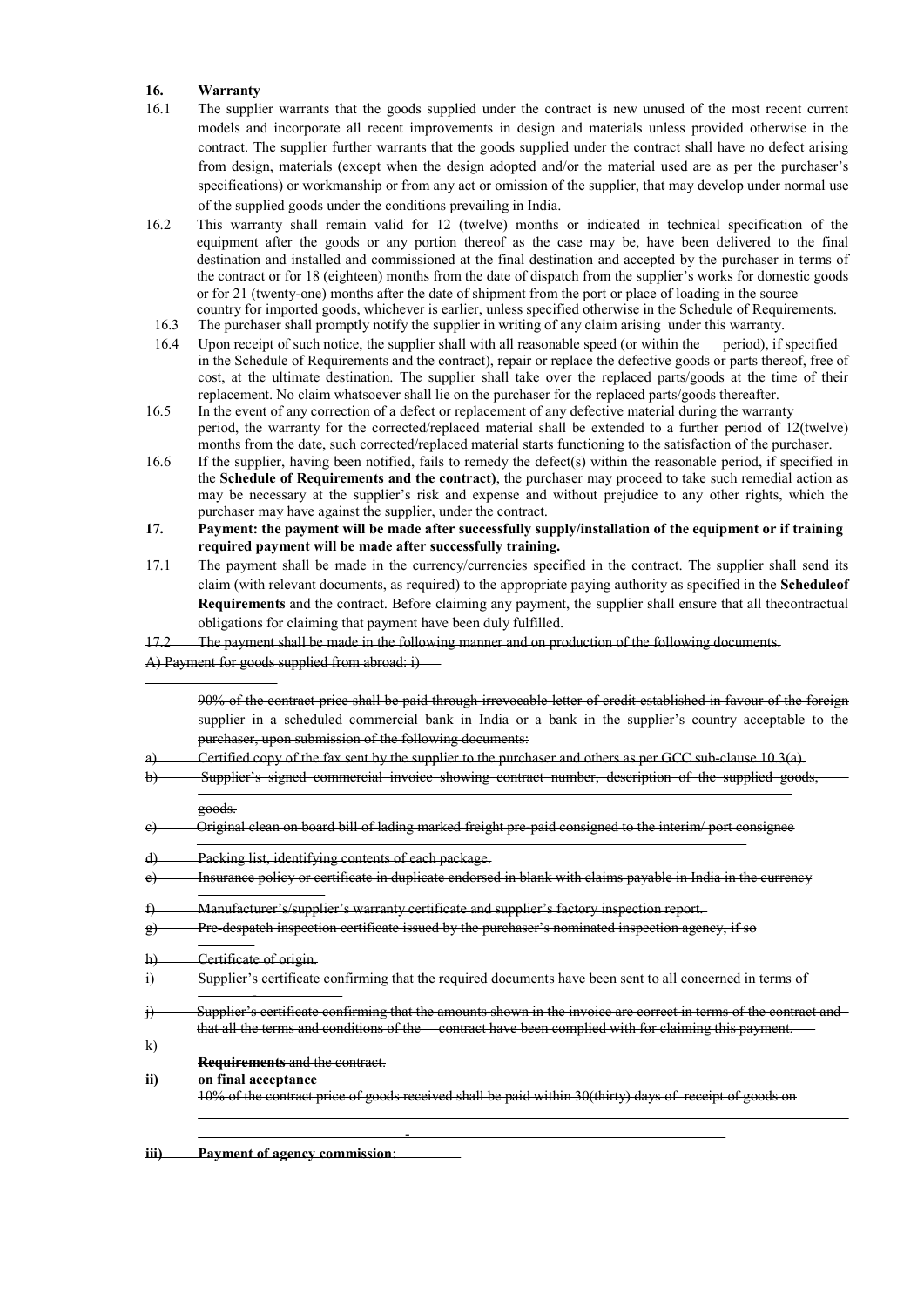Payment shall be made in Indian rupees within 30 (thirty) days of presentation of claim supported by

agent for claiming this payment. This payment (towards agency commission) will be made by the purchaser's paying authority specified in the contract and not through letter of credit. **B) Payment for goods supplied from India:**  not through letter of credit), in the following manner: i) i) The supplier's invoice showing contract number description of goods, quantity, unit price and the total ii) Railway receipt or Delivery note. iii) iv) Insurance certificate; v) vi) Pre-dispatch inspection certificate issued by the purchaser's nominated inspection agency, if so vii) Certificate of origin viii) ix) Any other document(s) and/or modification of above documents specified in the Schedule of Requirements **ii)** claim, duly supported by the final acceptance certificate for the corresponding delivery issued by the **C)** purchaser's representative in the Proforma given in section……………….of the bidding documents. in of Requirements and in the contract. The payment terms applicable for such services and supervision will also be specified therein. **17.3** i) for Documentary Credit of the International Chamber of Commerce. ii) charged to the suppliers account. iii) If the letter of credit is required to be extended/reinstated for reasons not attributable to the purchaser, the **18. Prices structure:** a. **The ICAR Research Institutes are exempt from Excise and Customs Duties on Research Consumables, vide Notification No. 10/97-CE dated 01.03.1987 (as amended by 16/07-CE) and Notification No. 51/96- Customs respectively.** However, for the ICAR Institutes to avail the aforesaid Duty Exemption benefits, the Prices are required to be quoted by Manufacturers preferably on FOR basis, without including any Excise/Customs Duty component. b. Alternatively, however, the Authorized Dealers/Retailers may quote their most competitive FOR prices, with maximum possible Dealer's Special Discount.

- c. The rates and prices quoted shall be in Indian Rupees only.
- d. **All duties, taxes and levies payable by the supplier under the contract shall be included in the quoted price. The purchaser will not pay any such duties, taxes and levies separately. However, ICAR-CSWRI, Avikanagar is registered with DSIR, therefore, eligible for GST on concessional rate as per GOI GST Notification/s 47/2017-Integrated Tax (Rate) and 45/2017-Central Tax (Rate) dated 14.11.2017.** GST as legally and contractually liveable will be quoted separately by indicating the nature and the current rate of GST, as applicable at the time of quoting. The GST will be paid extra at actual at the time of supply, provided the transaction of sale is legally liable to the amount of the GST is contractually payable. If the supplier in its quotation does not ask for GST extra, the same shall not be paid even if it asks for the same at a later date.
- e. The rates and prices quoted by the supplier shall remain firm and fixed during the currency of the contract and shall not be subject to variation on any account, whatsoever, including statutory variations, if any. "However, GST will be paid extra as per provision under Clause 18 (d) above"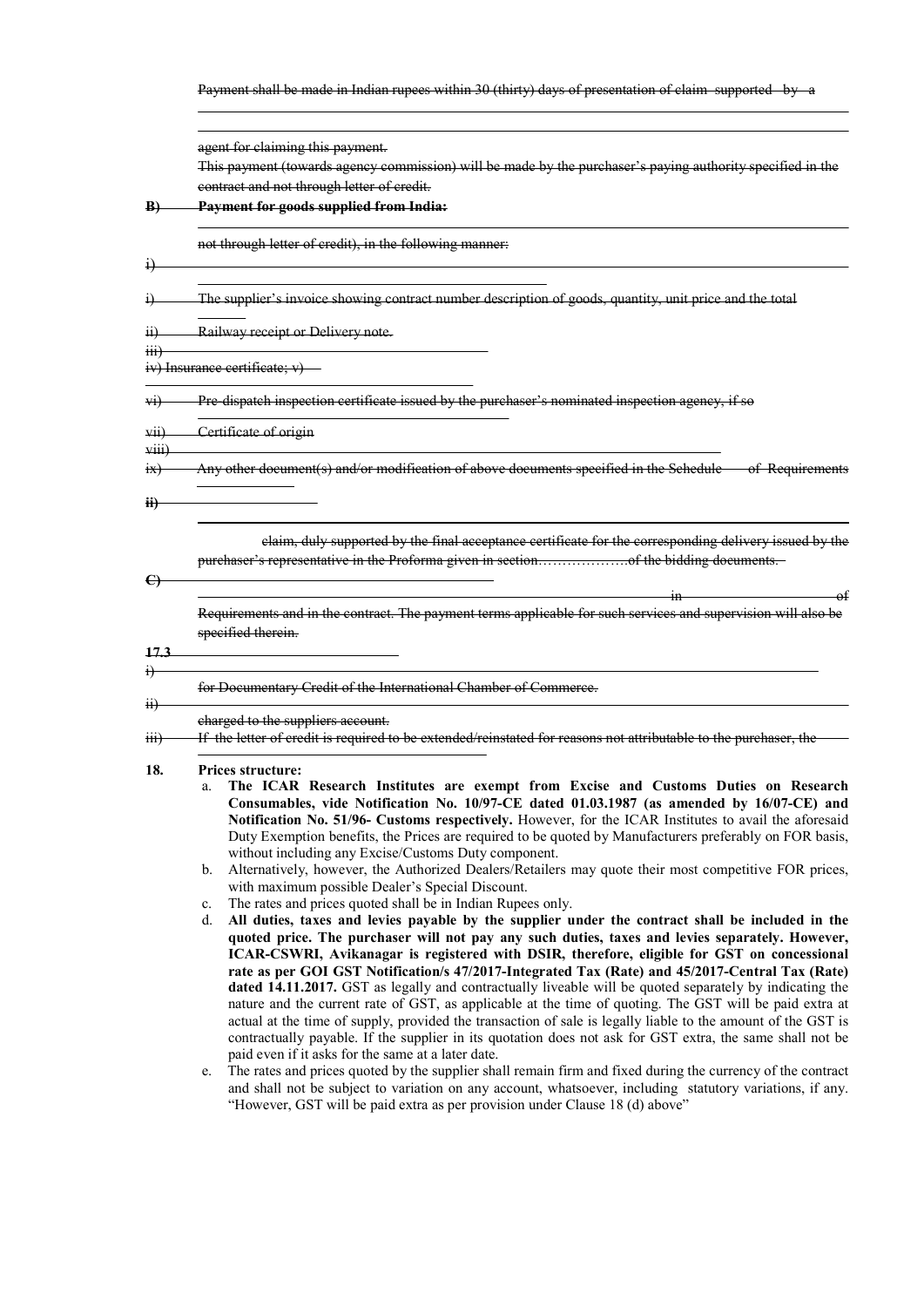18.1 Prices charged by the supplier for the goods supplied and the services performed under the contract shall not vary from the prices quoted by the supplier in its bid with the exception of any price adjustment authorized in the Schedule of Requirements.

#### **19. Modification of contract.**

- 19.1 The purchaser may at any time, by a written order given to the supplier pursuant to GCC clause 31, make changes and modifications within the general scope of contract in any one or more of the following:
- 32.1 drawings, designs or specifications, where goods to be supplied under the contract are to be specifically manufactured for the purchaser,
- $32.2$  the mode of packing<br> $32.3$  the mode of dispatch
- 32.3 the mode of dispatch<br>32.4 the place of delivery
- the place of delivery
- 32.5 the services to be provided by the supplier, and/or
- 32.6 any other area(s) of the contract, depending on the merits of the case.
- 19.2 If any change causes an increase or decrease in the cost of or in the time required for the supplier's performance of any provision under the contract, an equitable adjustment shall be made in the contract price or contract delivery schedule or both and the contract shall be amended accordingly. Any claim by the supplier for adjustment under this clause must be asserted within 21(twenty-one) days from the date of the supplier's receipt of the purchaser's amendment/modification of the contract.
- 19.3 Subject to GCC sub-clauses 19.1 and 19.2 no variation in or modification of the terms of the contract shall be made except by written amendment signed by both the parties.

# **20. Assignment**

The supplier shall not assign, in whole or in part, its obligations to perform under the contract, except with the purchaser' s prior written consent.

#### **21. Sub Contracts**

- 21.1 The supplier shall notify the purchaser in writing of all sub-contracts awarded under the contract, if not already specified in its bid. Such notifications, in its original bid or later, shall not relieve the supplier from any liability or obligation, whatsoever under the contract.
- 21.2 Subcontract shall be only for bought-out items and sub-assemblies.
- **21.3** Subcontracts must comply with the provisions of GCC clause 3.

#### **22. Delays in the Supplier's performance**

- 22.1 Delivery of the goods and performance of the services shall be made by the supplier in accordance with the time schedule specified by the purchaser in the **"Schedule of Requirements".**
- 22.2 Except as provided under GCC clause 25, any unexcused delay by the supplier in maintaining its contractual delivery obligations shall render the supplier liable to any or all of the following sanctions:
	- Imposition of liquidated damages,
	- Forfeiture of its performance security and/or
	- Termination of the contract for default.
- 22.3 If at any time during the performance of the contract, the supplier or its sub-contractor(s) should encounter conditions hindering timely delivery of the goods and performance of services, the supplier shall promptly notify the purchaser in writing of the fact of the delay, it's likely duration and its cause(s). After the receipt of the supplier's notice, the purchaser as soon as practicable, shall evaluate the situation and may at its discretion extend the supplier's time for performance, in which case the extension of the delivery period shall be ratified by issuing an amendment to the contract.
- 22.4 The supplier shall not dispatch the goods after expiry of the delivery period. The supplier is required to apply to the purchaser for extension of delivery period and obtain the same before dispatch. In case the supplier dispatches the goods without obtaining an extension, it would be doing so at its own risk and no claim for payment for such supply and/or any other expense related to such supply shall lie against the purchaser.

# 23. **Liquidated damages**

23.1 Subject to GCC clause 25, if the supplier fails to deliver any or all of the goods or perform the services within the time period(s) specified in the contract, the purchaser shall without prejudice to its other remedies under the contract, deduct from the contract price, as liquidated damages, a sum equivalent to 0.5% (half percent) of the delivered price of the delayed goods or unperformed services for each week of delay or part thereof until actual delivery or performance, up to a maximum deduction of 10% (ten percent) of the delayed goods or services contract price. Once the maximum is reached, the purchaser may consider termination of the contract, if the same have not been terminated already.

Further, during the above mentioned delayed period of supply and/or performance, the supplier, notwithstanding any stipulation in the contract for increase in price for any ground, shall not be entitled to any increase in price and cost, whatsoever, which take place during the period of delay. But, nevertheless, the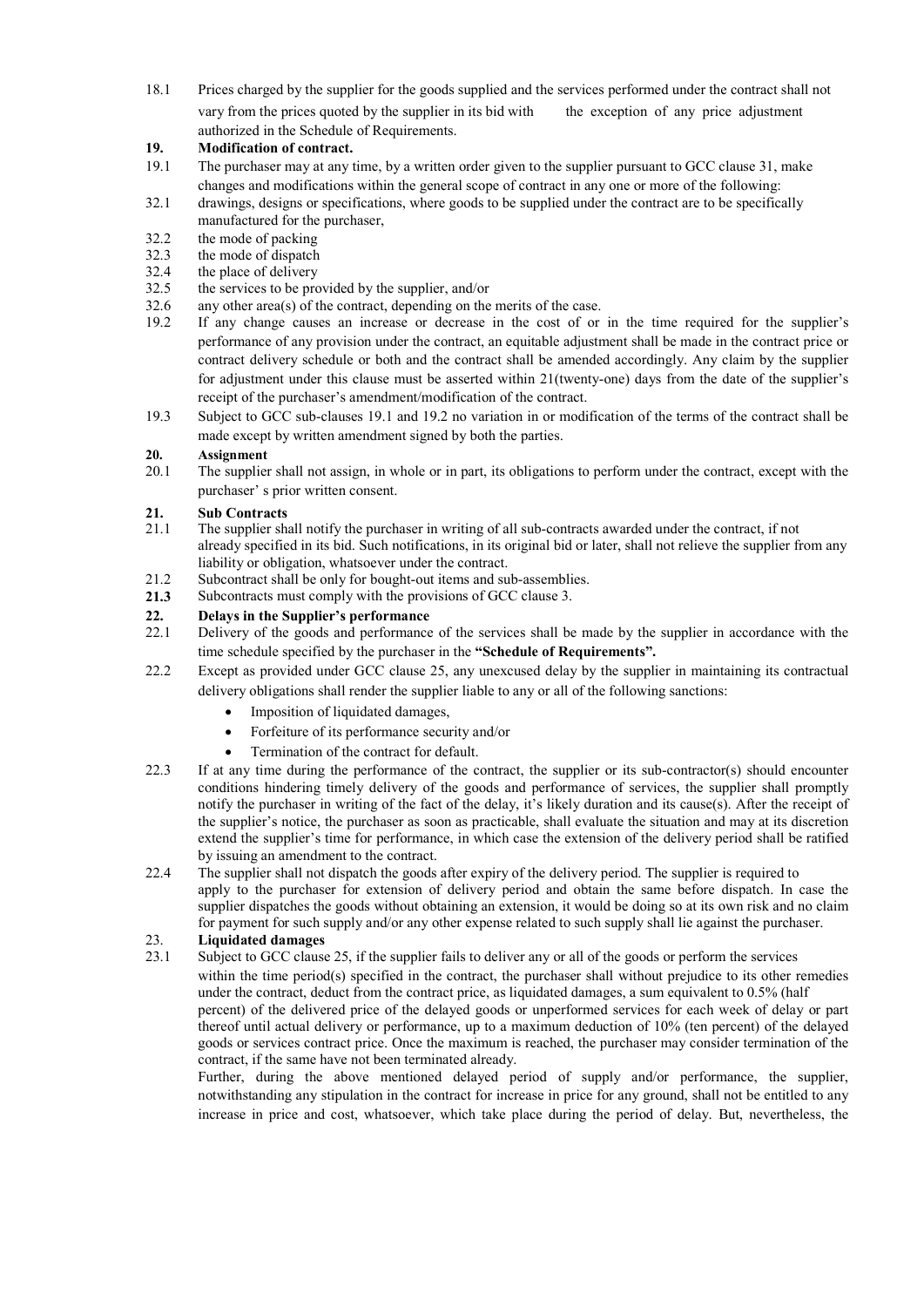purchaser shall be entitled to the benefit any decrease in price and cost on any ground during the period of delay.

#### **24. Termination for default**

- 24.1 The purchaser, without prejudice to any other remedy for breach of contract may by written notice of default sent to the supplier, terminate the contract in whole or in part, if the supplier fails to deliver any or all of the goods or fails to perform any other contractual obligation(s) within the time period specified in the contract, or within any extension thereof granted by the purchaser pursuant to GCC clause 22.
- 24.2 In the event the purchaser terminates the contract in whole or in part pursuant to GCC sub-clause 24.1,the purchaser may procure, upon such terms and conditions and in such manner as it deems appropriate, goods and/or services similar to those undelivered and the supplier shall be liable to the purchaser for any excess cost for such similar goods and/or services. However, the supplier shall continue to perform the contract to the extent not terminated.

#### **25. Force Majeure**

- 25.1 Notwithstanding the provisions of GCC clauses 22,23 and 24, the supplier shall not be liable for forfeiture of its performance security, liquidated damages or termination for default, if and to the extent that its delay in performance or other failure to perform its obligations under the contract is the result of an event of Force Majeure.
- 25.2 For purposes of this clause, "Force Majeure" means an event beyond the control of the supplier and not involving the supplier's fault or negligence and not foreseeable. Such events may include, but are not restricted to acts of the purchaser in its sovereign capacity, wars or revolutions, fires, floods, epidemics, quarantine restrictions and freight embargoes.
- 25.3 If a Force Majeure situation arises, the supplier shall promptly notify the purchaser in writing of such conditions and the cause thereof. Unless otherwise directed by the purchaser in writing ,the supplier shall continue to perform its obligations under the contract as far as reasonably practical, and shall seek all reasonable alternative means for performance not prevented by the Force Majeure event.

# 26. **Termination for insolvency**<br>26.1 If the supplier becomes bank

If the supplier becomes bankrupt or otherwise insolvent, the purchaser may terminate the contract by giving written notice to the supplier, without any compensation to the supplier, provided, that such termination will not prejudice or affect any right of action or remedy which has accrued and/or will accrue thereafter to the purchaser.

# **27. Termination for convenience**

- The purchaser, by written notice sent to the supplier, may terminate the contract, in whole or in part, at any time for its convenience. The notice of termination shall specify that the termination is for the purchaser's convenience, the extent to which performance of the supplier under the contract is terminated, and the date with effect from which such termination becomes effective.
- 27.2 The goods that are complete and ready for shipment within 30 (thirty) days after the supplier's receipt of notice of termination shall be accepted by the purchaser at the contract terms and prices. For the remaining goods, the purchaser may elect:
- a) to have any portion completed and delivered at the contract terms and prices; and /or
- b) to cancel the remainder and pay to the supplier an agreed amount for partially completed goods and services and for materials and parts already procured by the supplier for fulfilling the contractual obligations.

#### **28. Resolution of disputes**

- 28.1 If any dispute or difference of any kind arises between the purchaser and the supplier in connection with or arising out of the contract, the parties shall make every effort to resolve the same amicably by mutual consultations.
- 28.2 If, after thirty (30) days, the parties have failed to resolve their dispute or difference by such mutual consultation, then either the purchaser or the supplier may give notice to the other party of its intention to commence arbitration, as hereinafter provided, as to the matter in dispute, and no arbitration in respect of this matter may be commenced unless such notice is given.
- 28.3 Any dispute or difference, in respect of which a notice of intention to commence arbitration has been given in accordance with GCC sub-clause 28.2, shall be finally settled by arbitration. Arbitration may be commenced prior to or after delivery of the goods under the contract.
- 28.4. The dispute resolution mechanism to be applied pursuant to GCC sub-clause28.3 shall be as follows:-
- a) If any dispute or difference arises between the purchaser and the supplier relating to any matter connected with the contract, the parties shall make every effort to resolve the same amicably by mutual discussion. However, if the parties fail to resolve the dispute or difference by such mutual discussion within 30 days, either the purchaser or the supplier may give notice to the other party of its intention to refer the same to arbitration. The arbitration shall commence thereafter. The arbitration shall be conducted by a sole arbitrator, who will be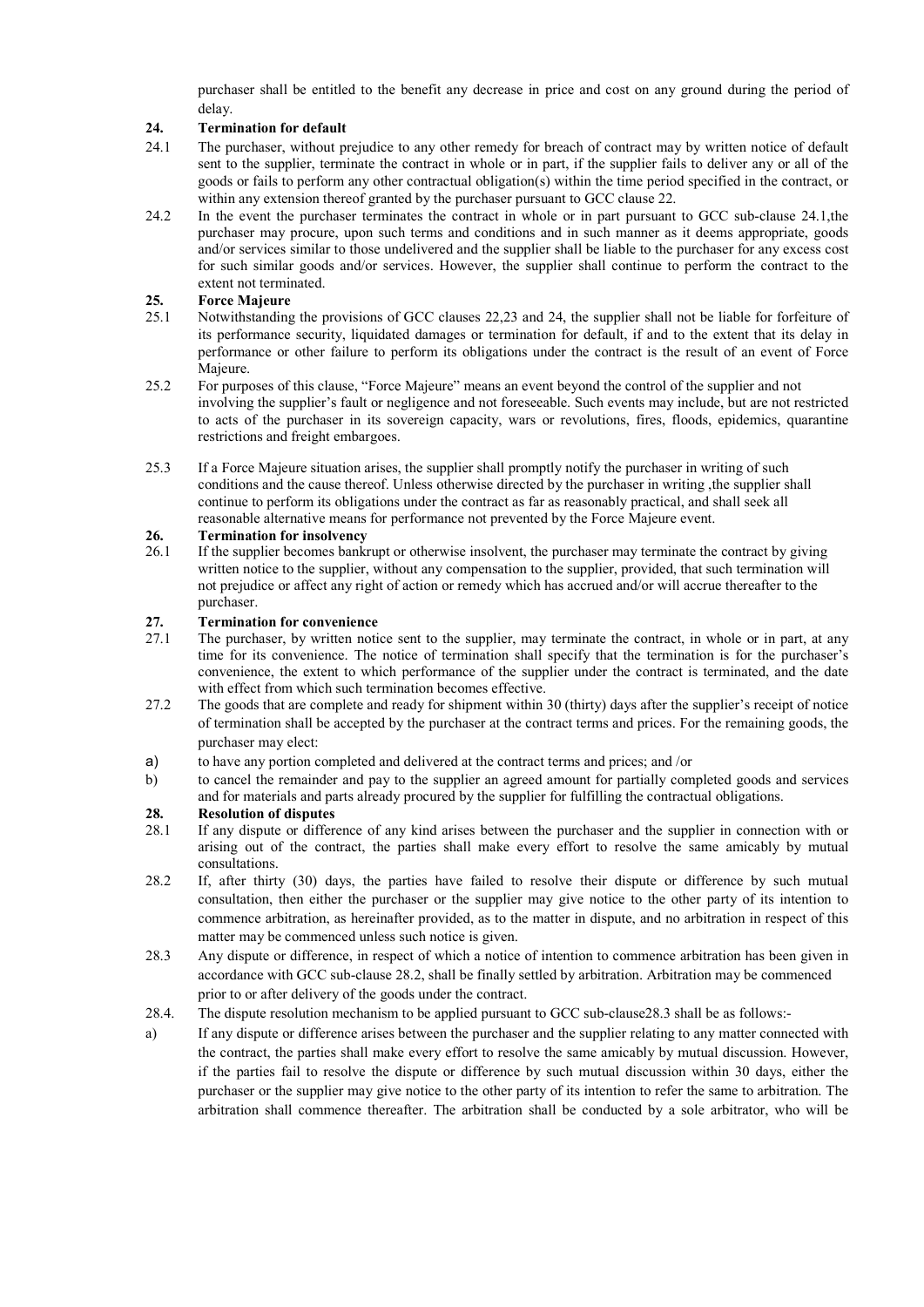appointed by the Secretary, ICAR and the procedure to be followed in this respect will be as per the Indian Arbitration and Conciliation Act, 1996. The venue of the arbitration shall be the place from where the contract is issued.

- b) The decision of majority of arbitrators shall be final and binding upon both the parties.
- c) The cost and expenses of the arbitration proceedings will be paid as determined by the arbitral tribunal. However, the expenses incurred by each party in connection with preparation, presentation etc. of its proceedings as also fees and expenses paid to the arbitrator appointed by such party or on its behalf shall be borne by each party itself.
- 28.5. However, where the value of the contract is Rs.15 lacs (Rupees one and half million) and below, the disputes of differences arising in it shall be referred to a sole arbitrator. The sole arbitrator shall be appointed by mutual agreement between the parties. If the parties fail to agree on arbitrator within 30 (thirty) days from the receipt of a request by one party from the other party to so agree, the appointment shall be made upon request of a party, by the Indian Council of Arbitration or the President of the Institution of Engineers (India).
- 28.6 The venue of arbitration shall be the place from where the contract is issued.

#### **29. Governing language**

29.1 The contract shall be written in English language. All correspondence and other documents pertaining to the contract, which the parties exchange, shall also be written in English.

#### **30. Applicable law**

30.1 The contract shall be interpreted in accordance with the laws of India.

#### **31. Notice**

- 31.1 Any notice given by one party to the other pursuant to the contract shall be sent in writing or by e-mail and confirmed in writing to the addresses specified in the **Schedule of Requirements.**
- 31.2 A notice shall be effective when delivered or on the notice's effective whichever is letter

#### **32. Taxes and duties**

- 32.7 A foreign supplier shall be entirely responsible for all taxes, stamps duties, license fees and other such levies imposed outside India.
- 32.8 A local supplier shall be entirely responsible for all taxes, duties, license fees etc. incurred until delivery of the contracted goods to the purchaser.
- 32.9 Further instruction if any shall be as provided in the **Schedule of Requirements.**

#### **SECTION – IV SCHEDULE OF REQUIRMENTS**

There are three parts under Schedule of Requirements.

Part-1 Mentions the details of Requirements and allied serviced, schedule-wise separately. Part-2 provides the specific information and details in relation to the corresponding clause of section II (Instruction to Bidders). Part-3 provides specific information and details to the corresponding clauses of section III (General Conditions of Contract). Provision of clause 4.2 of Instruction to Bidders shall apply

Part-1, Part-2, Part-3, applicable for this bidding document and provided in the subsequent pages.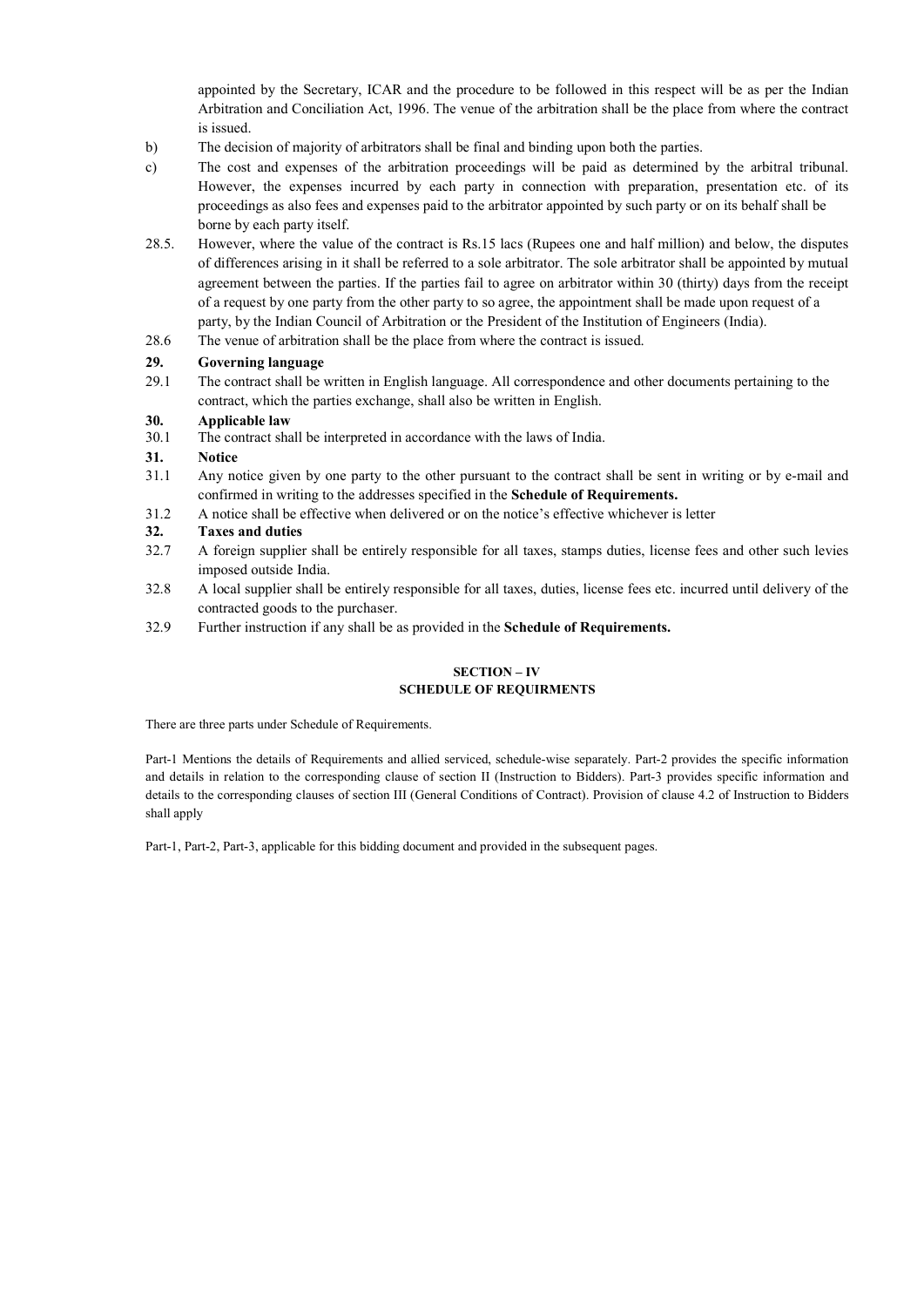### **ICAR-CENTRAL SHEEP & WOOL RESEARCH INSTITUTE Avikanagar Tehsil Malpura Distt. Tonk (Rajasthan) 304501**

# **PART-1 of Schedule of Requirements (Section- IV)**

**Schedule-I**

#### **List of items to be purchased through open tender**

| Sr. | File No.      | Name of items            | Estimated    | Otv.              | <b>EMD</b> | Last date  | Last date    |
|-----|---------------|--------------------------|--------------|-------------------|------------|------------|--------------|
|     |               |                          | Cost (Rs. in |                   | (Rs. in    | & time for | $&$ time for |
|     |               |                          | lakhs)       |                   | lakh)      | submitting | opening.     |
|     |               |                          |              |                   |            | of tender  | of tender    |
|     | 1(729)SP/2019 |                          | 5.00         | $01$ <sup>-</sup> | 00.10      | 21.01.20   | 22.01.20     |
|     |               | Ultra fine grinding mill |              |                   |            | 3.00 PM    | 3.00 PM.     |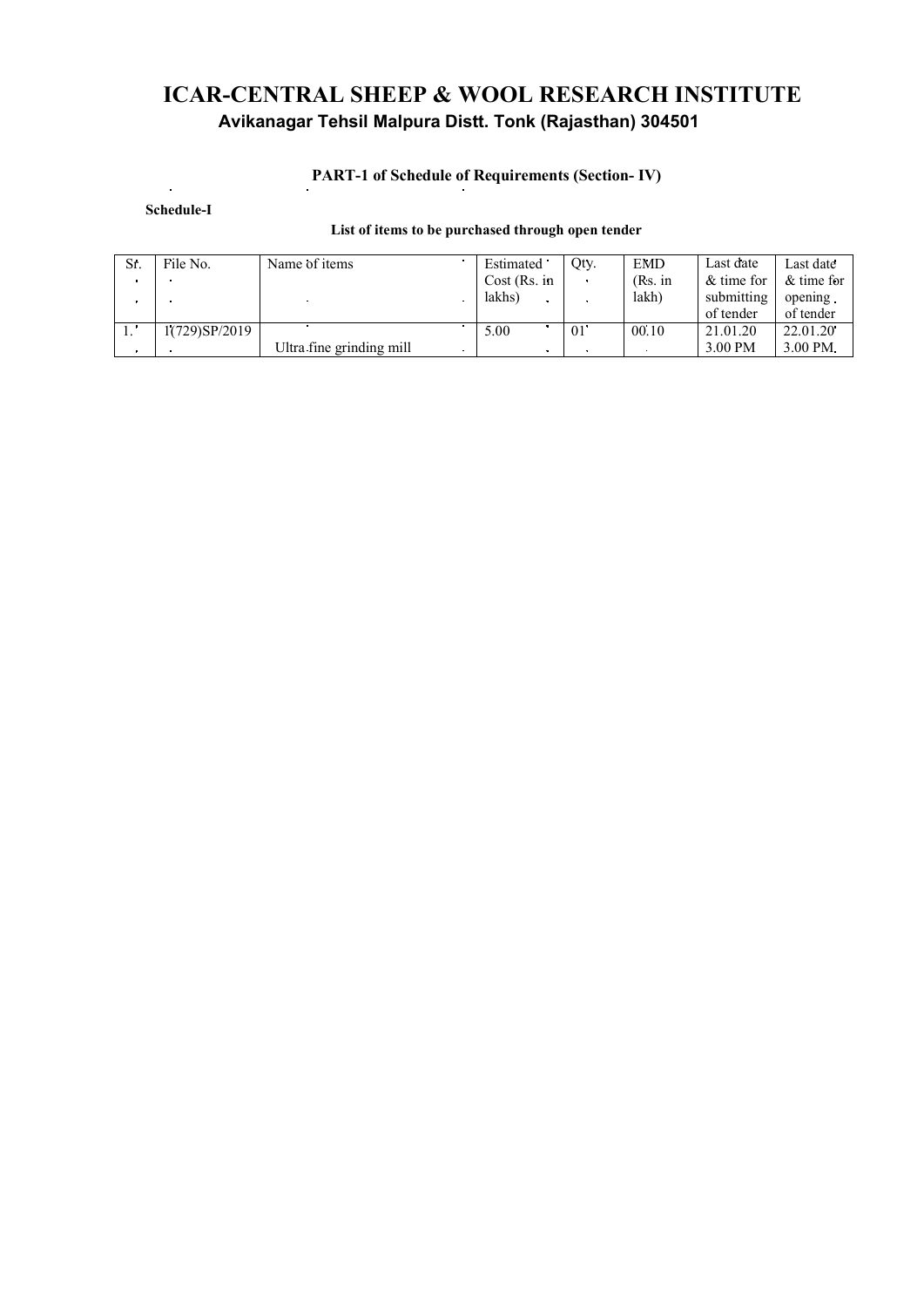### **ICAR-CENTRAL SHEEP & WOOL RESEARCH INSTITUTE**

### **Avikanagar Tehsil Malpura Distt. Tonk (Rajasthan) 304501**

#### **Part – 2 of Schedule of requirements (Section-IV)**

The Firms are also required to upload scanned copies of the following documents:

- 1. Scanned copy of Firm Registration certificate
- 2. Scanned copy of Pan Card and GST No.
- 3. Scanned copy of Questionnaire
- 4. Scanned copy of ink signed with seal tender specific authorization from OEM or authorized supplier/dealer of foreign firm
- 5. Scanned copy of latest ITR
- 6. Scanned copy of User list/purchase order of its satisfactory installation
- 7. Scanned copy of Make and Model of all systems, sub systems and additional items should be mentioned in the technical details should be provided in the form of Boucher's and writeups. with technical specification or compliance report.
- 8. Scanned copy of D.D. of Tender Fee & E.M.D.
- 9. Scanned copy of Tender acceptance letter (as per Annexure I)
- 10. Technical Information (as per Annexure II)
- 11. Scanned copy of Price Justification (as per Annexure III)
- 12. Scanned copy of No Deviation Certificate (as per Annexure IV)
- 13. Scanned copy of non-blacklisting certificate (as per Annexure V)

All necessary documents in support of the details for S.No. 1 to 13 must accompany the technical bid. The bid is liable to be rejected in case documents are not uploaded in the technical bid on CPP Portal, documents are incomplete or in case any certification/registration has already expired but is yet to be renewed. Only essential and necessary valid documents are to be uploaded in the technical bid. Please avoid uploading extraneous and irrelevant documents which unnecessary cause confusion.

#### **Submission of Bids**

- 7. Address for send of EMD/Tender Fee & Technical Brochure etc.,: **The Administrative Officer, S&P, ICAR-Central Sheep & Wool Research Institute ,Avikanagar Tehsil Malpura Distt. Tonk 304501 (Rajasthan).**
- **8. Deadline for submission of bid is = 21.01.2020 :upto 15.00 hrs (3.00 PM)**
- 9. Time and date of bid opening is

|     | а. | <b>Technical bid</b>        | $=$ | 22,01,2020: at 15.00 hrs $(3.00 \text{ PM})$ |
|-----|----|-----------------------------|-----|----------------------------------------------|
|     | h. | Financial Bid.              |     | To be notified in due course of time to      |
|     |    |                             |     | the concerned technically qualified bidders. |
| 10. |    | <b>Place of Bid opening</b> |     | CSWRI, AVIKANAGAR.                           |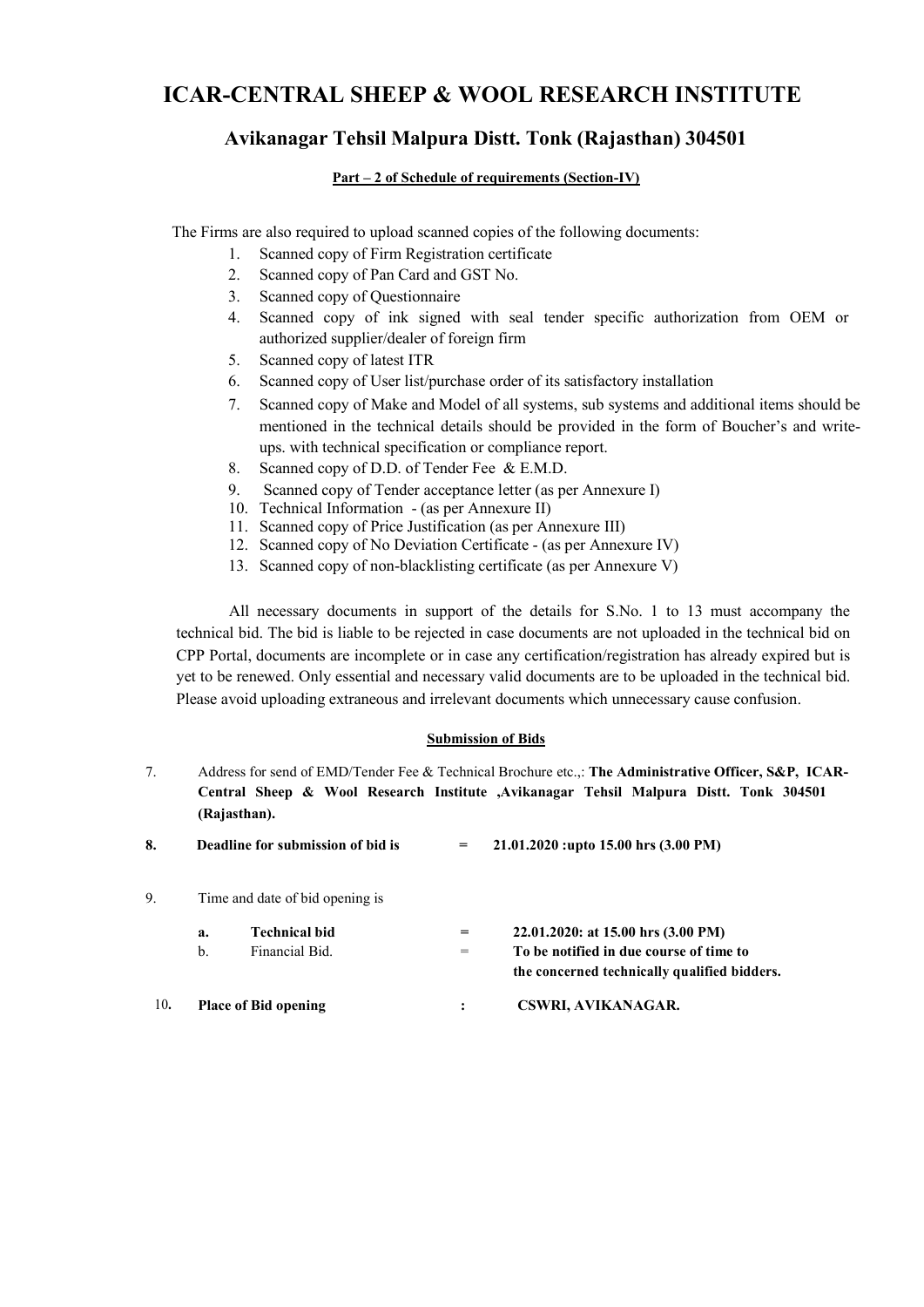### **ICAR-CENTRAL SHEEP & WOOL RESEARCH INSTITUTE**

### **Avikanagar Tehsil Malpura Distt. Tonk (Rajasthan) 304501**

#### **Part -3 of Schedule of Requirements (Section –IV)**

- 1. Inspection and tests: As per Clause No.8 of General Condition of Contract.
- 2. Packing: As per Clause No.9 of General Condition of Contract.
- 3. Insurance: As per Clause No.12 of General Condition of Contract.
- 4. Distribution of dispatch Documents: as per clause No.13 of General Condition of Contract.
- 5. Incidental Charges: As per Clause No.14 of General Condition of Contract.
- 6. Warranty: As per Clause No.16 of General Condition of Contract.
- 7. Payment: The designation and address of paying authority is; The Director, ICAR-Central Sheep & Wool Research Institute, Avikanagar Tehsil Malpura Distt. Tonk 304501 (Rajasthan).
- 8. Prices: The Institute is entitled to avail the concessional rate of Custom and Excise duty; therefore rate should be quoted accordingly.
- 9. Resolution of Disputes: As per Clause No.28 of General Condition of Contract.
- 10. Notices:

The address of the Purchaser for the purpose is:

The Director, ICAR-Central Sheep & Wool Research Institute, Avikanagar Tehsil Malpura Distt. Tonk 304501 (Rajasthan).

11. Taxes and duties: No Form "D","C" will be issued by this Institute. Rest terms as per Clause No.32 of General Condition of Contract.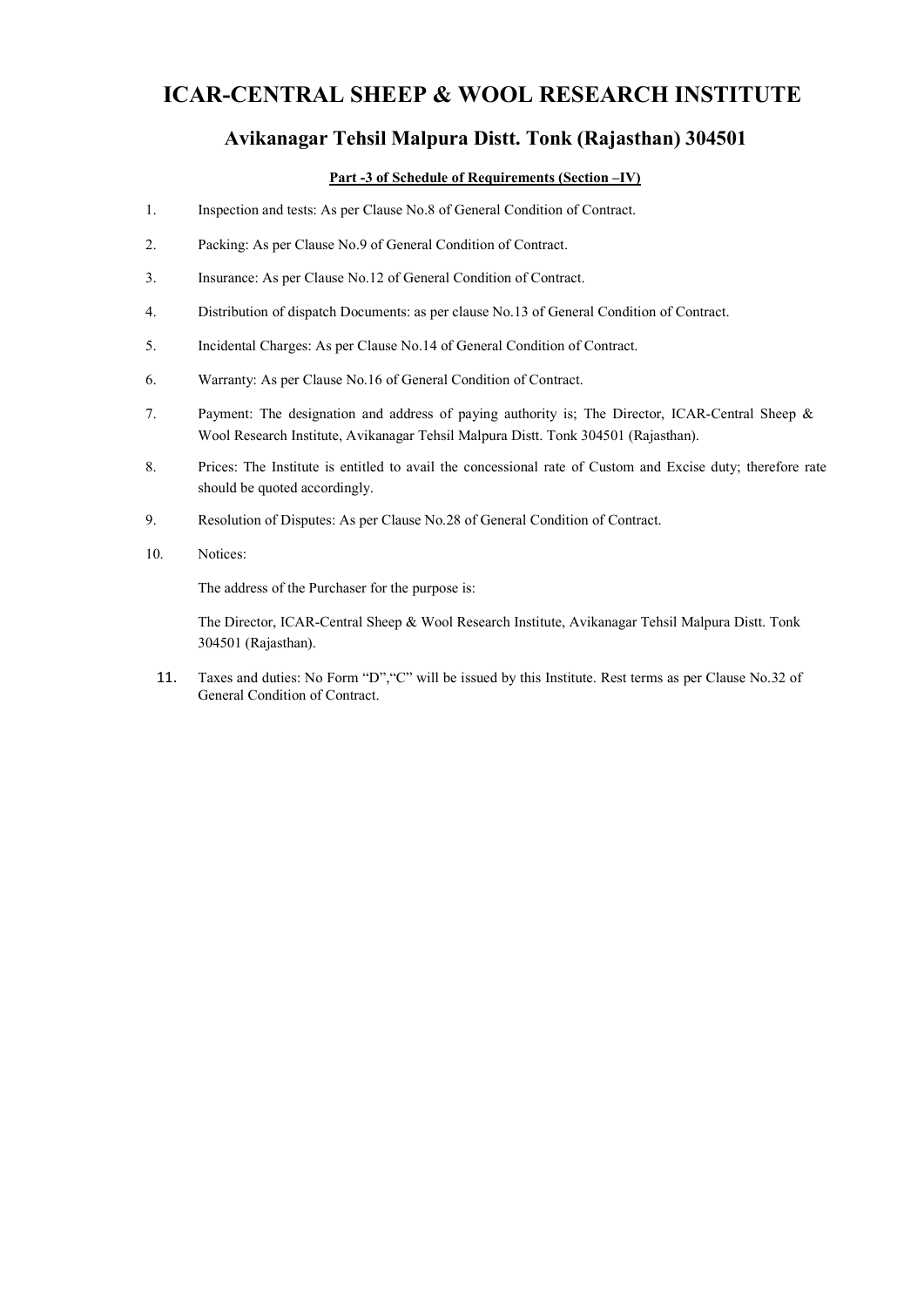#### **SECTION -V TECHINICAL SPECIFICATION AND QUALITY CONTROL REQUIREMENTS**

| Item<br>No. 01 | Description of goods & Specification  |                                                          |  |  |  |
|----------------|---------------------------------------|----------------------------------------------------------|--|--|--|
|                | Ultra fine grinding mill              |                                                          |  |  |  |
|                | <b>Specifications:</b>                |                                                          |  |  |  |
|                | <b>Parameter</b>                      | Specification                                            |  |  |  |
|                | Sample type                           | Grain/cake grinder: Having 10-12% moisture and 8-10% fat |  |  |  |
|                | Consistency (Size) of ground material | Particle size (50-150 micron) with uniform consistency   |  |  |  |
|                | <b>Grinding rate</b>                  | 10-20 kg per hour                                        |  |  |  |
|                | <b>Cleaning</b>                       | Low cross contamination                                  |  |  |  |
|                | <b>Power supply</b>                   | 200-240 V                                                |  |  |  |
|                | <b>Body</b>                           | Compact, heavy body made of metal                        |  |  |  |
|                | <b>Operating Temperature</b>          | Room Temperature                                         |  |  |  |
|                | <b>Operating Pressure</b>             | Atmospheric Pressure                                     |  |  |  |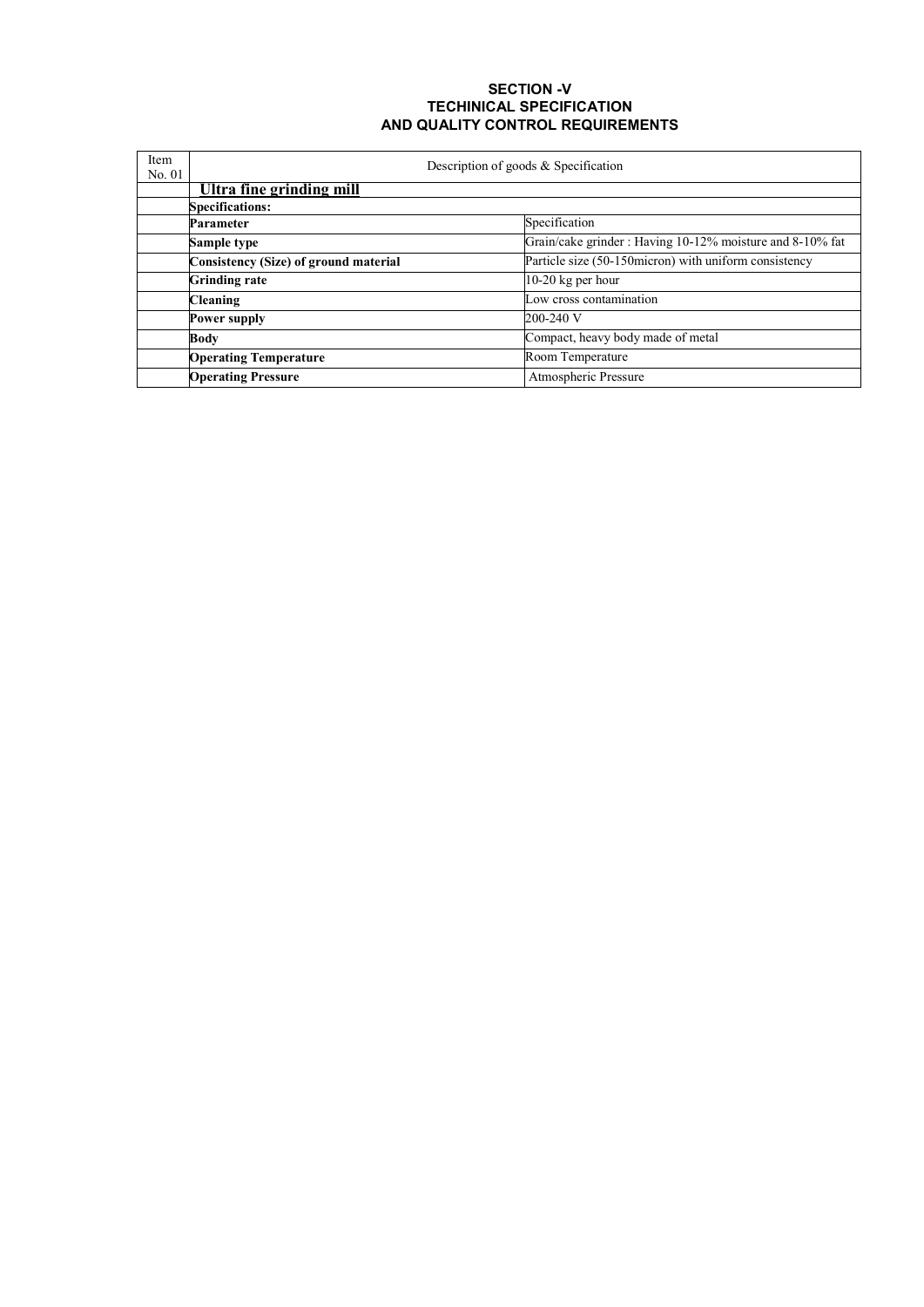### ICAR-CENTRAL SHEEP & WOOL RESEARCH INSTITUTE

Avikanagar Tehsil Malpura Distt. Tonk (Rajasthan) 304501

**Section-VI**

#### **QUESTIONNAIRE**

**BIDDERS SHOULD FUIRNISH SPECIFIC ANSWERS TO ALL THE QUESTIONS GIVEN BELOW. IN CASE A QUESTION DOES NOT APPLY TO A BIDDER, THE SAME SHOULD BE ANSWERED WITH THE REMARK "NOT APPLICABLE". BIDDERS MAY PLEASE NOTE THAT IF THE ANSWERS SO FURNISHED ARE NOT CLEAR AND/OR ARE EVASIVE THE BID WILL BE LAIBLE TO BE IGNORED.**

- 1. Bid No………………………………………. Date for bid opening on………………………………..
- 2. Offer is open for acceptance ……………………………………………………………………………
- 3. Brand of goods offered :
- 4. Name & address of manufacturer :
- 5. Station of Manufacturer. :
- 6. What is your permanent Income: : Tax A/C No.
- 7. Confirm whether you have attached your latest/current ITCC or certified photocopy thereof.
- 8. Status :
	- (a) Are you currently registered with the Directorate General of Supplies & Disposals (DGS&D) for the item(s) quoted? If so, indicate the date up to which you are registered and whether there is any monetary limit on your registration.
	- (b) Are you a small scale unit currently registered with the National Small Industries Corporation (NSIC) under Single Point Registration Scheme for the items(s) quoted ? If so, indicate the date up to which you are registered and whether there is any monetary limit on your registration.
	- (c) If you are not registered either with NSIC or DGS&D, please state whether you are currently registered with Directorate of Industries of the State Government concerned. If so, indicate the date up to which you are registered and whether there is any monetary limit on your registration.
	- (d) Are you registered under the Indian Companies Act, 1956 or any other Act? Please attach certified copy (copies) of the relevant registration certificate(s) in confirmation to you above answer(s).

#### 9. Please indicate

- Name & Full address of your Banker(s):
- 10. Whether you are :
	- i) Manufacturer of the goods quoted; or
	- ii) Manufacturer's authorized agent for those goods.
- 13. State whether business dealings with you have been currently banned by any Ministry/Deptt. Of Central Govt. or any State Govt.

#### **Signature of Witness Signature of Bidder**

Full name, designation & address of

Name & address of Witness the person signing above For and on behalf of Messrs.

…………………………………… Name & address of bidding firm)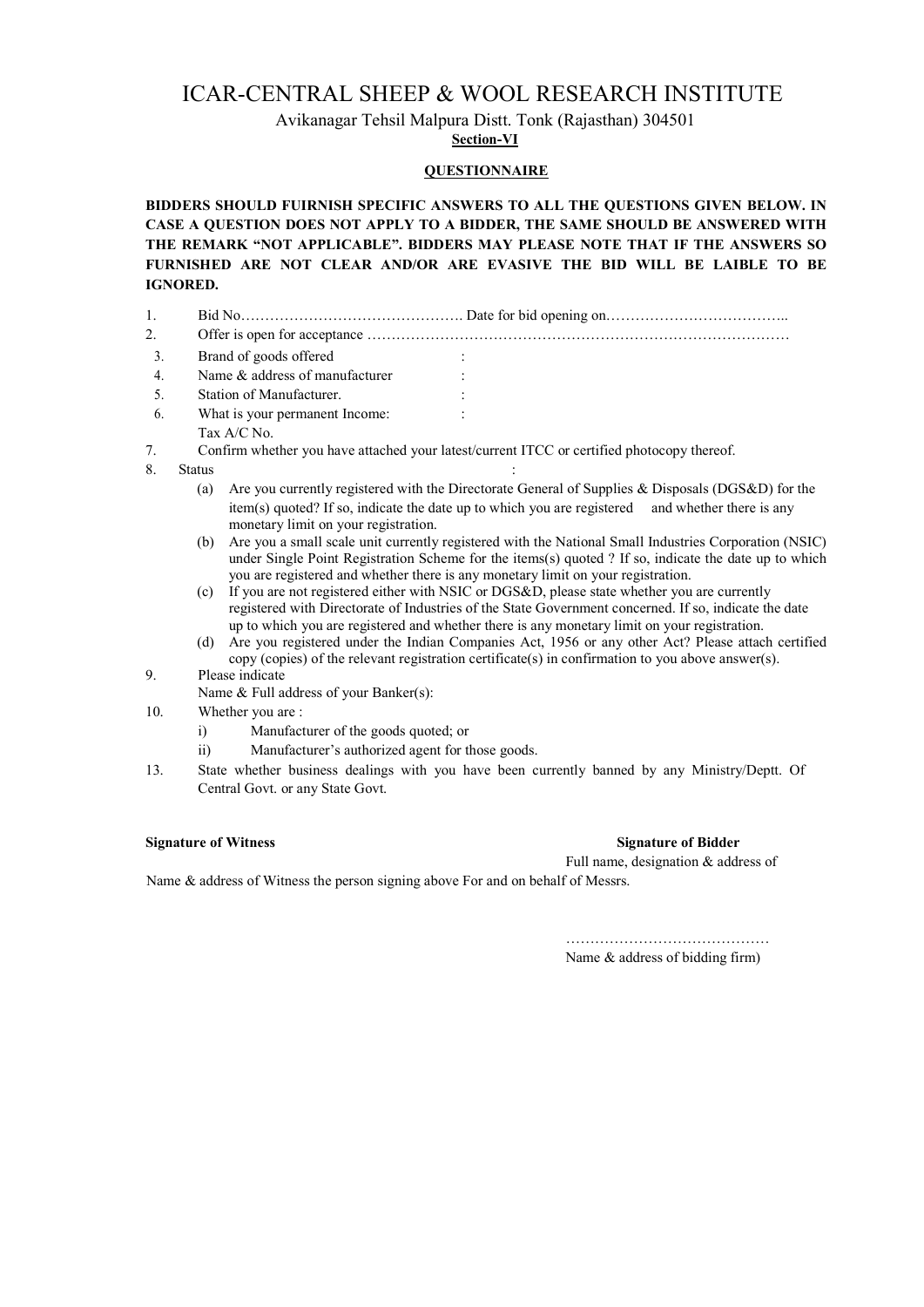#### **SECTION VII/1**

#### **BID FORM AND BOQS**

To Date…………………….

The Director ICAR-Central Sheep & Wool Research Institute Avikanagar Tehsil Malpura Distt. Tonk (Rajasthan) 304501

Ref:- Your bidding documents No……………….. dated……………….

Having examined the above mentioned bidding documents, including agenda Nos……………(if any), the receipt of which is hereby duly acknowledged, we the undersigned, offer to supply and deliver equipments/items mentioned in Part-1 of Schedule of requirements in conformity with the said bidding documents for the sum as shown in the BOQs, attached herewith and made part of this bid.

We undertake if our bid is accepted, to deliver the goods and complete the services in accordance with the delivery schedule specified in the **Schedule of requirements** after fulfilling all the applicable requirements incorporated in the above referred bidding documents.

If our bid is accepted, we will provide you with performance security as per the instructions specified in GCC clause 7 and in a form accept bid to you in terms of GCC clause 7.5 for a sum equivalent to 10% (ten percent) of the contract price for the due performance of the contract.

We agree to abide by this bid for the bid validity period specified in th ITB clause 15( read with modification, if any, in the Bid Data Sheet) or for the subsequently extended period, if any, agreed to by us and it shall remain binding up on us and may be accepted at any time before the expiration of that period.

Until a format contract is prepared and executed this bid together with your written acceptance thereof and your notification of award, shall constitute a binding contract between us.

We understand that you are not bound to accept the lowest or any bid you may receive.

Dated this…………………….. day of…………………………2017…………………………………

Signature (in the capacity of ) Duly authorized to sign bid for and on behalf of)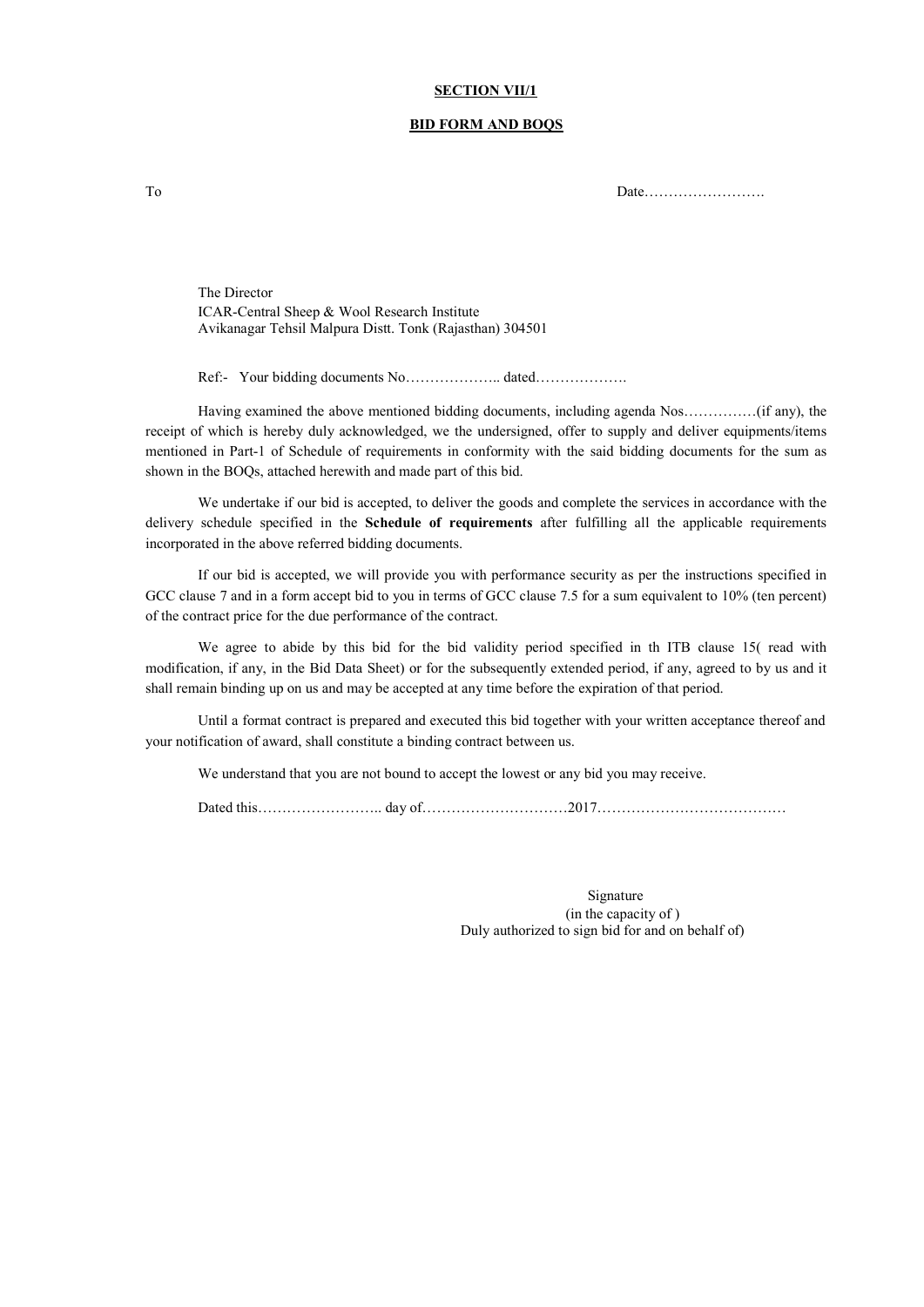#### **BOQ FOR DOMESTIC GOODS OR**

| S.No.            |     | <b>Particulars</b>                          |
|------------------|-----|---------------------------------------------|
|                  |     |                                             |
|                  |     | Schedule No.                                |
| 1.               |     |                                             |
| 2.               |     | Item description                            |
|                  |     |                                             |
| 3.               |     | Country of Origin                           |
| 4.               |     |                                             |
|                  |     | Accounting Unit and Quantity                |
| 5.               |     |                                             |
|                  |     | Price per Unit                              |
|                  |     |                                             |
|                  | (a) | Ex-factory/Ex-Warehouse/                    |
|                  |     | Ex-Showroom off the shelf                   |
|                  | (b) | Excise Duty, if any                         |
|                  |     |                                             |
|                  | (c) | Packing and forwarding                      |
|                  |     |                                             |
|                  | (d) | In-land transportation                      |
|                  | (e) | Insurance other duties and taxes, If any    |
|                  |     | (other than sales tax) and incidental costs |
|                  |     |                                             |
|                  | (f) | Incidental service (including supervision)  |
| 6.               |     | <b>Overall Unit Price</b>                   |
|                  |     | $(a+b+c+d+e+f)$                             |
| $\overline{7}$ . |     | Total Price $(4x6)$                         |
|                  |     |                                             |
| 8.               |     | Sales Tax payable,                          |
|                  |     | if contract is awarded                      |
|                  |     |                                             |

#### **GOODS OF FOREIGN ORIGIN LOCATED WITHIN INDIA (IF APPLICABLE)**

Total bid price in Rupees (in fugures)

(in words)

Date : Name

**Place :** Signature of bidder Date : Signature of bidder Date : Business address

#### **Note:**

- i. In case of discrepancy between unit price and total price, the unit price shall prevail.
- ii) If nothing to the contrary to this effect is mentioned under Section V (Technical Specification and Quality Control Requirements), the bidder shall give list of spare parts for two years operation separately indicating description, quantity, unit price and total price in the above format for those items whose scope of supply includes spare parts as per 'Technical Specifications' give in Section V.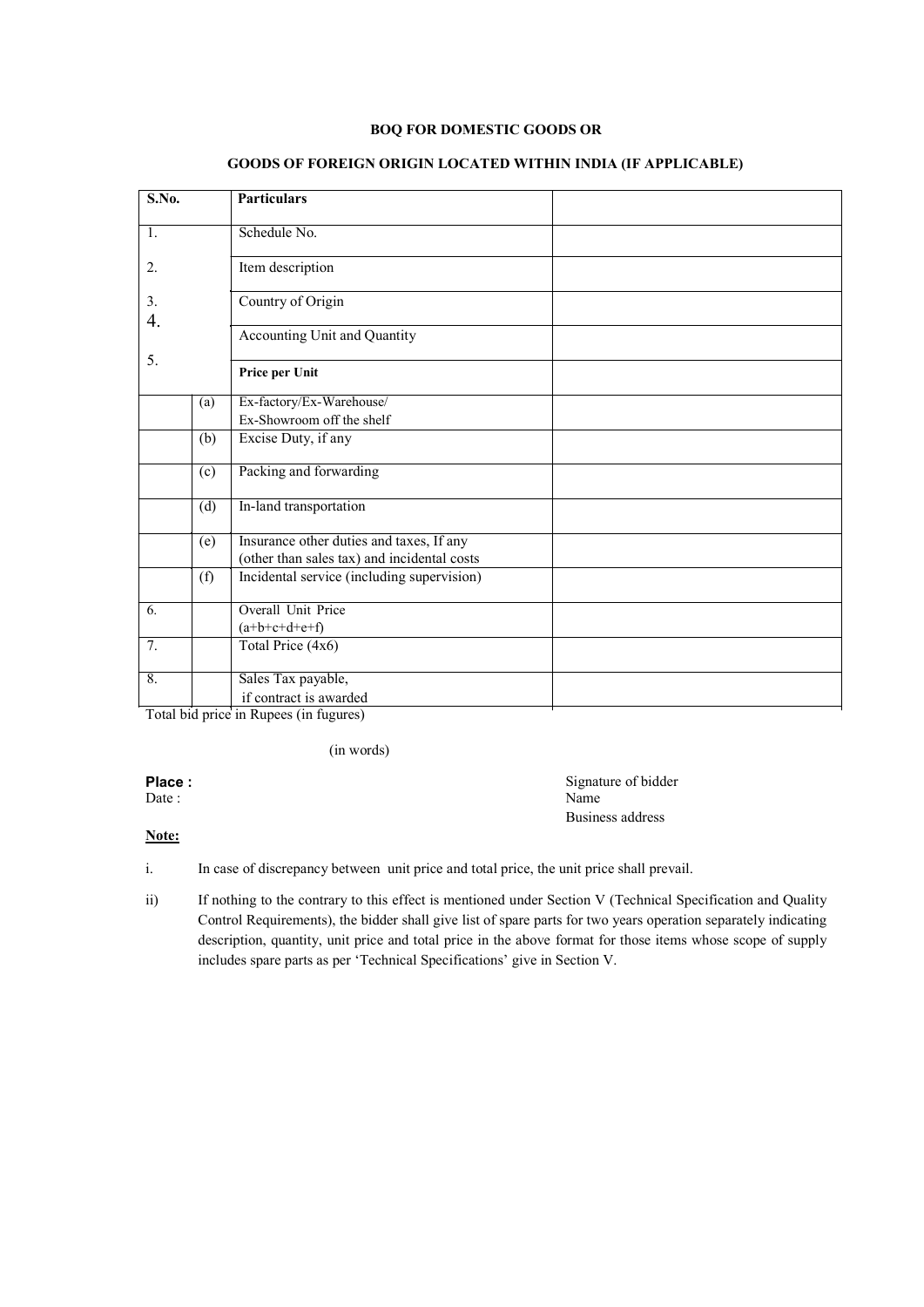#### **BOQ FOR GOODS TO BE IMPORTED FROM ABROAD (IF APPLICABLE)**

| S.No.    |     | <b>Particulars</b>                                                                      |  |
|----------|-----|-----------------------------------------------------------------------------------------|--|
| 1.       |     | Schedule No.                                                                            |  |
| 2.       |     | Item description                                                                        |  |
| 3.<br>4. |     | Country of Origin                                                                       |  |
|          |     | <b>Accounting Unit and Quantity</b>                                                     |  |
| 5.       |     | Price per Unit                                                                          |  |
|          | (a) | Unit Price FOB Port of loading                                                          |  |
|          | (b) | Inland transportation charges, Insurance and other local costs                          |  |
|          |     | Incidental to delivery, if specified.                                                   |  |
|          | (c) | Incidental services including supervision                                               |  |
| 6.       |     | Overall Unit Price                                                                      |  |
|          |     | $(a + b+c)$                                                                             |  |
| 7.       |     | Total Price (4 x6)                                                                      |  |
| 8.       |     | Indian Agent's name                                                                     |  |
| 9.       |     | Indian Agent/s Commission as a percentage of FOB price<br>included in the Quoted price. |  |
| 10.      |     | Shipment weight and volume                                                              |  |

Total bid price in Rupees (in figures)

(in words)……………………

### **Place :** Signature of bidder

Date : Name :

#### **Note:**

i) In case of discrepancy between unit price and total price, the unit price shall prevail.

ii) If nothing to the contrary to this effect is mentioned under Section V (Technical Specification and Quality Control Requirements), the bidder shall give list of spare parts for two years operation separately indicating description, quantity, unit price and total price in the above format for those items whose scope of supply includes spare parts as per 'Technical Specifications' give in Section V.

Business address:

iii) Indian Agent's commission shall be paid in Indian Rupees only. No change due to exchange variation shall be allowed.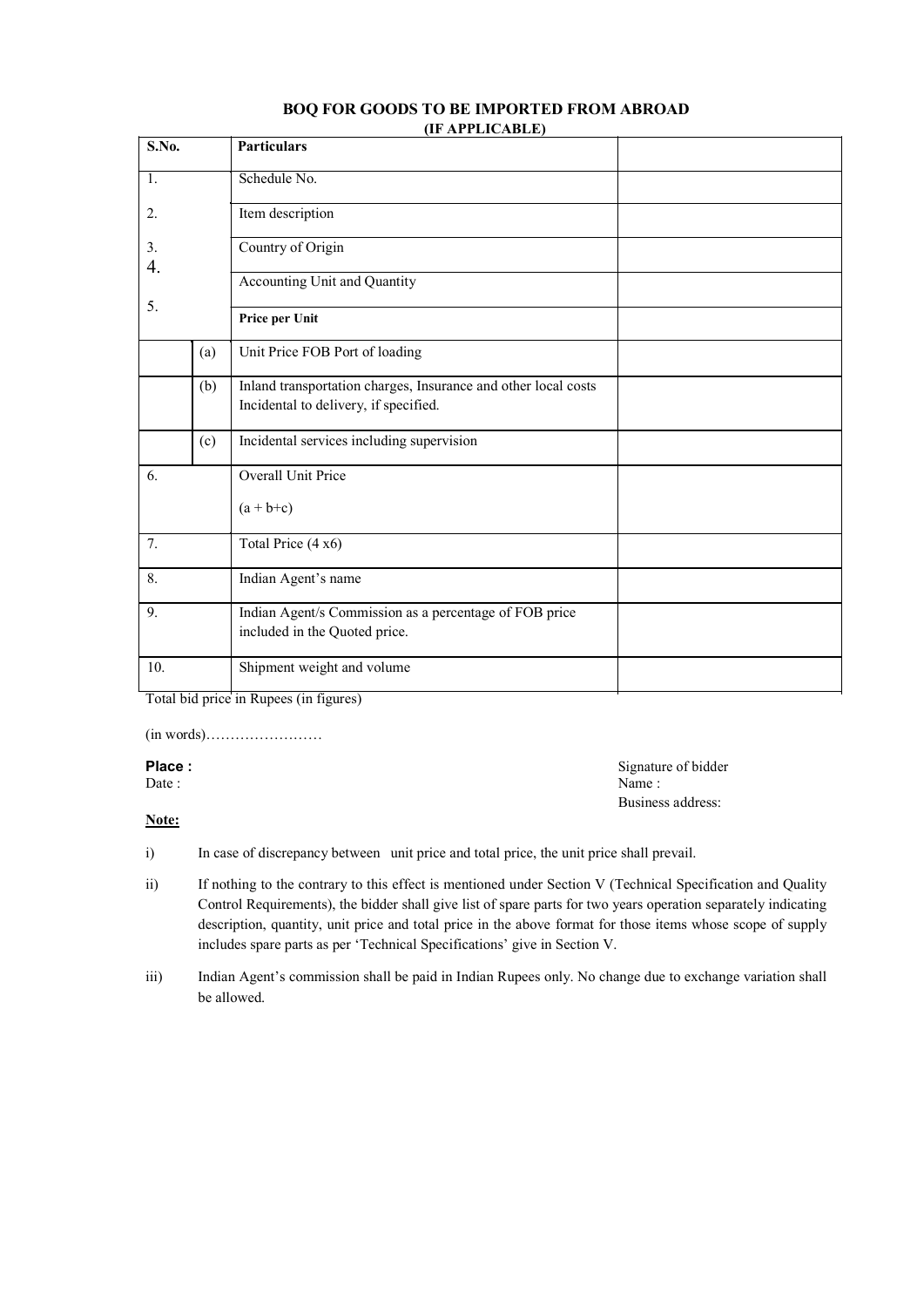#### **Section VII/2**

#### **BANK GUARANTEE FORM FOR BID SECURITY**

Whereas………………………………………. (name of bidder) (hereinafter called "the bidder"} has submitted his bid dated ………………..(date) for the supply of ………………..(brief description of the relevant goods and services) (hereinafter called "the bid"). Against the purchaser's tender enquiry No………………………………………………….

KNOW ALL PEOPLE by these presents that We ……………………..(name of the bank) having registered office at ……………..(full address) (hereinafter called "the bank") are bound into …………(name of the purchaser) (hereinafter called the purchaser") in the sum of ……………………….(amount in figures and in words) for which payment well and truly to be made to the said purchaser, the Bank binds itself, its successors and assigns by these presents. Sealed with the Common Seal of the said Bank this…………………………Day of …………………..20……………

THE CONDITIONS OF THIS OBLIGATION ARE:

- 1. If the bidder/ tenderer Withdraws or amends, impairs or derogates from the tender in any respect within the period of validity of this tender.
- 2. If the bidder/tenderer having been notified of the acceptance of its tender by the Purchaser during the period of bid validity:
	- a) If the tenderer fails to furnish the Performance Security for the due performance of the contract.
	- b) Fails or refuses to accept/execute the contract.

We undertake to pay to the purchaser up to the above amount upon receipt of its first written demand without the purchaser having to substantiate its demand, provided that in its demand the purchaser will note that the mount claimed by it is due to it, owing to the occurrence of one or both of the above mentioned two conditions, specifying the occurred condition or conditions.

This guarantee will remain in force up to and including 45 (forty five) days after the period of tender validity and any demand in respect thereof should reach the bank not later than the above date.

…………………………………………………

Signature of the Bank Seal of the Bank

…………………………………………………

Name and designation of the officer

…………………………………………………

Seal, name & address of the Bank and address of the Branch

Date :& Place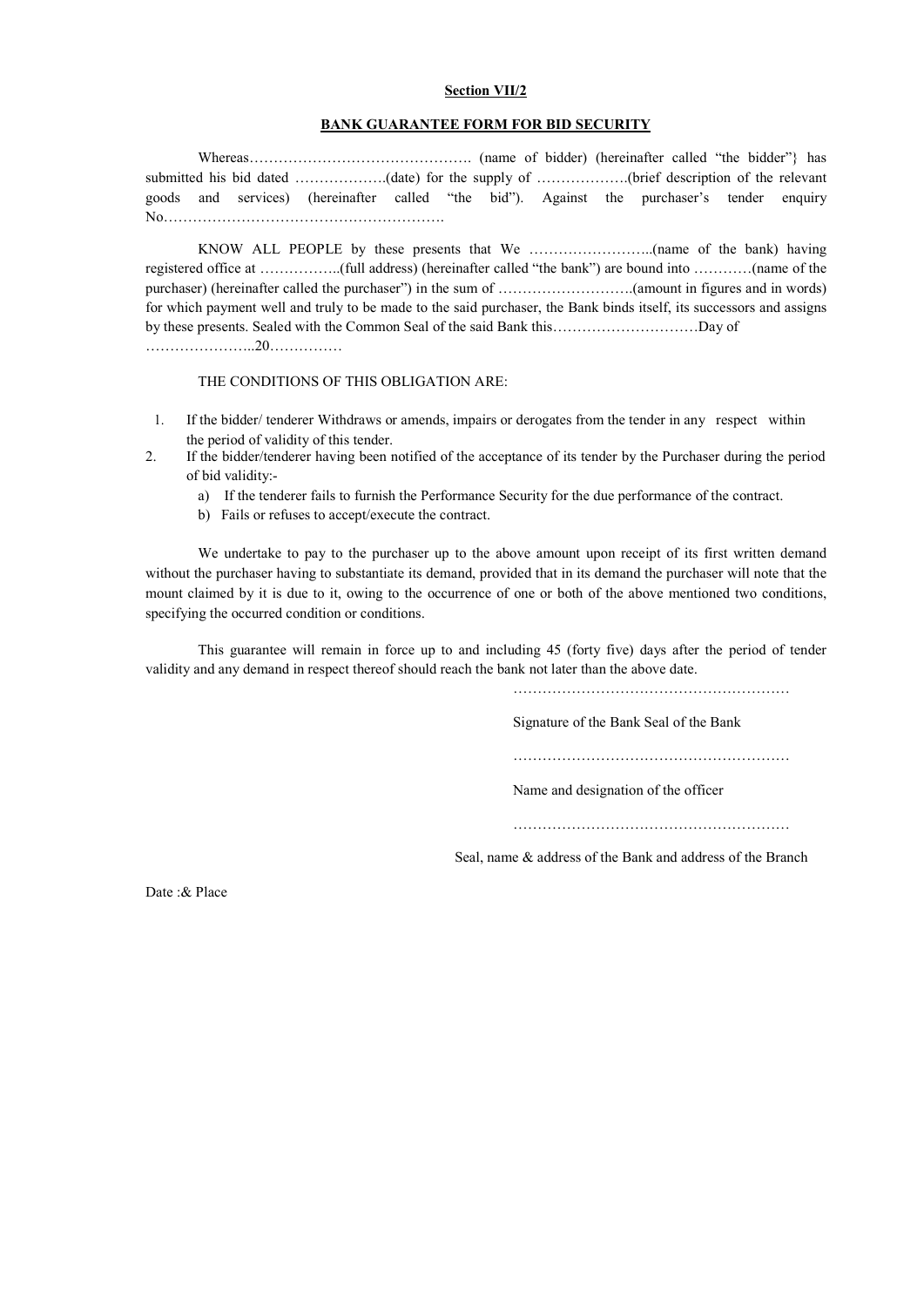#### **SECTION VII/3**

#### **MANUFACTURER'S AUTHORISATION FORM**

To

The Director ICAR-Central Sheep & Wool Research Institute Avikanagar Tehsil Malpura Distt. Tonk (Rajasthan) 304501

Ref: your Bidding Documents No…………………………….dated………………………………..

Dear Sir,

We…………………………………….., who are established and reputable manufacturers of ……….. ……………………….. (name and description of the goods offered in the bid) having factories at …………. ………………………………. hereby authorize Messrs……………………………………(name and address of the agent) to submit a bid, negotiate (as and if necessary) and conclude the contract with you against your above mentioned Bidding Documents for the above goods manufactured by us.

No company or firm or individual other than Messrs………………………(name and address of the above agent) is authorized to bid, negotiate and conclude the contract against this specific Bidding Documents for the above mentioned goods manufactured by us.

We hereby extend our full guarantee and warranty as per clause 15 of the General Conditions of Contract, read with modification, if any in the Special Conditions of contract for the goods and services offered for supply against this Bidding Document by the above firm.

Yours faithfully,

(Signature name and designation)

for and behalf of Messrs…………………………..

[name & address of the manufacturers]

**Note: This letter of authorization should be on the letter head of the manufacturing firm and should be signed by a person competent and having the power of attorney to legally bind the manufacturer. The authorization Certificate should be from the "Manufacturer" only and certificate from any other firm/person including OEM arrangements would not be accepted.**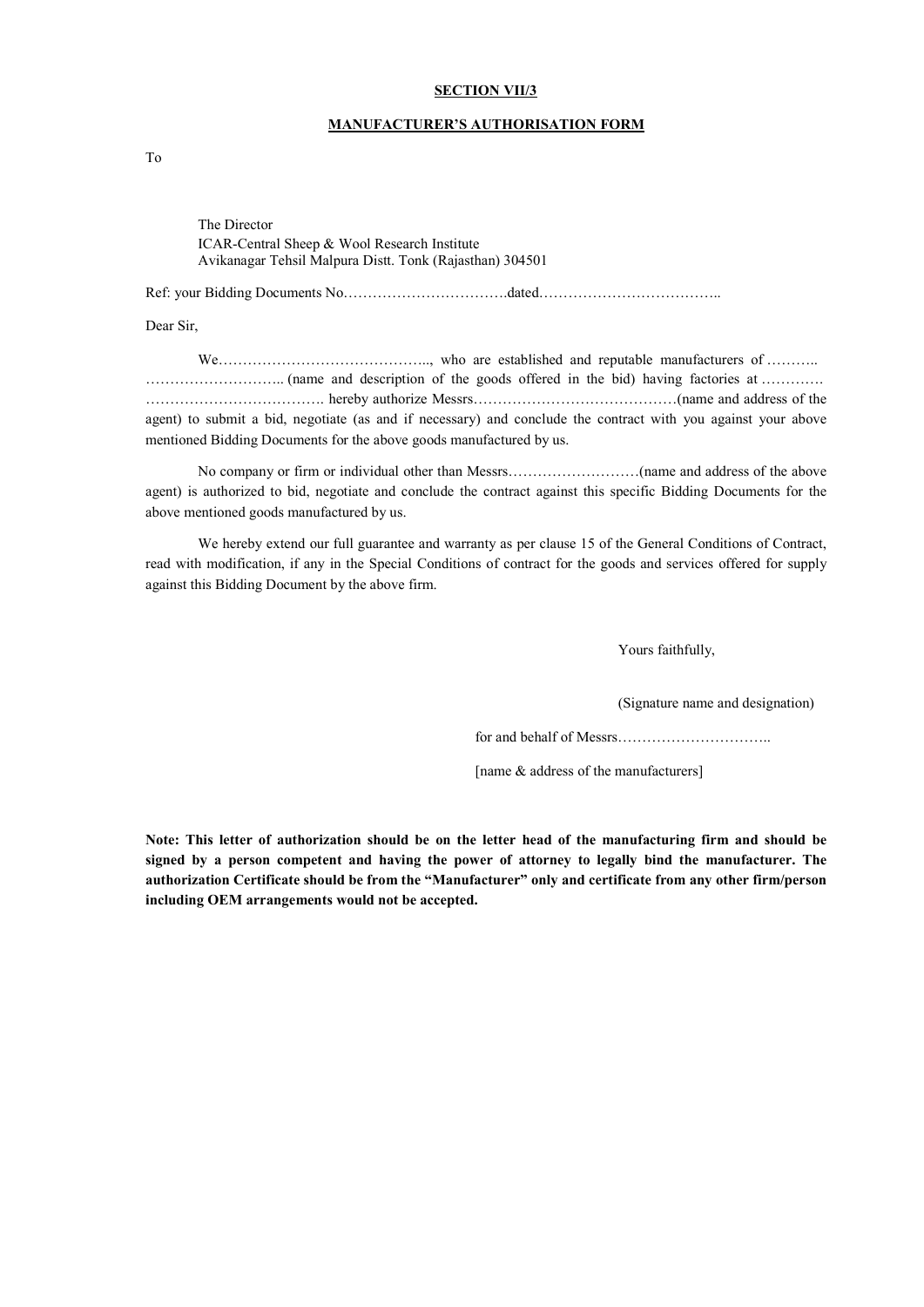#### SECTION VII/4 BANK GUARANTEE FORM FOR PERFORMANCE SECURITY

The Director ICAR-Central Sheep & Wool Research Institute Avikanagar Tehsil Malpura Distt. Tonk (Rajasthan) 304501

Whereas………………………………………(name and address of the supplier) herein after called "the supplier") has taken, in pursuance of contract NO………………………………………………to supply………………………(description of goods and services) (hereinafter called "the contract)

And whereas it has been stipulated by you in the said contract that the supplier shall furnish you with a bank guarantee by a recognized bank acceptable to you, for the sum specified therein as security for compliance with its (supplier's) obligations in accordance with the contract.

AND WHEREAS we have agreed to give the supplier such a bank guarantee:

NOW THEREFORE we hereby affirm that we are guarantors and responsible to you, on behalf of the supplier, up to a total of ……………………………………… (amount of the guarantee in words and figures), such sum being payable in the types and proportions of currencies in which the contract price is payable, and we undertake to pay you, upon your first written demand declaring the supplier to be in default under the contract and without cavil or argument, any sum or sums within the limits of (amount of guarantee) as aforesaid, without your needing to prove or to show grounds or reasons for your demand or the sum specified therein.

We further undertake to pay you the sum so demanded notwithstanding any dispute or disputes raised by the supplier in any suit or proceedings pending before any court or tribunal relating liability under this present being absolute and univocal.

We also hereby waive the necessity of your demanding the said amount from the supplier before presenting us with the demand.

We further agree that you shall have the fullest liberty without our consent and without affecting in any manner our obligations hereunder to vary any of the terms and conditions of the contract or to extend the time of performance by the supplier from time to time or to postpone for any time or from time to time any of the powers exercisable by you against the supplier and to forbear or enforce any of the terms and conditions relating to the contract and we shall not be relieved from our liability under this guarantee.

This guarantee shall be valid and shall remain in force until…………….day of …………………..20……………..

> Dated the………day of…….20 For ……………………………… (name of the Bank)

| Block letters)                    |  |
|-----------------------------------|--|
| Designation of the officer        |  |
|                                   |  |
| Name of the Bank and full address |  |

To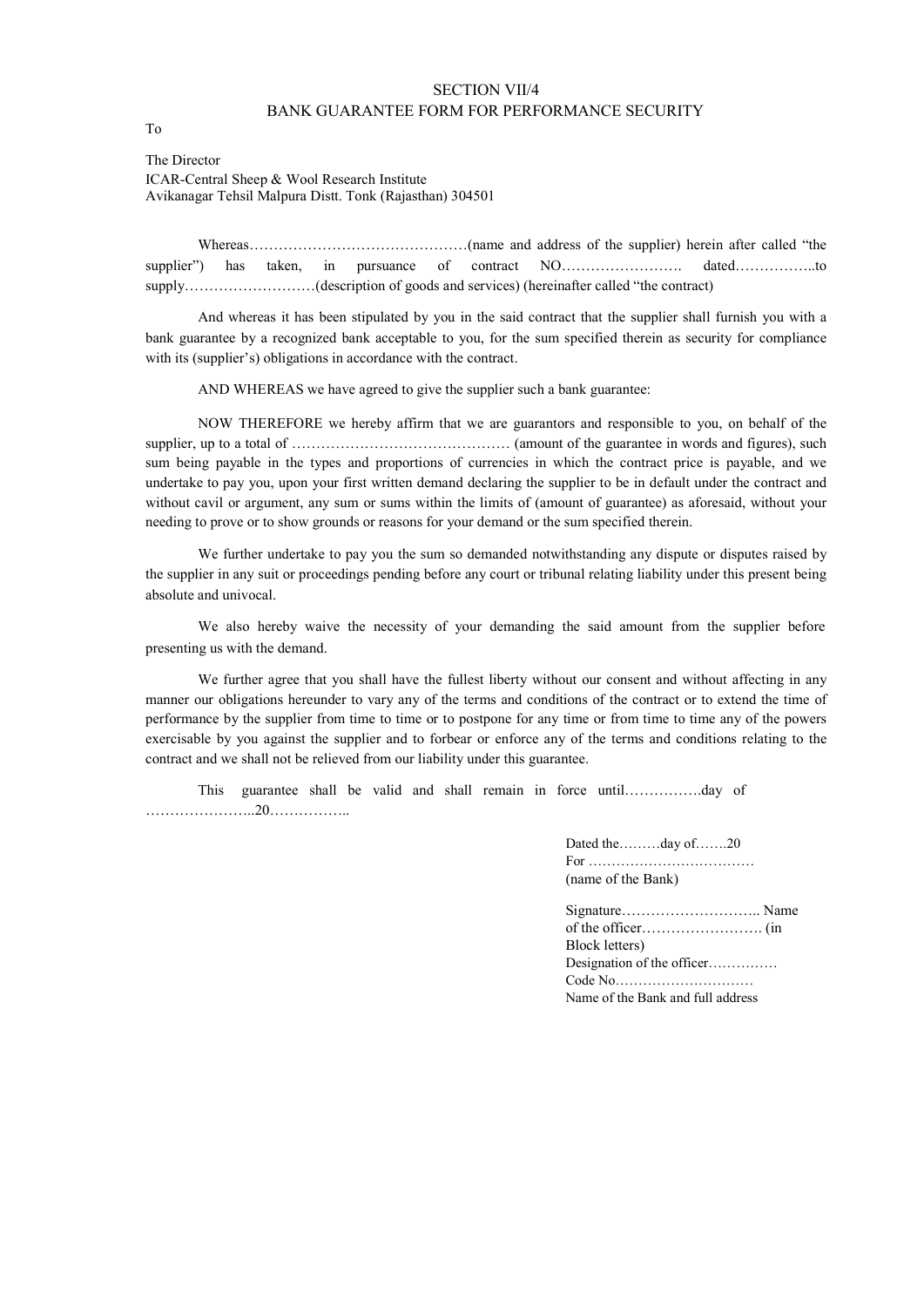#### SECTION VII/5 CONTRACT FORM

#### Address of the purchaser's Office issuing the contract

Contract No. ………

Date …………

This is in continuation to this office' Notification of Award No. ……… dated ………

- 1. Name & address of the Supplier.
- 2. Purchaser's bidding documents No……….. dated………… (followed by further communication No. and date, if any, from the purchaser to the supplier)
- 3. Supplier's bid No dated (followed by further communication No. and date, if any, from the supplier to the purchaser).
- 4. The documents, which are deemed to form and be read and construe as part of this contract are:
- (a) the Bid form and the BOQ (BOQ) submitted by the bidder;
- (b) the Schedule of Requirements;
- (c) the Technical Specification and Quality Control Requirements.
- (d) the General Conditions of Contract; and
- (e) the purchaser's Notification of Award

Certain stipulations out of the above documents are reproduced below for ready reference. However, the words and expressions used in this contract agreement shall have the same meaning as are respectively assigned to them in the Conditions of Contract referred to:-

5. Details of Performance Security.,

#### 6. Brief particulars of the goods and services, which shall be supplied/provided by the supplier is as under:

|                       | Schedule Brief description | of Accounting | Quality to be Unit |       | Total                                | Delivery Terms (FOB/CIF/Free |
|-----------------------|----------------------------|---------------|--------------------|-------|--------------------------------------|------------------------------|
| goods/services<br>mo. |                            | unit          | supplied           | Price | Delivery at site /CIP etc.)<br>Price |                              |
|                       |                            |               |                    |       |                                      |                              |
|                       |                            |               |                    |       |                                      |                              |

Total value (in figure) ……………… (in words) ……………….

- 7. Delivery schedule<br>8. Details of inspection
- Details of inspection, test and quality assurance
- (a) Designation and address of inspection agency
- (b) Mode(s) and place (s) of conducting inspections and tests.<br>9. Transit Insurance
- 9. Transit Insurance<br>10. Dispatch Instructi
- 10. Dispatch Instructions<br>11. Details of consignee (
- 11. Details of consignee (including port consignee, if any)<br>12. Payment terms
- 12. Payment terms<br>13. Paying Author
- Paying Authority
- 14. Warranty clause

…………………………… (Signature, name and address of the purchaser's authorized functionary

signing the contract

For and on behalf of …………….. Received and accepted this

contract Agreement

………………

(Signature, name and address of the supplier's authorized executive)

For and on behalf of …………..

(Name and address of the supplier)

……………….. (Seal of the supplier Date and Place :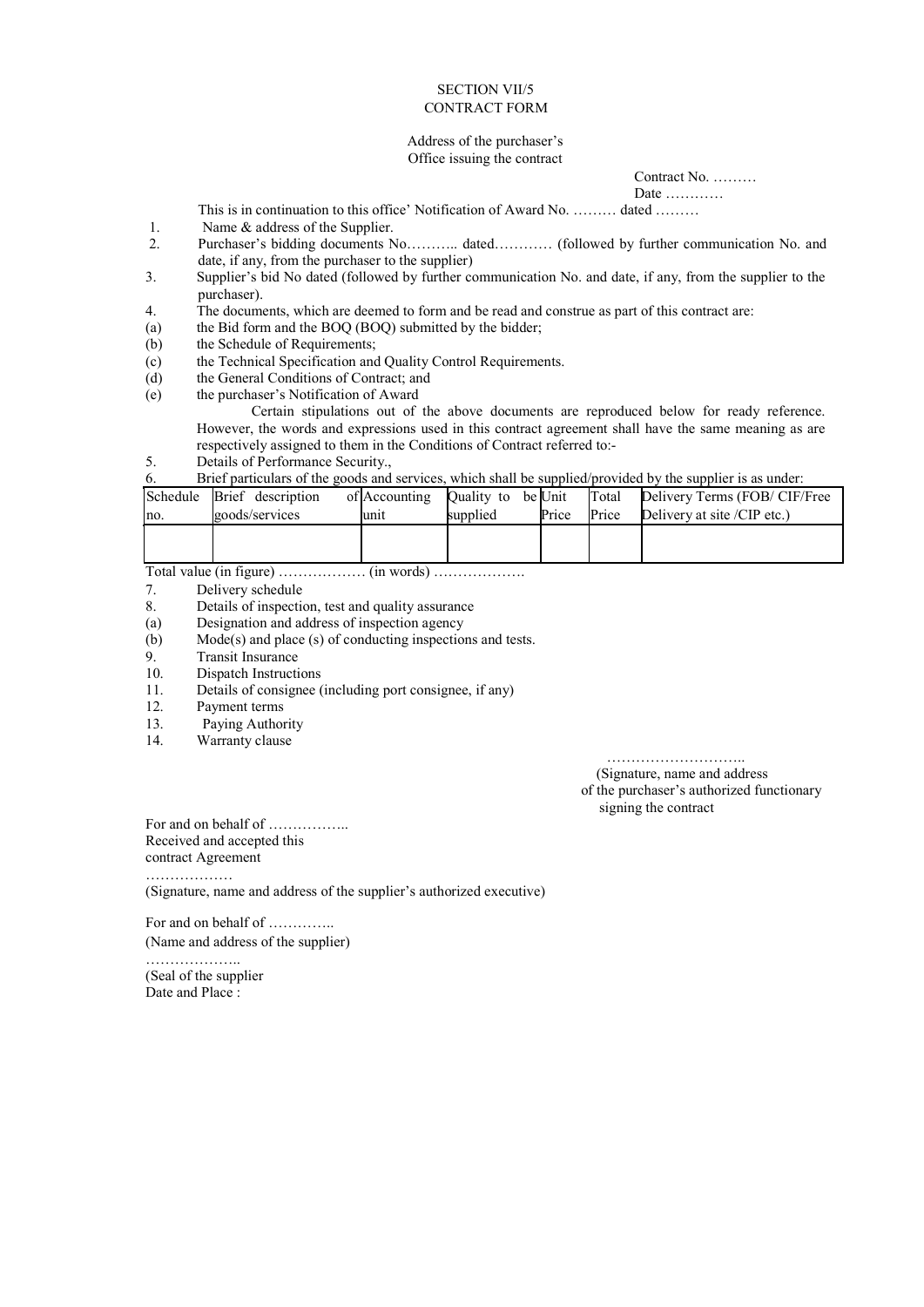### **TENDER ACCEPTANCE LETTER (to be given on company letter head)**

**To**

**\_\_\_\_\_\_\_\_\_\_\_\_\_\_\_\_\_\_ \_\_\_\_\_\_\_\_\_\_\_\_\_\_\_\_\_\_**

Sub: Acceptance of Terms & Conditions of Tender.

Tender Reference No:

Name of Tender / Work: -

Dear Sir,

1. I/ We have downloaded / obtained the tender document(s) for the above mentioned 'Tender/Work' from the web site(s) namely:

\_\_\_\_\_\_\_\_\_\_\_\_\_\_\_\_\_\_\_\_\_\_\_\_\_\_\_\_\_\_\_\_\_\_\_\_\_\_\_\_\_\_\_\_\_\_\_\_\_\_\_\_\_\_\_\_\_\_\_\_\_\_\_\_\_\_\_\_\_\_\_\_\_\_\_\_\_ \_\_\_\_\_\_\_\_\_\_\_\_\_\_\_\_\_\_\_\_\_\_\_\_\_\_\_\_\_\_\_\_\_\_\_\_\_\_\_\_\_\_\_\_\_\_\_\_\_\_\_\_\_\_\_\_\_\_\_\_\_\_\_\_\_\_\_\_\_\_\_\_\_\_\_\_\_ \_\_\_\_\_\_\_\_\_\_\_\_\_\_\_\_\_\_\_\_\_\_\_\_\_\_\_\_\_\_\_\_\_\_\_\_\_\_\_\_\_\_\_\_\_\_\_\_\_\_\_\_\_\_\_\_\_\_\_\_\_\_\_\_\_\_\_\_\_\_\_\_\_\_\_\_\_ \_\_\_\_\_\_\_\_\_\_\_\_\_\_\_\_\_\_\_\_\_\_\_\_\_\_\_\_\_\_\_\_\_\_\_\_\_\_\_\_\_\_\_\_\_\_\_\_\_\_\_\_\_\_\_\_\_\_\_\_\_\_\_\_\_\_\_\_\_\_\_\_\_\_\_\_\_

\_\_\_\_\_\_\_\_\_\_\_\_\_\_\_\_\_\_\_\_\_\_\_\_\_\_\_\_\_\_\_\_\_\_\_\_\_\_\_\_\_\_\_\_\_\_\_\_\_\_\_\_\_\_\_\_\_\_\_\_\_\_\_\_\_\_\_\_\_\_\_\_\_\_\_ \_\_\_\_\_\_\_\_\_\_\_\_\_\_\_\_\_\_\_\_\_\_\_\_\_\_\_\_\_\_\_\_\_\_\_\_\_\_\_\_\_ as per your advertisement, given in the

above mentioned website(s).

- 2. I / We hereby certify that I / we have read the entire terms and conditions of the tender documents from Page No. \_\_\_\_\_\_\_\_ to \_\_\_\_\_\_ (including all documents like annexure(s), schedule(s), etc.,), which form part of the contract agreement and  $I /$  we shall abide hereby by the terms / conditions / clauses contained therein.
- 3. The corrigendum(s) issued from time to time by your department/organisation too have also been taken into consideration, while submitting this acceptance letter.
- 4. I / We hereby unconditionally accept the tender conditions of above mentioned tender document(s) / corrigendum(s) in its totality / entirety.
- 5. I / We do hereby declare that our Firm has not been blacklisted/ debarred by any Govt. Department/Public sector undertaking.
- 6. I / We certify that all information furnished by the our Firm is true & correct and in the event that the information is found to be incorrect/untrue or found violated, then your department/ organisation shall without giving any notice or reason therefore or summarily reject the bid or terminate the contract, without prejudice to any other rights or remedy including the forfeiture of the full said earnest money deposit absolutely.

Yours Faithfully,

(Signature of the Bidder, with Official Seal)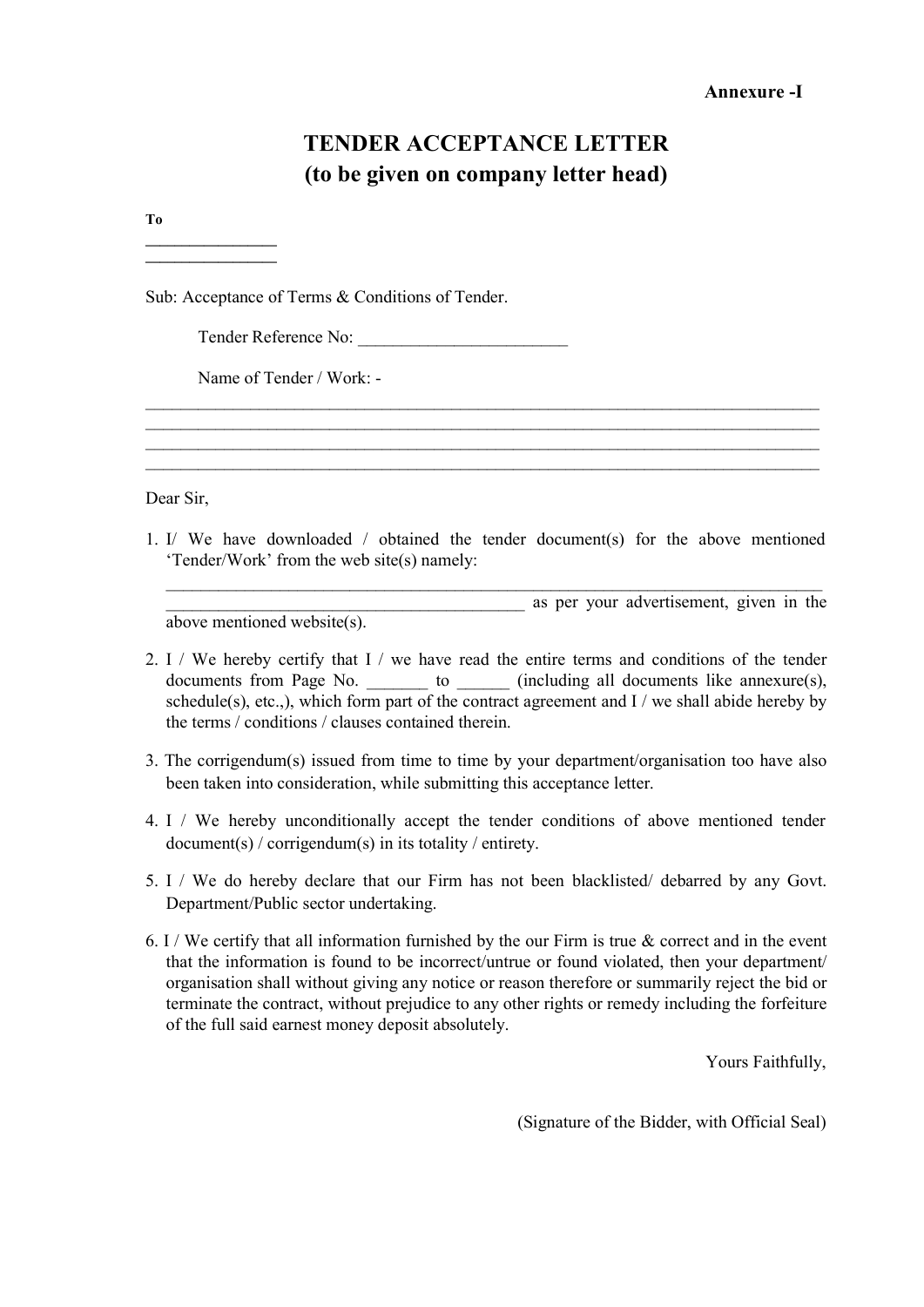#### **TENDER FORM - 1 - TECHNICAL INFORMATION**

(Tenderer may use separate sheet wherever required)

| S.No.          | <b>Details of the Firm / Bidder</b>                   | Page No. | <b>Remarks</b> |
|----------------|-------------------------------------------------------|----------|----------------|
| 1.             | Name & Address of the Manufacturer / Authorized       |          |                |
|                | Distributor                                           |          |                |
|                | State clearly whether it is Sole proprietor or        |          |                |
| 2.             | Partnership firm or a company or a Government         |          |                |
|                | Department or a Public Sector Organization            |          |                |
|                | Details of the Earnest Money Deposit (EMD)            |          |                |
|                | (Yes/No)                                              |          |                |
| 3.             | DD No Dated:                                          |          |                |
|                | Drawn on Bank:                                        |          |                |
|                | Amount:                                               |          |                |
|                | Details of the cost of the Tender fee (Yes/No)        |          |                |
| $4_{\cdot}$    | DD No & Date:                                         |          |                |
|                | Drawn on Bank:                                        |          |                |
|                | Amount:                                               |          |                |
| 5 <sub>1</sub> | Copy of valid Registration certificate of firm        |          |                |
| 6.             | Copy of GST Registration                              |          |                |
| 7.             | Copy of PAN Card                                      |          |                |
| 8.             | Authorization certificate from the manufacturer /     |          |                |
|                | principal                                             |          |                |
| 9.             | Certificate for No Deviation                          |          |                |
| 10.            | Certificate for Price Justification                   |          |                |
| 11.            | Non Blacklisting Certificate                          |          |                |
| 12.            | Copy of latest Income Tax Return filed                |          |                |
| 13.            | Tender Acceptance letter                              |          |                |
| 14.            | List of Major Customer may be given on a separate     |          |                |
|                | sheet and proof of satisfactory supply, if any        |          |                |
| 15.            | Technical Compliance report                           |          |                |
| 16.            | Equipment Make/Model Brochure                         |          |                |
|                | Have you previously supplied these items to any       |          |                |
|                | government / private organization? If yes, attach the |          |                |
| 17.            | relevant proof. (Also provide an affidavit that you   |          |                |
|                | have not quoted the price higher than previously      |          |                |
|                | supplied any government institute)                    |          |                |
|                | Name and Mobile Number of a Key person, who can       |          |                |
| 18.            | be contacted at any time. The person should be        |          |                |
|                | capable of taking orders and making arrangement for   |          |                |
|                | supply of the desired items.                          |          |                |
| 19.            | <b>Bank Detail</b>                                    |          |                |
| 20.            | Any other information important in the opinion of the |          |                |
|                | tenderer                                              |          |                |

#### **In case of non-fulfilment of any of the above information/ document(s), the Tender will be summarily rejected without giving any notice.**

(Dated Signature of the Tenderer with stamp of firm)

Dated: Place: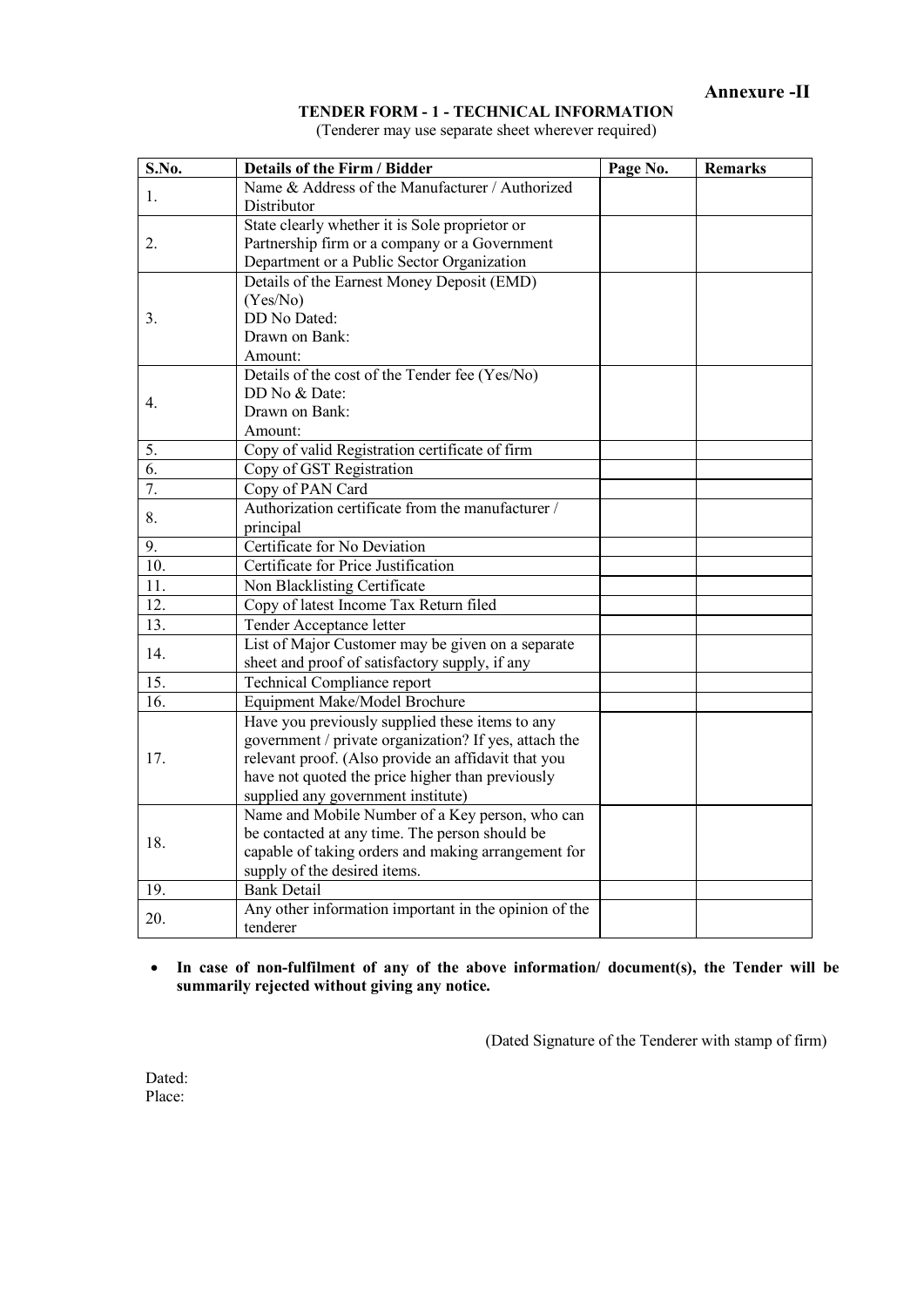### **CERTIFICATE OF PRICE JUSTIFICATION**

[*To be given on letter head*]

**NIT No.:**

 $I/We$ ,  $M/s$ .  $\qquad \qquad$  certify that the

discount provided are our best and we have not given these materials to any Government Department/ PSU/Institution for lesser than these rates in last one year.

SIGNATURE AND STAMP OF THE BIDDER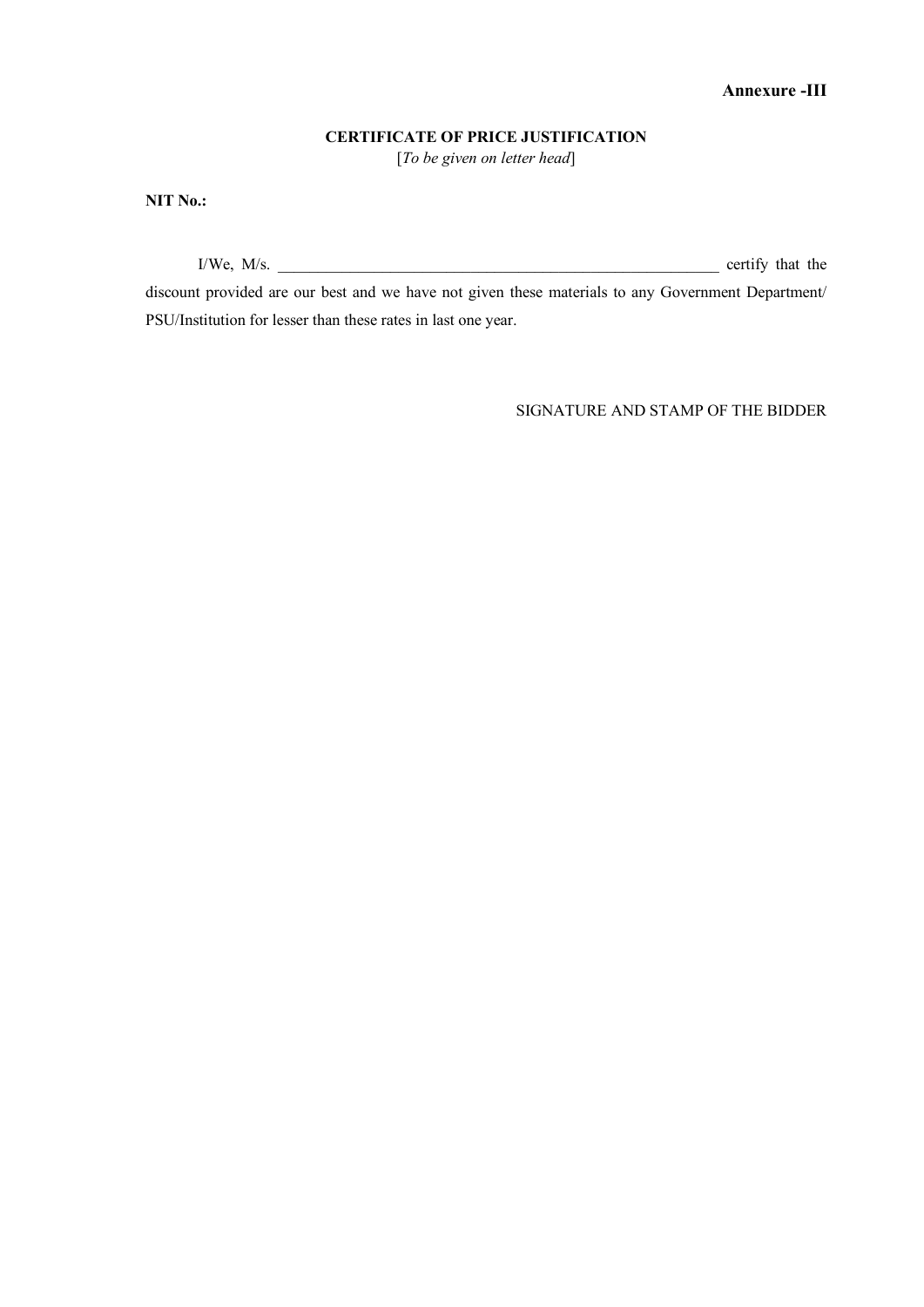#### **CERTIFICATE OF NO DEVIATION**

[*To be given on letter head*]

**NIT No.:**

 $I/W$ e,  $M/s$  hereby certify that notwithstanding any contrary indication / conditions elsewhere in our offer documents, I/We have neither set any terms and conditions nor there is any deviation taken from the conditions of CSWRI, Avikanagar tender specification, either technical or commercial, and I/We agree to all the terms and conditions mentioned in CSWRI, Avikanagar tender specification with associated amendments & clarification.

[*Signatures of the Bidder with Name, Designation & Company's Seal*]